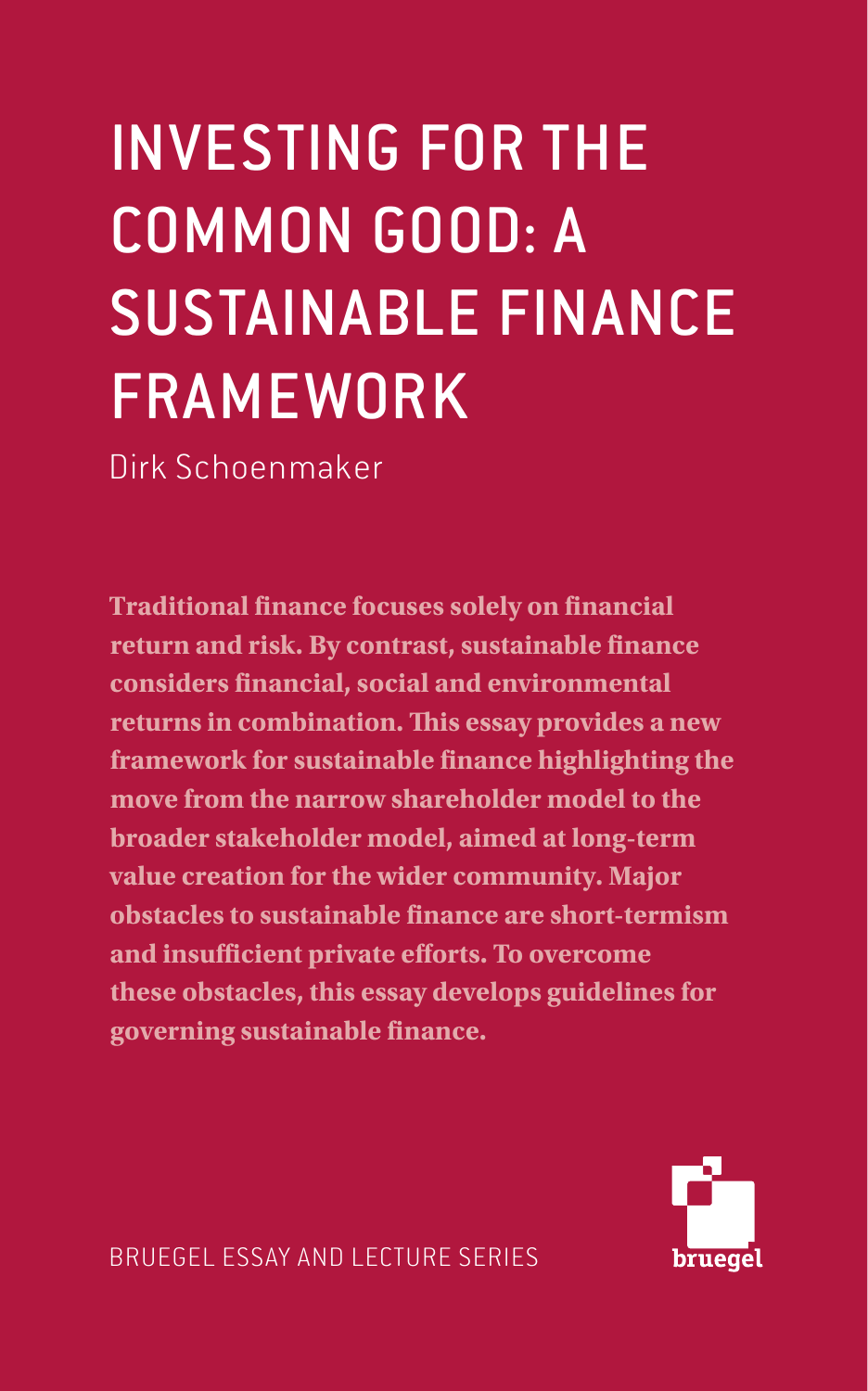#### BRUEGEL ESSAY AND LECTURE SERIES

Investing for the common good: a sustainable finance framework

Dirk Schoenmaker

Editor: Stephen Gardner

© Bruegel 2017. All rights reserved. Short sections of text, not to exceed two paragraphs, may be quoted in the original language without explicit permission provided that the source is acknowledged. Opinions expressed in this publication are those of the author alone.

Bruegel 33 rue de la Charité, Box 4 1210 Brussels, Belgium www.bruegel.org ISBN: 978-9-078910-43-5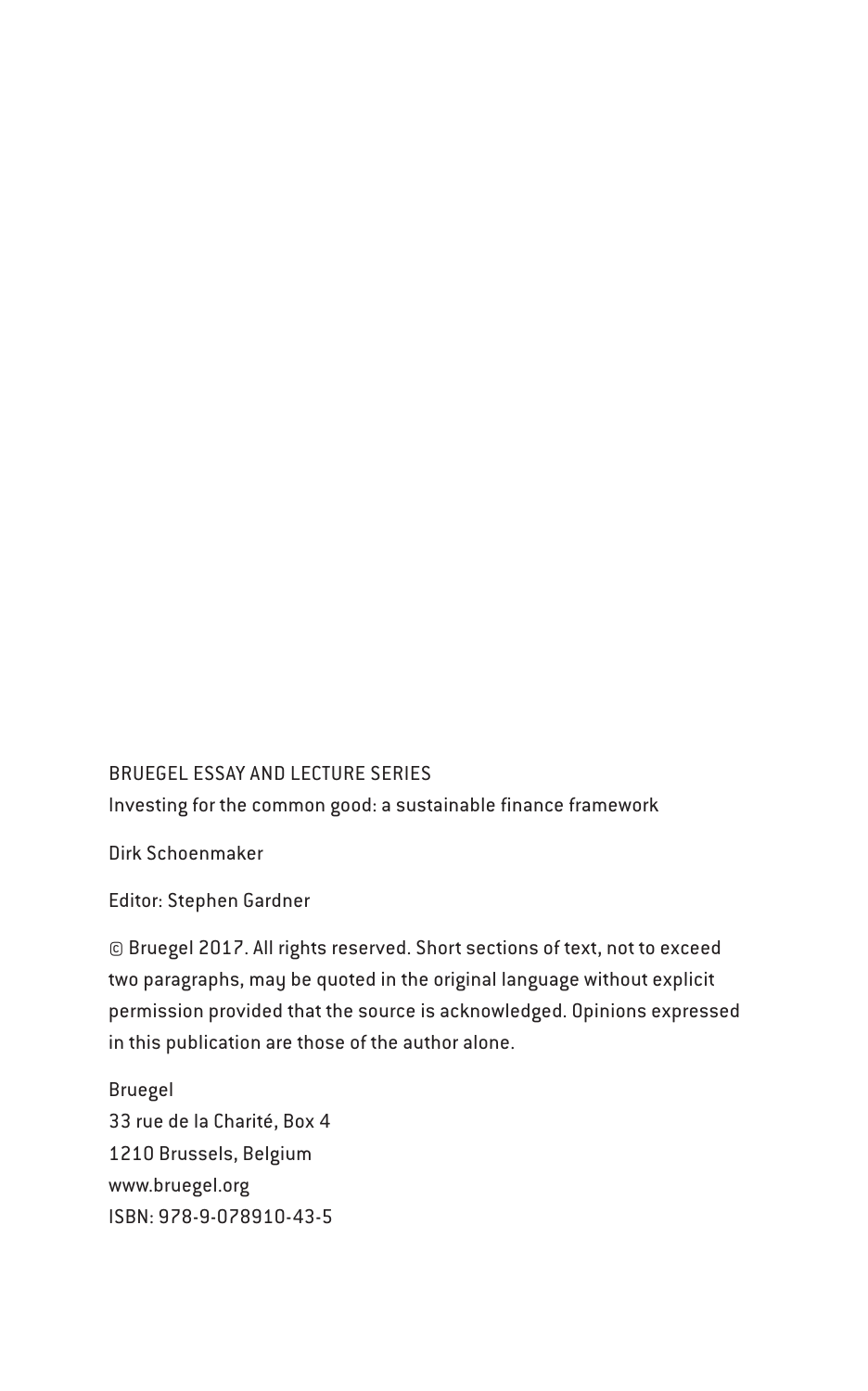# ACKNOWLEDGEMENTS

The author would like to thank Patrick Bolton, Mathijs Cosemans, Jaap van Dam, Maria Demertzis, Mathijs van Dijk, Frank Elderson, Adrian de Groot Ruiz, Han van der Hoorn, Steve Kennedy, Eloy Lindeijer, Jaap van Manen, Herman Mulder, Sanne Nagelhout, Nick Robins, Eva Rood, Paul de Ruijter, Frederic Samama, Willem Schramade, Bernd Jan Sikken, Hans Stegeman, Thomas Steiner, Simone Tagliapietra, Christian Thimann, Rens van Tilburg, Nicolas Véron, Herman Wijffels, Guntram Wolff, Georg Zachmann and Simon Zadek for stimulating discussions on sustainable finance. He is also grateful to participants at the Bruegel Research Seminar and the Erasmus Finance Brown Bag Seminar for useful comments and to Enrico Nano for excellent research assistance.

A slightly longer version of this essay will be published by the Rotterdam School of Management, Erasmus University.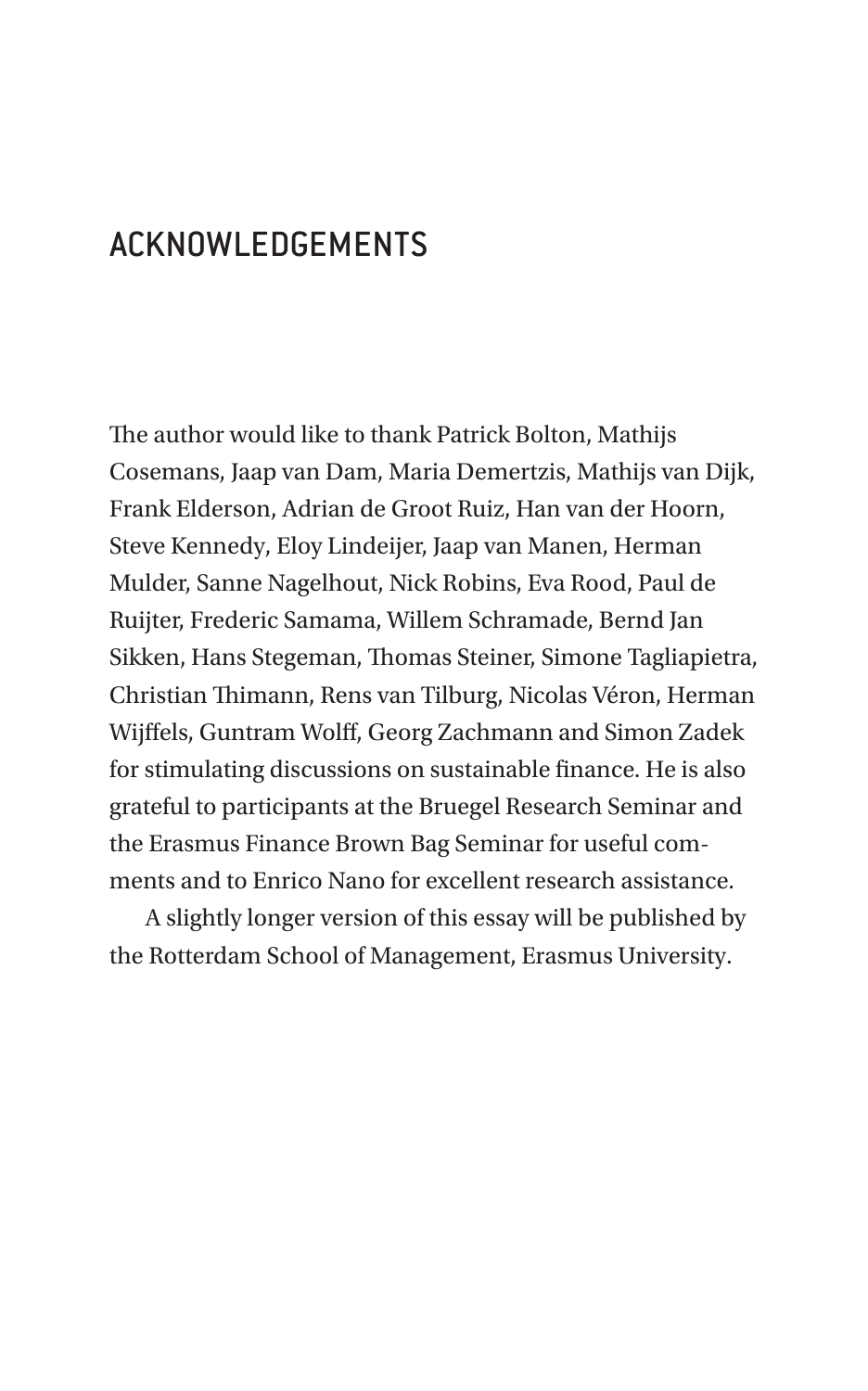# **CONTENTS**

| Foreword                                                     | 5              |
|--------------------------------------------------------------|----------------|
| 1 Introduction                                               | $\overline{7}$ |
| 2 Sustainability challenges                                  | 14             |
| 2.1 Environmental challenges                                 | 14             |
| 2.2 Social foundations                                       | 16             |
| 2.3 Sustainable development                                  | 21             |
| 3 A framework for sustainable finance                        | 26             |
| 3.1 The role of the financial system                         | 26             |
| 3.2 Three stages of sustainable finance                      | 28             |
| 3.3 SF 1.0: Profit maximisation, while avoiding 'sin' stocks | 30             |
| 3.4 SF 2.0: Internalisation of externalities to avoid risk   | 32             |
| 3.5 SF 3.0: Contributing to sustainable development,         | 37             |
| while observing financial viability                          |                |
| 3.6 Comparing the stages: where are we?                      | 39             |
| 4 Obstacles to sustainable finance                           | 43             |
| 4.1 Insufficient private effort                              | 46             |
| 4.2 Short-termism                                            | 49             |
| 5 Coalition for sustainable finance                          | 60             |
| 5.1 Coalitions as an alternative                             | 60             |
| 5.2 Reasons to join coalitions for sustainable finance       | 65             |
| Conclusions                                                  | 71             |
| References                                                   | 73             |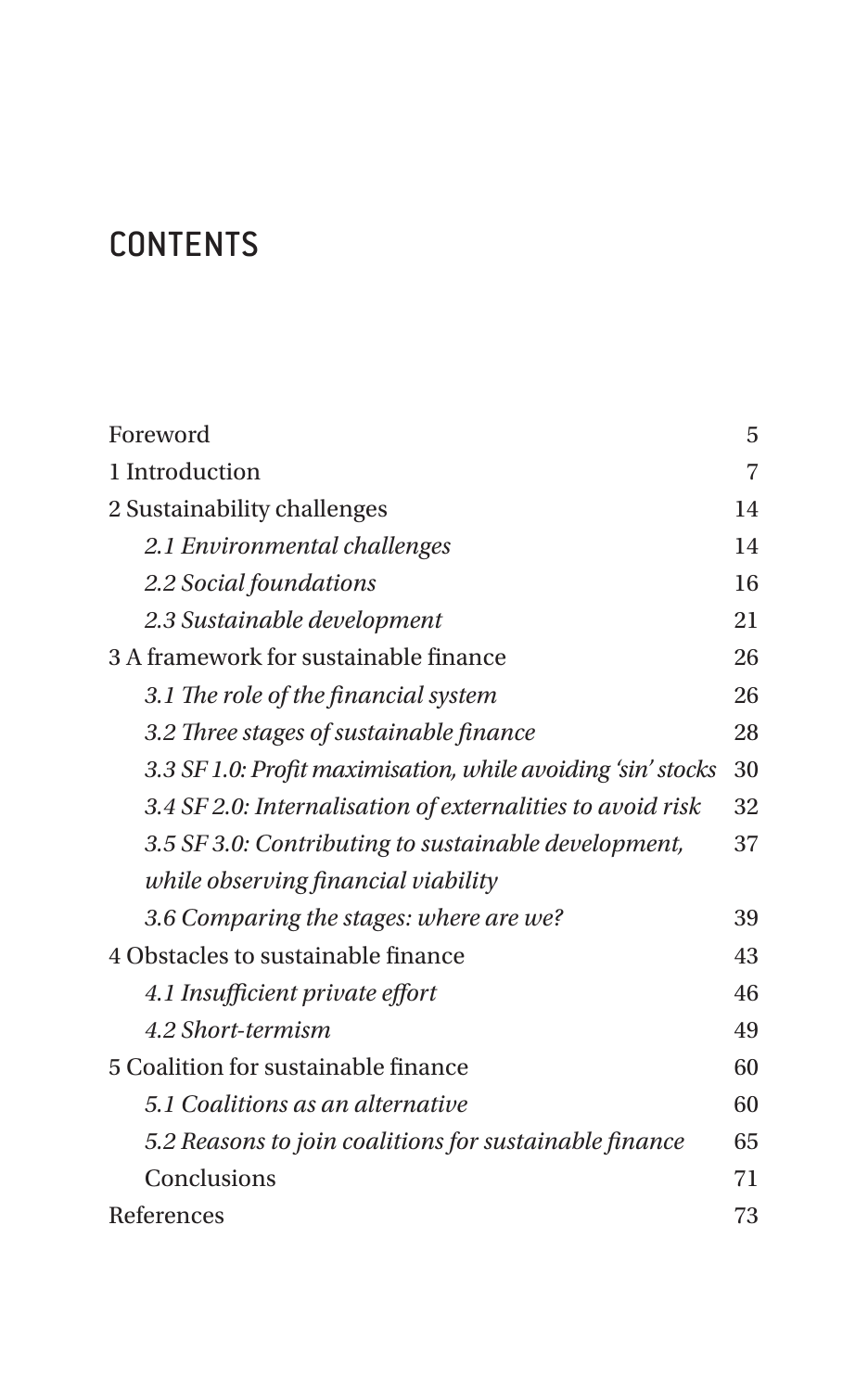# **FOREWORD**

The issue of sustainable development has multiple aspects, all of which need to be considered if sustainability is to be guaranteed. On the environmental front, climate change and depletion of natural resources are two factors that are threatening the earth's ability to regenerate. On the economic front, development that does not pay sufficient attention to income inequality and provision of basic needs to all is a process in danger of imploding. This essay explores the role that finance can play to ensure that investment protects the environment and promotes economic systems that are internally sustainable.

Dirk Schoenmaker argues that seeing the role of finance as one of allocating funding to productive investments in a narrow sense is no longer appropriate. What constitutes 'productive' cannot be independent of a project's environmental and socio-economic impact because there are often trade-offs between short-term profits and long-term impact. What might appear to be a profitable project over a given time period could have negative impacts that might only become apparent in the longer term. This essay discusses these trade-offs in the context of the conflicting objectives of shareholders and other stakeholders: the motivation of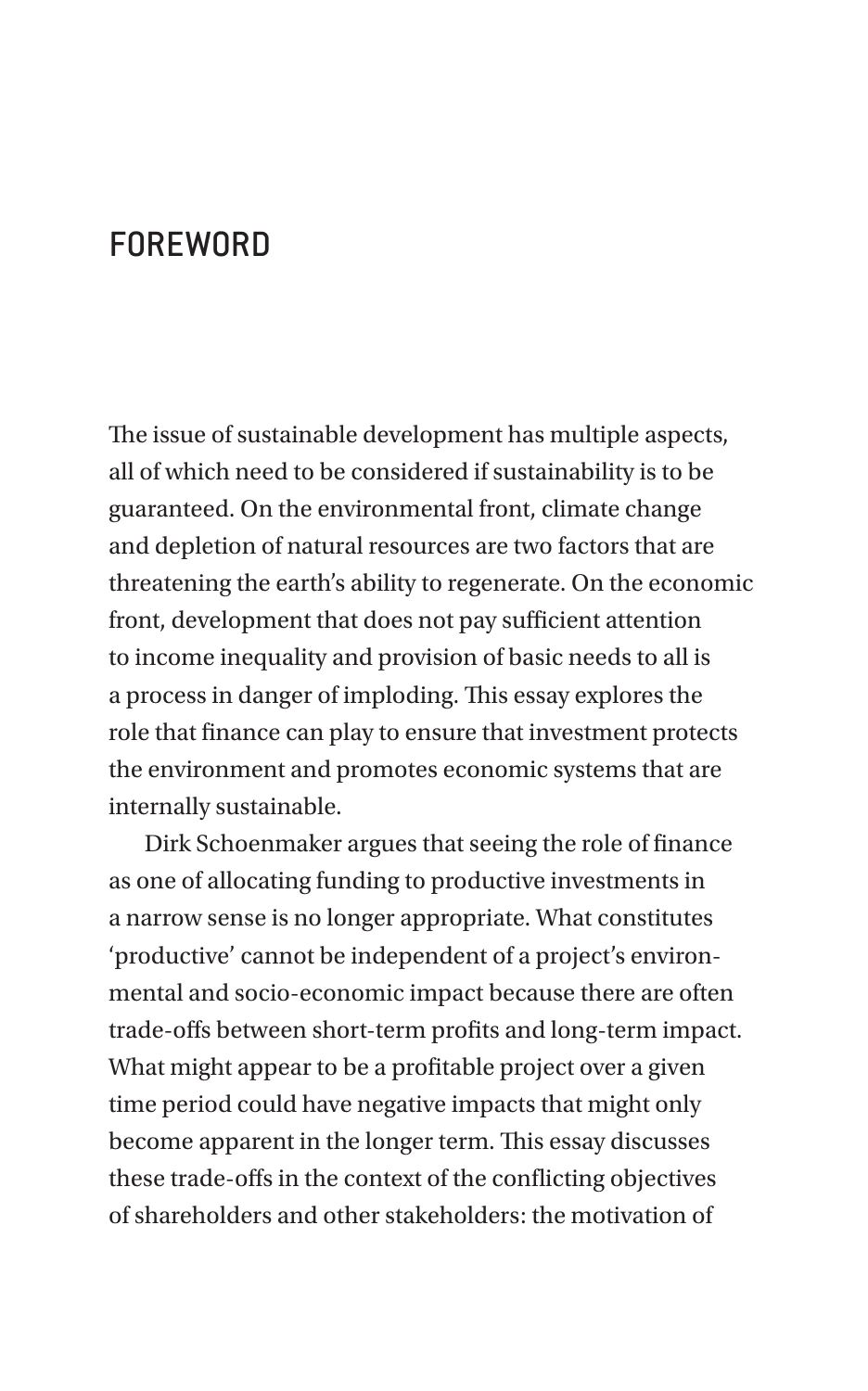<span id="page-5-0"></span>the former to generate profits might at times jeopardise the long-term interests of the latter. This essay shows how that is a consequence of short-termism and a failure to act with the collective interest in mind. But if sustainability is paramount, as it should be, then the shareholders' and stakeholders' motives need to be better aligned.

This essay provides a framework for moving in this direction and offers guidelines to counter short-termism, with an emphasis on incentive-compatible measures for all. Moving from traditional to sustainable finance means having to counter attitudes that are embedded in the ways our economic systems are organised. Shifting away from them requires both new ways of operating but, importantly, new underlying principles that put sustainability centre stage to guide our thinking. It is important that we put this process in motion, and the earlier the better.

> *Maria Demertzis, Deputy Director of Bruegel Brussels, July 2017*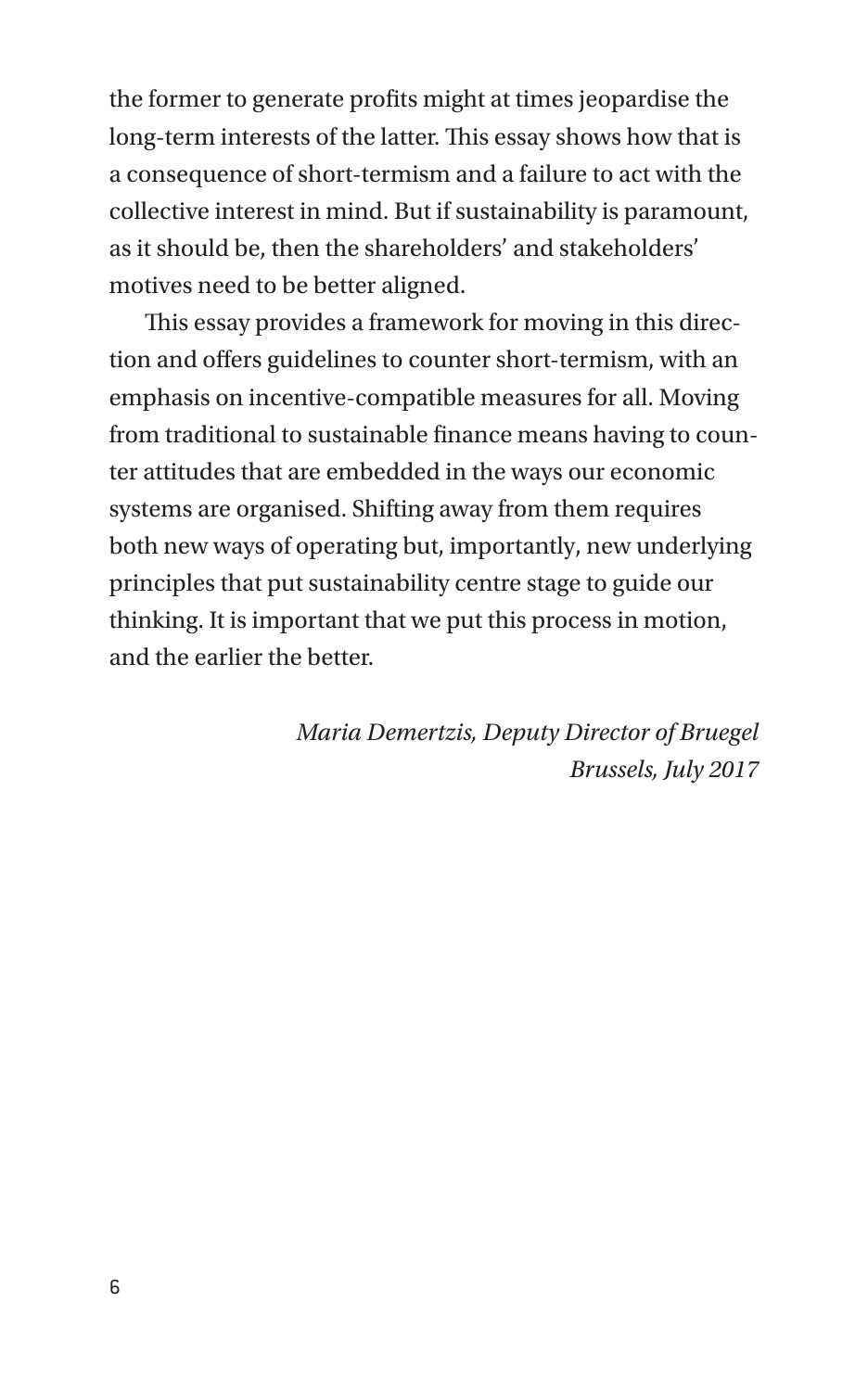# 1 INTRODUCTION

The Industrial Revolution, and the development of production processes dependent on fossil fuels that it triggered, has brought prosperity in the form of economic and population growth. At the same time, this evolution away from a previously 'empty' world<sup>1</sup> with abundant natural resources has intensified social and environmental challenges. Mass production in a competitive economic system has led to long working hours, underpayment and child labour, first in the developed world and later relocated to the developing world. Social regulations have been increasingly introduced to counter these practices and to promote decent work and access to education and health care. Mass production and consumption is also stressing the Earth system through pollution and depletion of natural resources. Climate change is now the most pressing ecological constraint.

There is broad agreement on the need for a transition to a low-carbon, circular economy to overcome these environmental challenges. While an early transition – with

1 In the empty world scenario, the economy is very small relative to the larger environmental ecosystem and the environment is thus not scarce. Continued growth of the physical economy into a non-growing ecosystem will eventually lead to the 'full world economy' (Daly and Farley, 2011).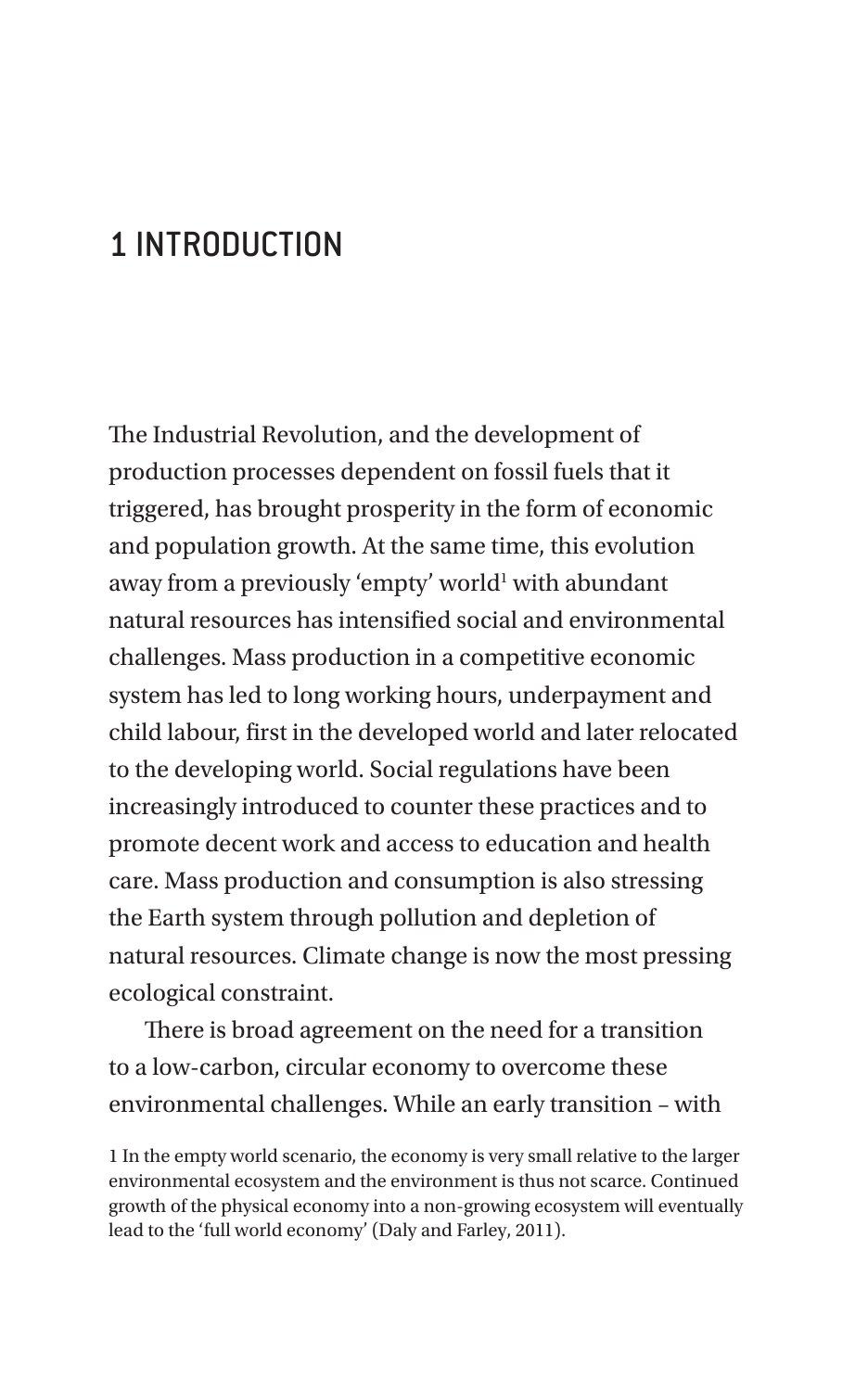<span id="page-7-0"></span>substantial cuts in carbon emissions starting in 2020 – would allow for production and consumption patterns to be gradually adjusted, a late transition – starting in 2030 – is likely to cause sudden shocks and lead to the stranding of assets that have lost their productive value (ASC, 2016). Many natural resources companies are still in denial, irrationally counting on a late and gradual transition. To guide the transformation towards a sustainable and inclusive economy, the United Nations (2015) has developed the 2030 Agenda for Sustainable Development, which will require behavioural change.

*Sustainable development* is an integrated concept with three aspects: economic, social and environmental. This essay starts by explaining the sustainability challenges that society is facing. On the environmental front, climate change, land-use change, biodiversity loss and depletion of natural resources are destabilising the Earth system. Next, poverty, hunger and lack of health care are signs that many people live below minimum social standards. Sustainable development means that current and future generations should have the resources they need, such as food, water, health care and energy, without stressing the Earth system.

Why should finance contribute to sustainable development? The main task of the financial system is to allocate funding to its most productive use. Finance can play a role in allocating investment to sustainable companies and projects and thus accelerate the transition to a low-carbon, circular economy. *Sustainable finance* considers how finance (investing and lending) interacts with economic, social and environmental issues. In the allocation role, finance can assist in making strategic decisions on the trade-offs between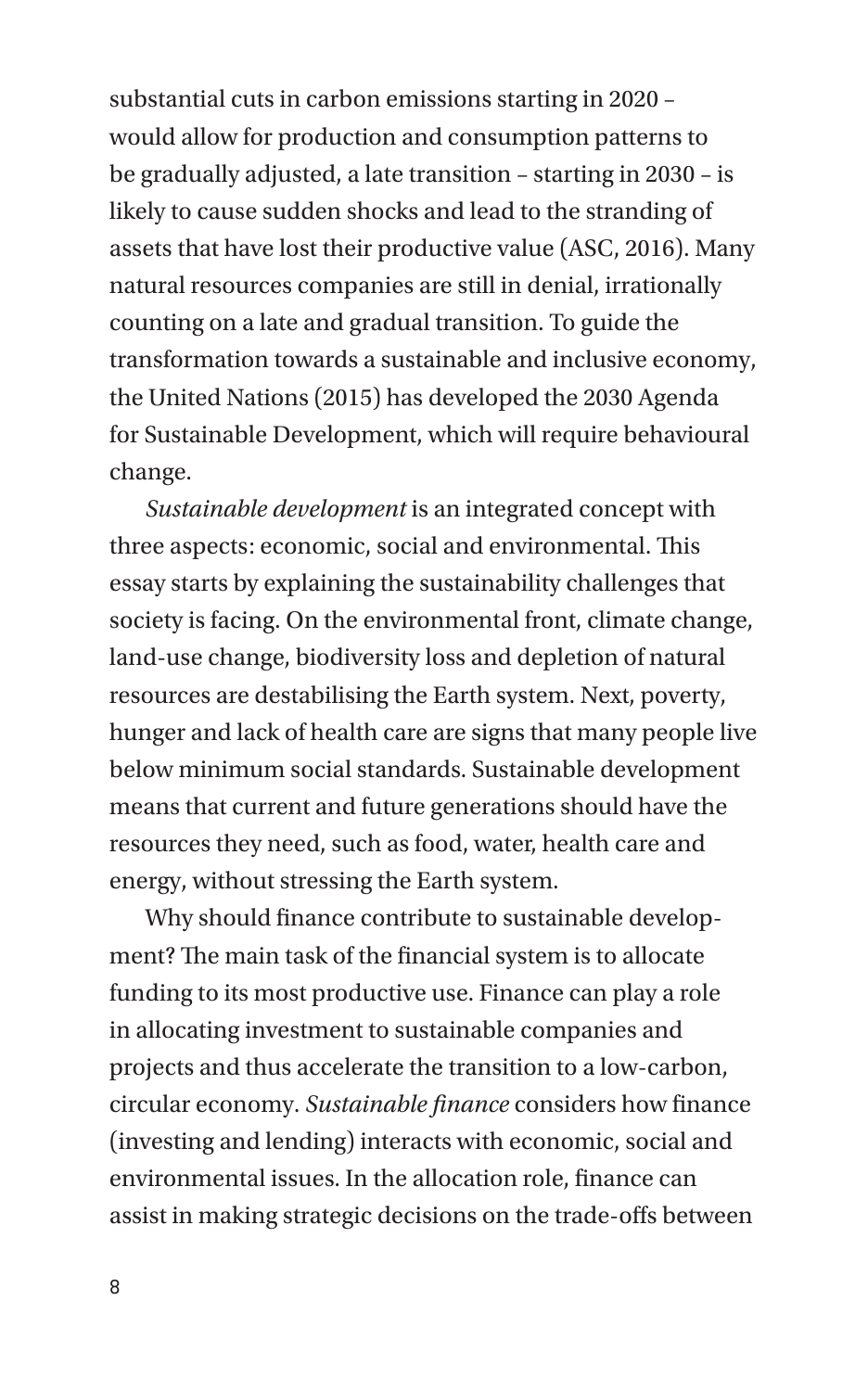sustainable goals. Moreover, investors can exert influence over the companies they invest in. Long-term investors can thus steer companies towards sustainable business practices. Finally, finance is good at pricing risk for valuation purposes and can thus help to deal with the inherent uncertainty about environmental issues, such as the impact of carbon emissions on climate change. Finance and sustainability both look to the future.

| Sustainable finance<br>typology | Value created        | Ranking of<br>factors | Horizon        |
|---------------------------------|----------------------|-----------------------|----------------|
| Sustainable<br>Finance 1.0      | Shareholder value    | $F > S$ and E         | Short term     |
| Sustainable<br>Finance 2.0      | Stakeholder value    | $T = F + S + E$       | Medium<br>term |
| Sustainable<br>Finance 3.0      | Common good<br>value | S and $E > F$         | Long term      |

**Table 1: A framework for sustainable finance**

Source: Bruegel. Note:  $F =$  financial value:  $S =$  social impact:  $E =$  environmental  $impact$ :  $T = total value$ . At Sustainable Finance 1.0, the maximisation of F is subject to minor S and E constraints.

The thinking about sustainable finance has gone through different stages over the last few decades (see Table 1). The focus is gradually shifting from short-term profit towards long-term value creation. This essay analyses these stages and provides a new framework for sustainable finance. Financial and non-financial firms traditionally adopt the shareholder model, with profit maximisation as the main goal. A first step in sustainable finance (1.0 in Table 1) would be for financial institutions to avoid investing in companies with very negative impacts, such as tobacco, cluster bombs or whale hunting. Some firms are starting to include social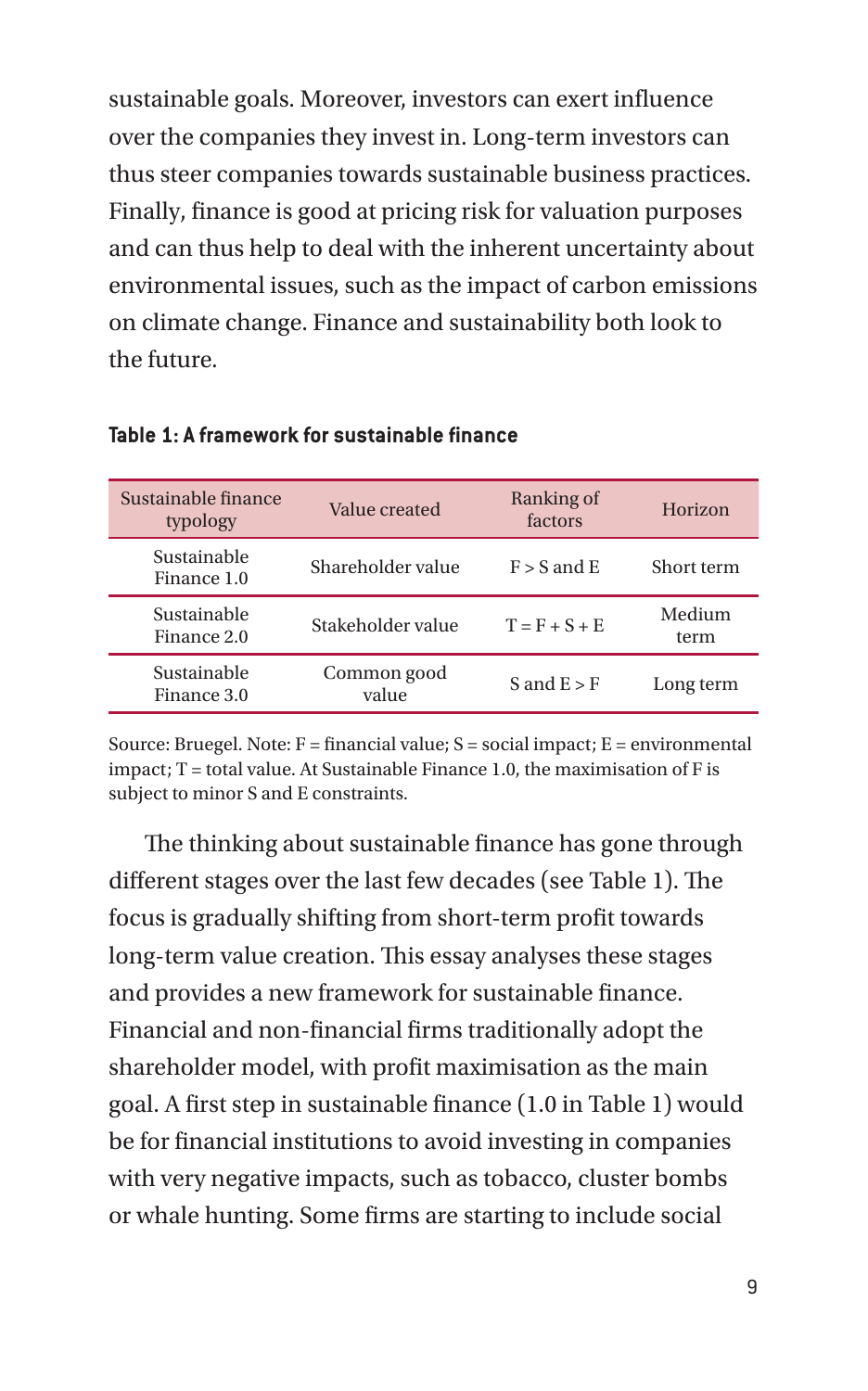and environmental considerations in the stakeholder model (Sustainable Finance 2.0). We highlight the tension between the shareholder and stakeholder models. Should policymakers allow a shareholder-oriented firm to take over a stakeholder-oriented firm? Or do we need to protect firms that are more advanced in sustainability? Another key development is the move from risk to opportunity. While financial firms have started to avoid (very) unsustainable companies from a risk perspective (Sustainable Finance 1.0 and 2.0), the frontrunners are now increasingly investing in sustainable companies and projects to create value for the wider community (Sustainable Finance 3.0).

This essay also looks at the obstacles to the adoption of sustainable finance, including a failure to act collectively and short-termism. To address the shortfall in corporate efforts, governments should ultimately translate the aggregate longterm social and environmental preferences of their citizens into appropriate regulation and taxation (eg appropriate carbon taxes). Finance is about anticipating such policies and incorporating expectations into today's valuations for investment decisions.

Possible solutions to counter short-termism are a more long-term oriented corporate reporting structure (moving away from quarterly reporting), pay structure for executives (eg deferred rewards and clawback provisions), investment performance horizons (moving away from quarterly benchmarking) and incentives for long-term investors (eg loyalty shares). It is important to design these measures in an incentive-compatible manner. In this way, executives' and investors' horizons can become more aligned and focused on the longer term.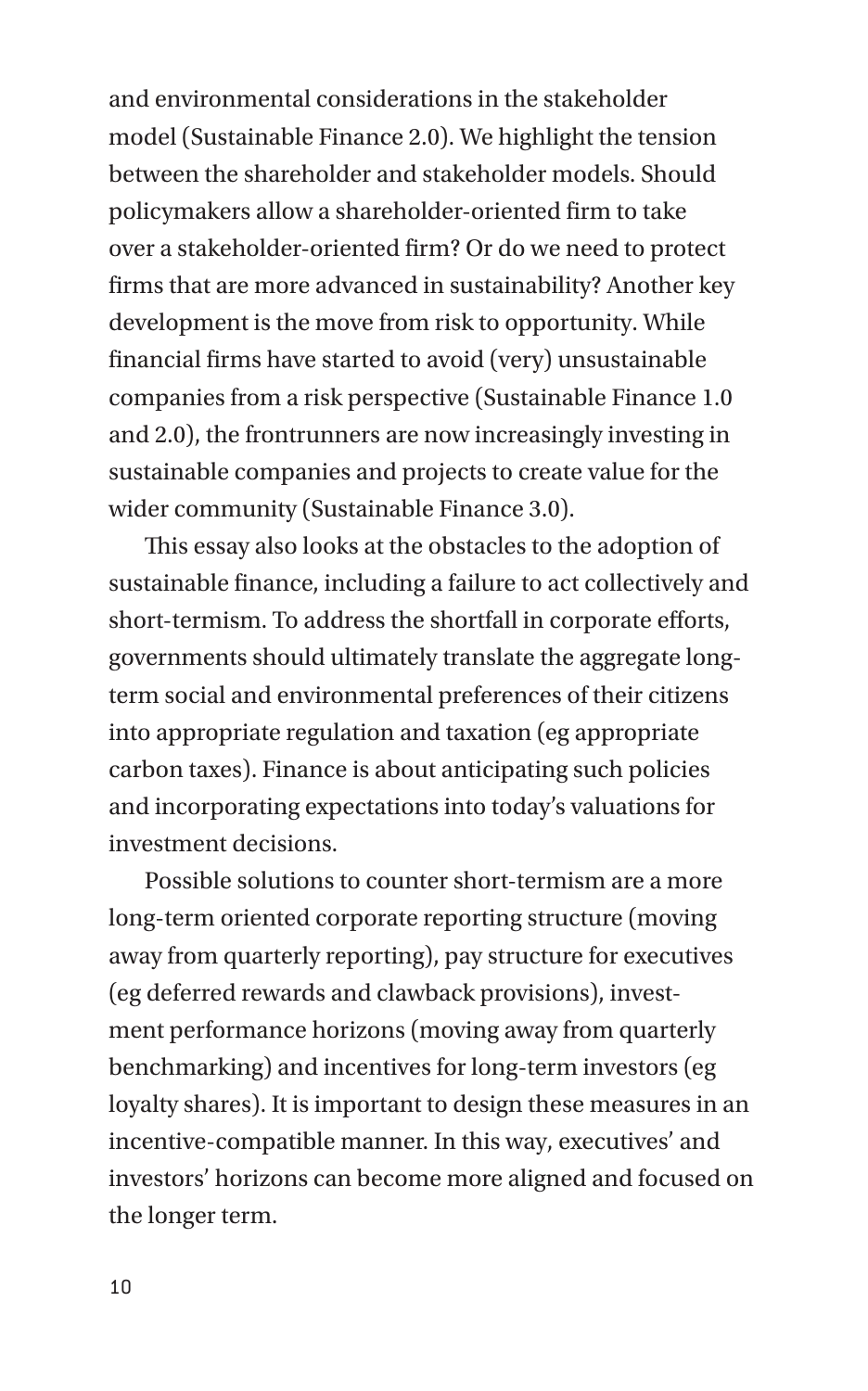Finally, this essay outlines how long-term (institutional) investors can build effective coalitions to accelerate the transformation to sustainable development. While the early adopters of sustainability are primarily based in Europe, major players in North America and Asia have also joined the emerging coalitions for sustainable finance. Sustainable investing has thus become a global force. In this essay, we develop guidelines for sustainable finance, which are summarised in Box 1.

#### **Box 1: Guidelines for sustainable finance**

Social and environmental externalities are by their nature not incorporated in the decisions taken by companies and investors. As most externalities play out in the medium to long term, the problem is aggravated by the short horizon executives and investors work to. Moreover, the efficient markets hypothesis, which states that stock prices incorporate all relevant information and thus reflect the fundamental value of the firm, reinforces the focus on stock price as a central performance measure for executive and investor performance.

This essay develops the following guidelines to govern sustainable finance:

#### **Company perspective**

- Move from shareholder to stakeholder value approach, whereby a company balances the interests of all its stakeholders: customers, employees, suppliers, shareholders and the community.
- More broadly, corporates should strive for long-term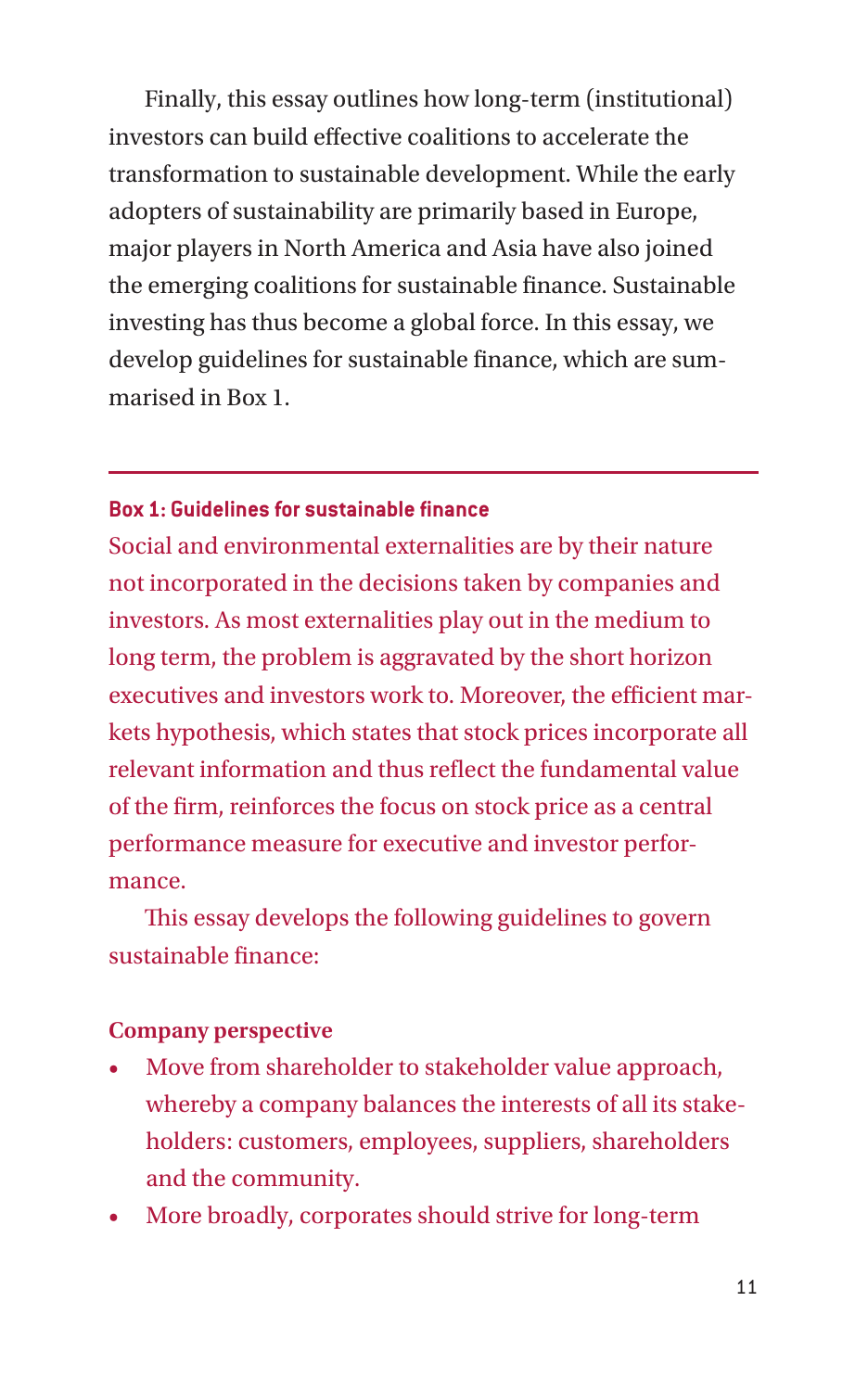value creation for the common good (ie what is shared and beneficial for all or most members of a given community).

## **Lengthening executive and investors' horizons**

- To counter short-termism, executive and investor horizons should be aligned to the long term.
- On the executive side, a more long-term oriented reporting structure (moving away from quarterly reporting) and pay structure for executives (eg deferred rewards and clawback provisions) would reduce shorttermism.
- More generally, integrated reporting by companies facilitates social and environmental transparency and thus increases the accountability of executives.
- On the investment side, a more long-term investment performance horizon (moving away from quarterly benchmarking) and incentives for long-term investors (eg loyalty shares) would promote long-term investment.

# **Engagement**

• To become a force for long-term value creation, long-term (institutional) investors should build investor coalitions to cooperate on engagement with corporates on social and environmental issues.

# **Market efficiency and liquidity**

- Raise awareness of alternative theories of market efficiency.
- The dominant view of liquidity (the degree to which an asset can be quickly bought or sold in the market without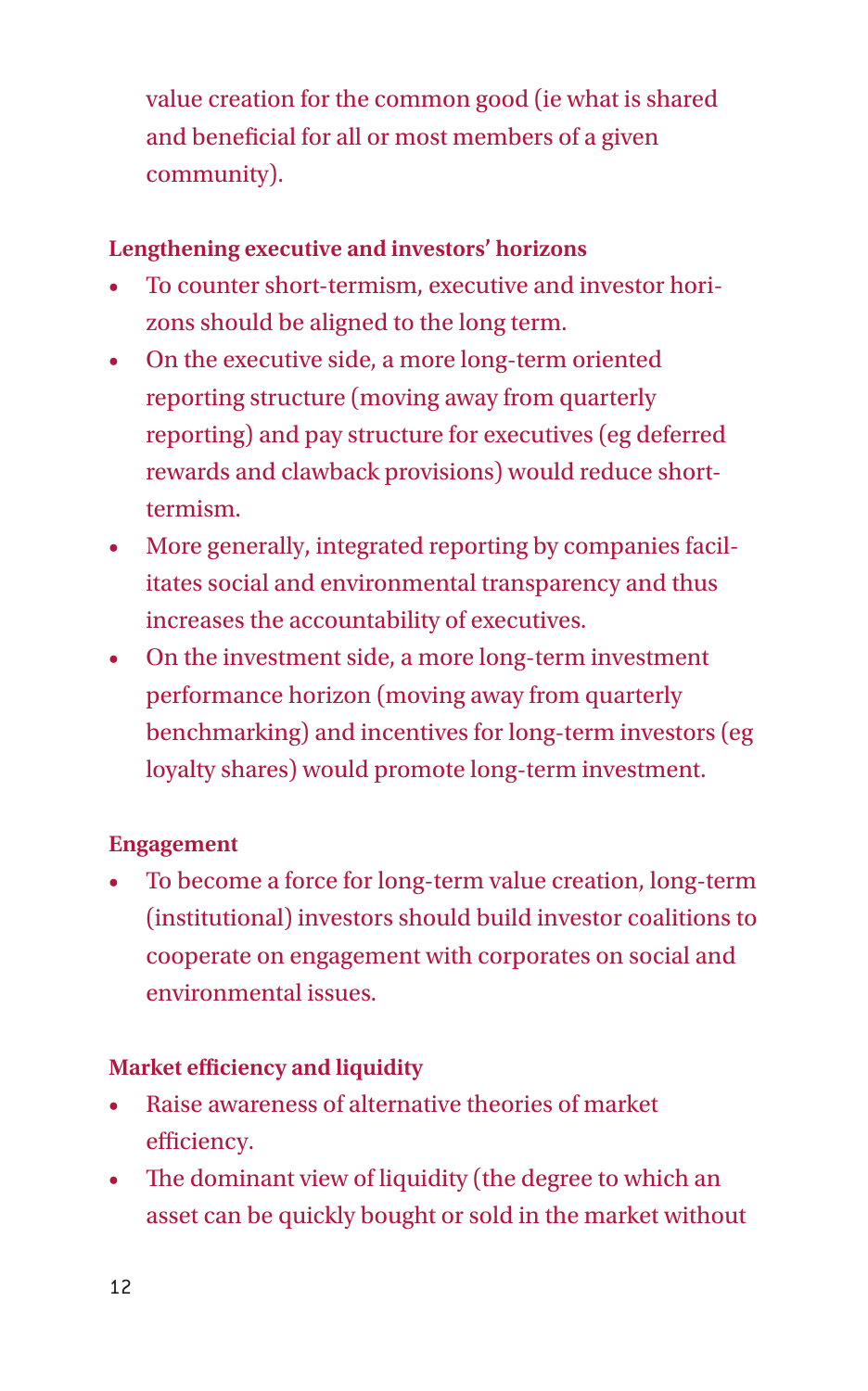affecting the asset's price) favours listed securities and is based on the efficient markets hypothesis.

• An alternative view is the adaptive markets hypothesis, which implies that the degree of market efficiency depends on an evolutionary model of individuals adapting to a changing environment. That can explain why new risks, such as environmental risks, are not (yet) fully priced in.

## **Supervisory treatment**

- Reduce the supervisory bias towards favouring 'liquid' investments (which are listed) and allow for 'buy and hold' investments. An example is the introduction of sustainable retail investment funds, based on sustainability criteria (instead of transferability).
- Financial institutions should be stress-tested to identify overexposure to and concentration in carbon-intensive assets. These carbon stress tests make use of various climate scenarios, including the adverse scenario of late adjustment resulting in a 'hard landing', and have a long horizon over which adverse events could occur.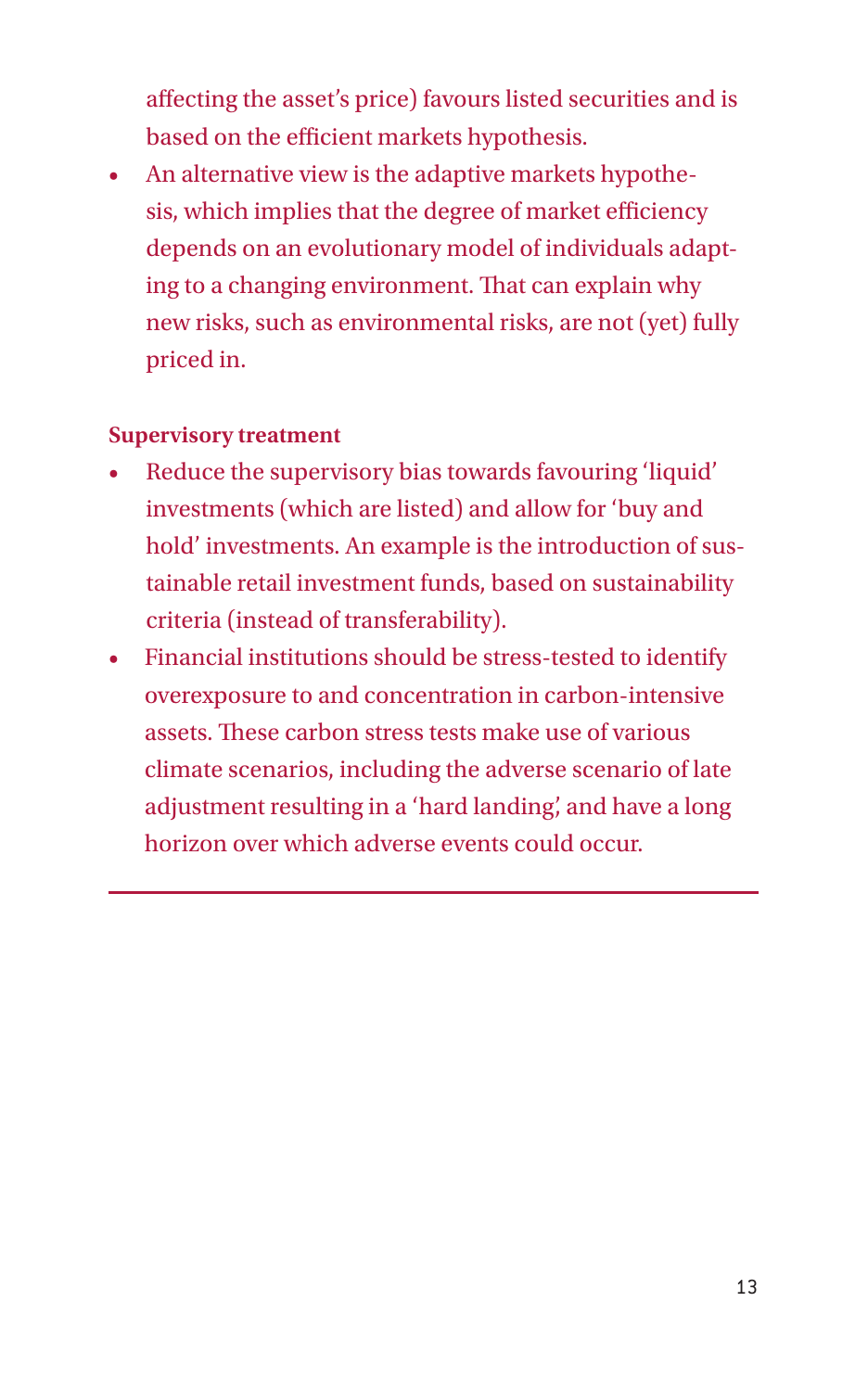# 2 SUSTAINABILITY CHALLENGES

#### **2.1 Environmental challenges**

There is increasing evidence that human activities are affecting the Earth system, threatening the planet's future liveability. The planetary boundaries framework of Steffen *et al* (2015) defines a safe operating space for humanity within the boundaries of nine productive ecological capacities of the planet. The framework is based on the intrinsic biophysical processes that regulate the stability of the Earth system at the planetary scale. The green zone in Figure 1 is the safe operating space, yellow represents the zone of uncertainty (increasing risk) and red indicates the zone of high risk.

Applying the *precautionary principle*, the *planetary boundary* itself lies at the intersection of the green and yellow zones. To illustrate how the framework works, we look at the control variable for climate change, the atmospheric concentration of greenhouse gases. The zone of uncertainty ranges from 350 to 450 parts per million (ppm) of carbon dioxide. At 399 ppm in 2015, we have already crossed the planetary boundary of 350 ppm. The upper limit of 450 ppm is consistent with the goal (at a fair chance of 66 percent) to limit global warming to 2° Celsius above the pre-industrial level and lies at the intersection of the yellow and red zones.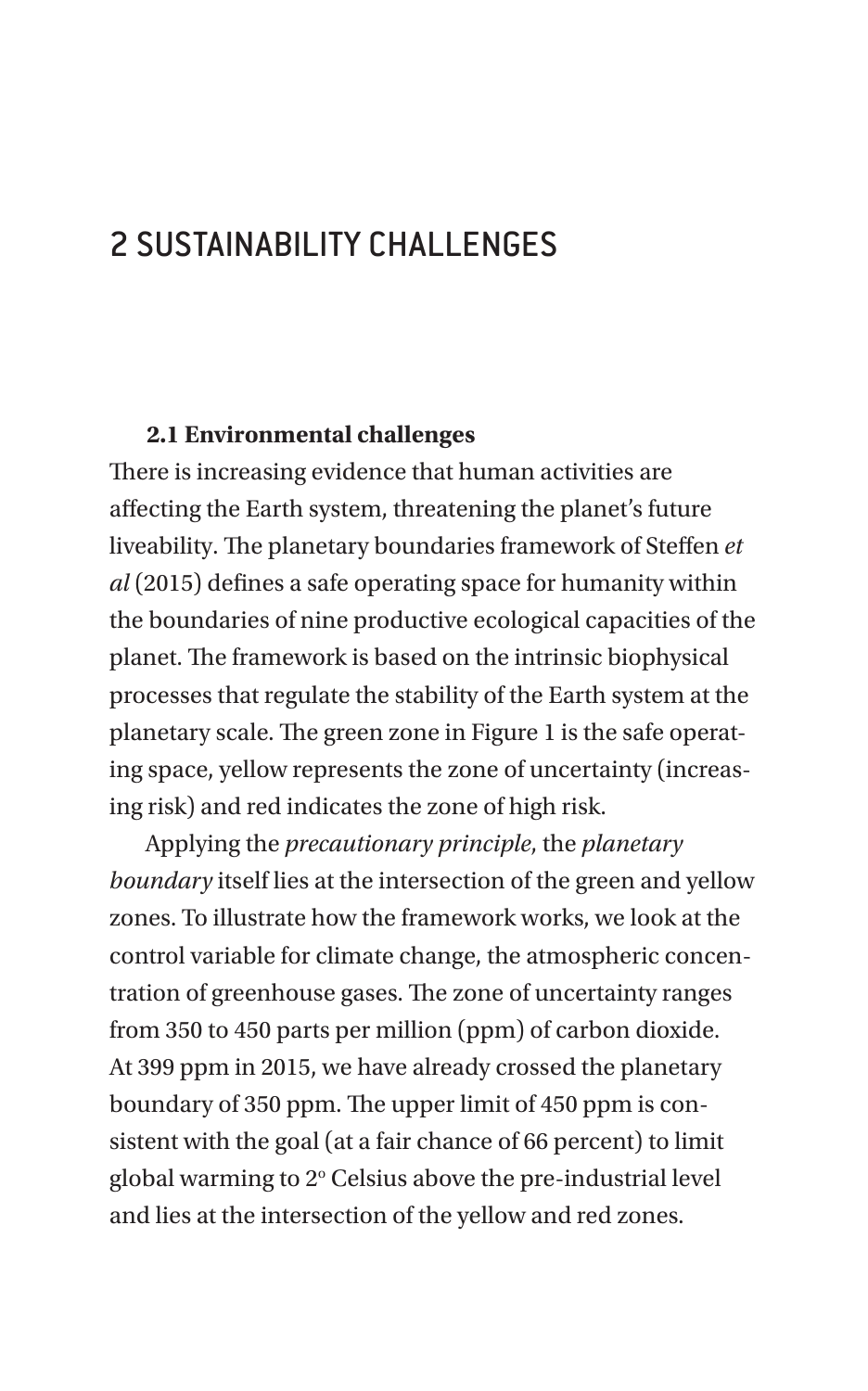

#### **Figure 1: The planetary boundaries**

Source: Reproduced with permission from Steffen *et al* (2015).

The current *linear production and consumption system* is based on extraction of raw materials (take), processing into products (make), consumption (use) and disposal (waste). Traditional business models centred on a linear system assume the ongoing availability of unlimited and cheap natural resources. This is increasingly risky because non-renewable resources, such as fossil fuels, minerals and metals, are increasingly under pressure, while potentially renewable resources, such as water, forests and fisheries, are declining in their extent and regenerative capacity.

With this linear economic system, we are crossing planetary boundaries beyond which human activities might destabilise the Earth system. In particular, the planetary boundaries of climate change, land-system change, biodiversity loss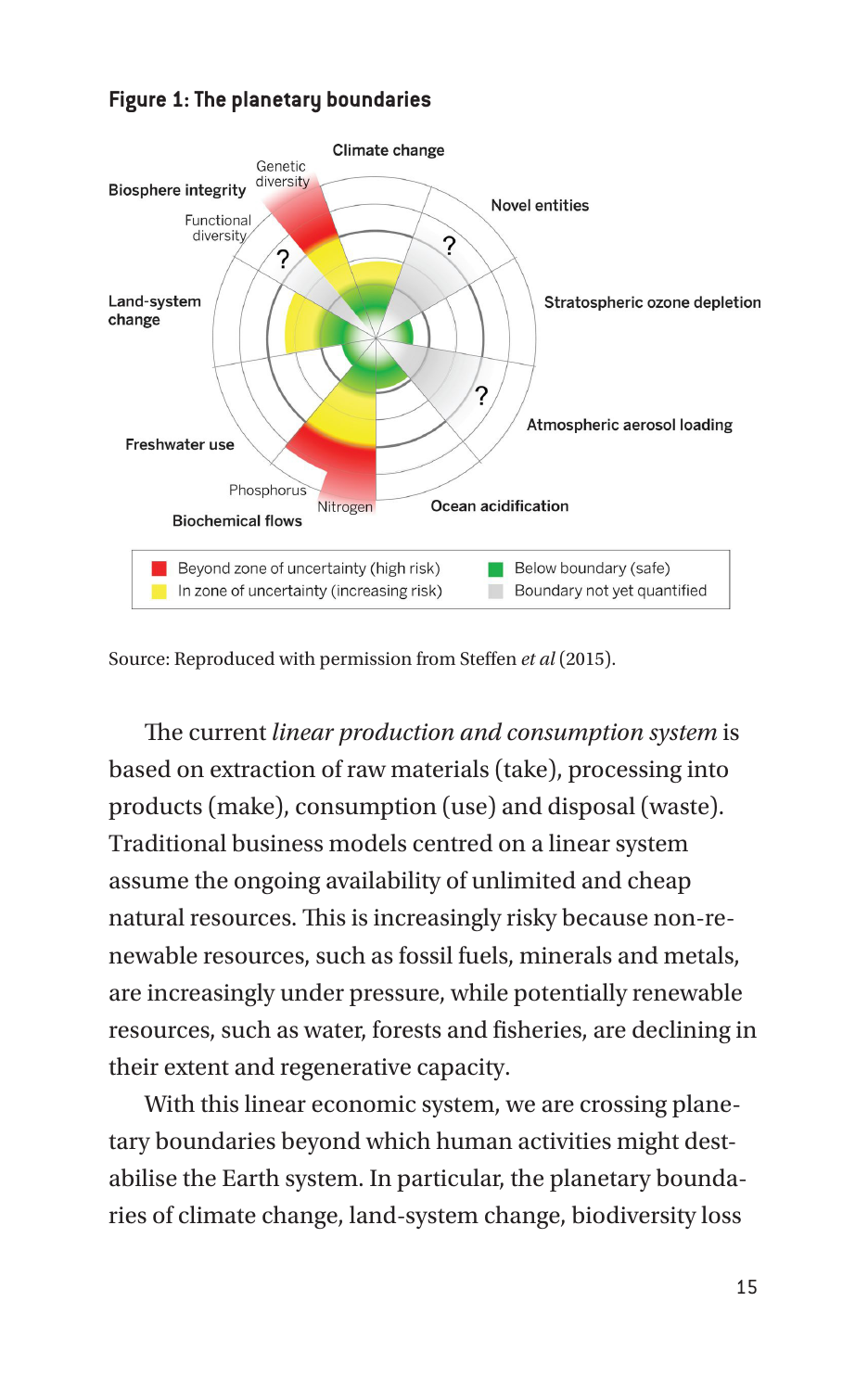(terrestrial and marine) and biochemical flows (nitrogen and phosphorus, mainly because of intensive agricultural practices) have been crossed (see Figure 1). A timely transformation towards an economy based on sustainable production and consumption, including use of renewable energy and reuse of materials, can mitigate these risks to the stability of the Earth system.

#### **2.2 Social foundations**

Human rights provide the essential social foundation for all people to lead lives of dignity and opportunity. Human rights norms assert the fundamental moral claim each person has to life's essentials, such as food, water, health care, education, freedom of expression, political participation and personal security. In the run-up to the 2012 Rio+20 Conference on Sustainable Development, the *social foundations* were defined as the eleven top social priorities, grouped into three clusters, focused on enabling people to be: 1) well: through food security, adequate income, improved water and sanitation and health care; 2) productive: through education, decent work, modern energy services and resilience to shocks; and 3) empowered: through gender equality, social equity and having political voice (Raworth, 2012).

While these social foundations only set out the minimum of every human's claims, sustainable development envisions people and communities prospering beyond this, leading lives of creativity and fulfilment. Sustainable development combines the concept of planetary boundaries with the complementary concept of social foundations or boundaries. Sustainable development means that current and future generations have the resources needed, such as food, water,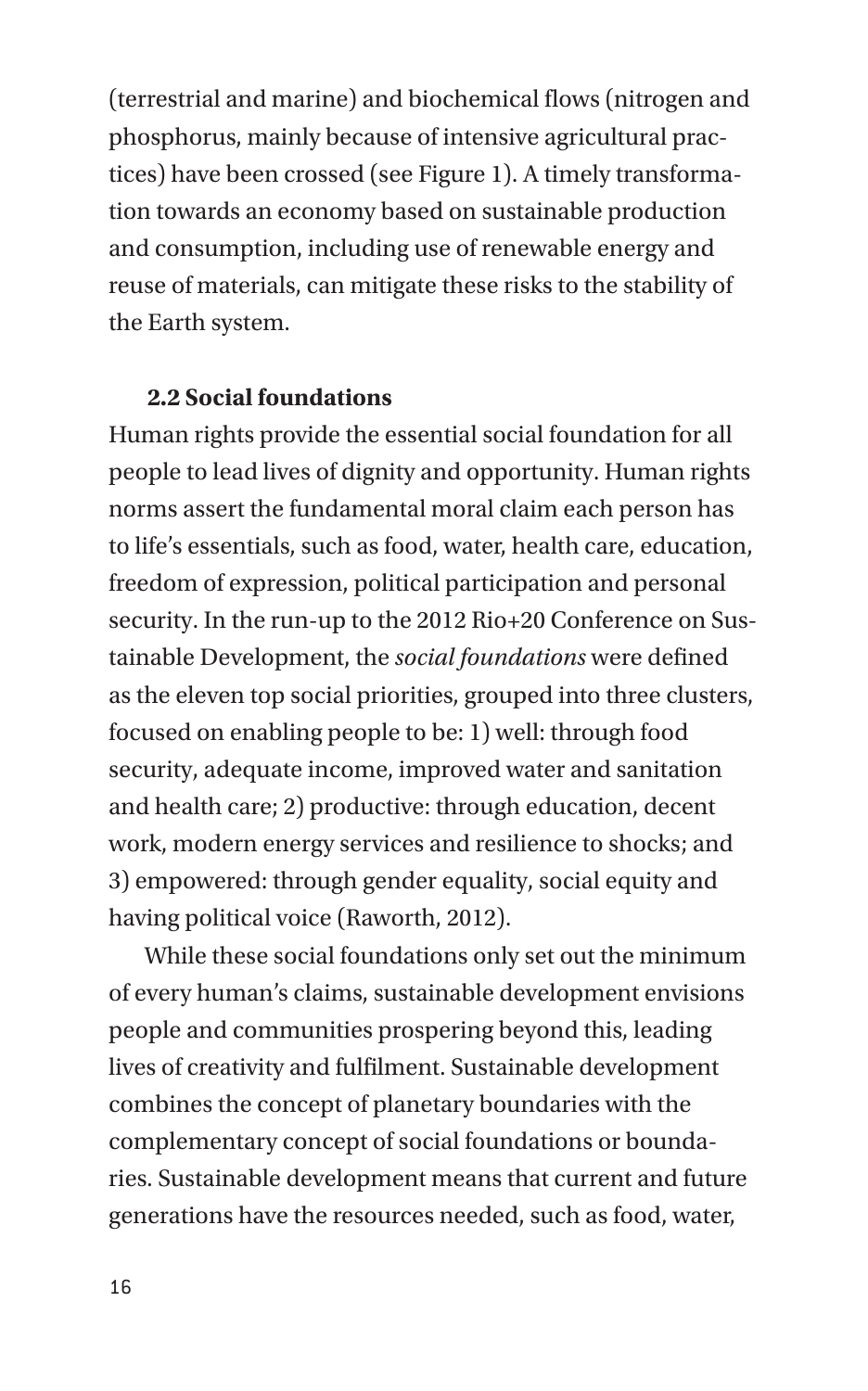health care and energy, without stressing the Earth system processes (Raworth, 2012).

But many people still live below the social foundations of no hunger, no poverty (a minimum income of \$1.25 a day), access to education and access to clean cooking facilities. More broadly, political participation, which is the right of people to be involved in decisions that affect them, is a basic value of society. The UN's Universal Declaration of Human Rights states that *"recognition of the inherent dignity and of the equal and inalienable rights of all members of the human family is the foundation of freedom, justice and peace in the world"*. Human rights are an important social foundation. Next, decent work can lift communities out of poverty and underpins human security and social peace. The 2030 Agenda for Sustainable Development (United Nations, 2015; see below) places decent work for all people at the heart of policies for sustainable and inclusive growth and development. Decent work has several aspects: a basic living income (which depends on a country's basic living basket), no discrimination (eg on the basis of gender, race or religion), no child labour, health and safety and freedom of association.

From a societal perspective, it is important for business to respect these social foundations and to ban underpayment, child labour and human right violations, which are still happening in developing countries. A case in point is the use of child labour in factories in developing countries producing consumer goods, like clothes and shoes, to be sold by multinational companies in developed countries. These factories often lack basic worker safety features (Box 3). Another example is the violations of the human rights of indigenous people, often in combination with land degradation and pollution, by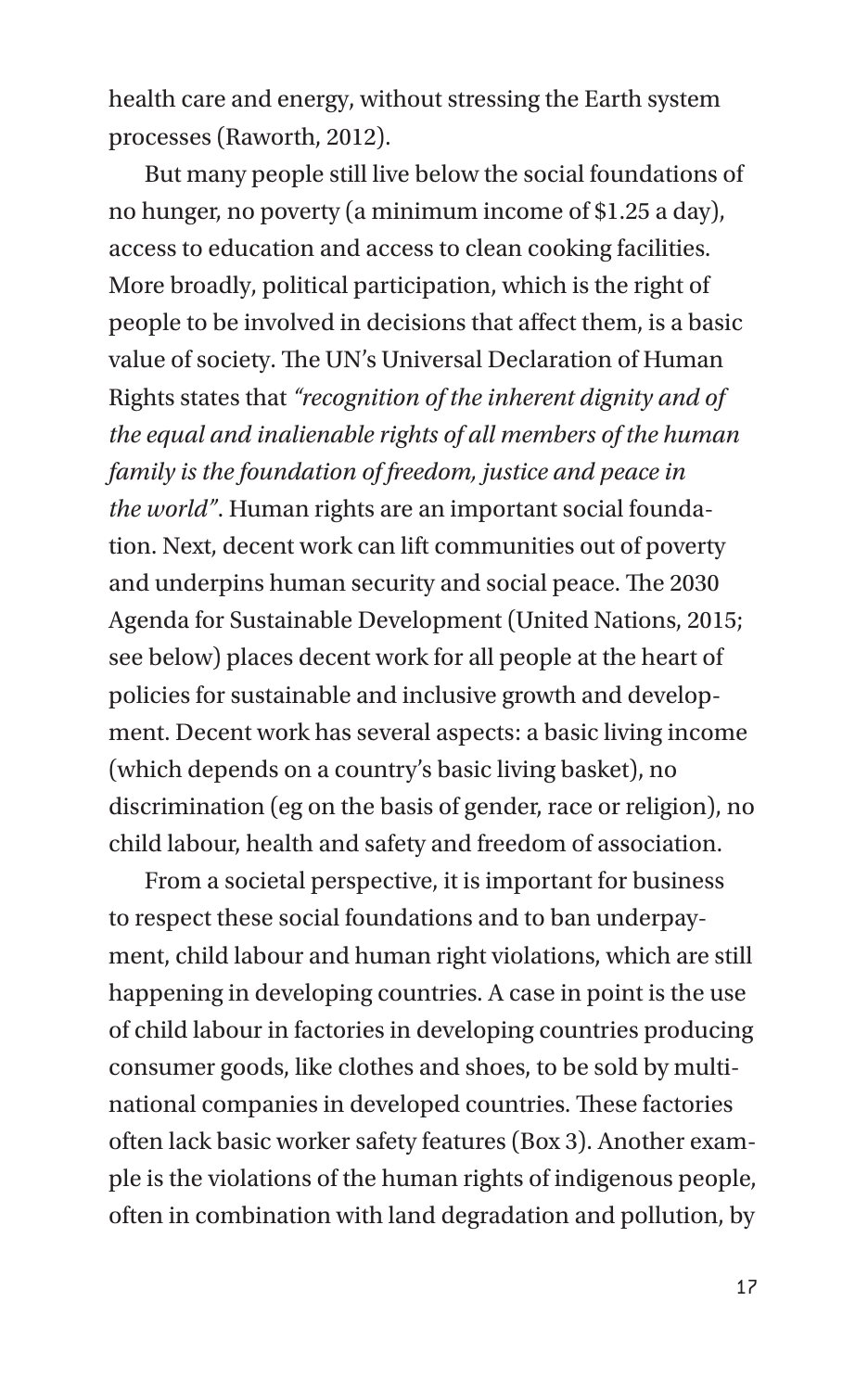extractive companies in the exploration and exploitation of fossil fuels, minerals and other raw materials.

To highlight the tension between unbridled economic growth and sustainable development, we provide two examples. Box 2 describes the Deepwater Horizon oil spill in the Gulf of Mexico. Box 3 shows the impact of the collapse of a factory building in Bangladesh. These examples have in common underinvestment in safety to increase short-term profits.

#### **Box 2: The Deepwater Horizon oil spill**

The oil spill from the Deepwater Horizon drilling platform began on 20 April 2010, in the British Petroleum-operated Macondo Prospect in the Gulf of Mexico. An explosion on the drilling rig killed eleven workers and led to the largest accidental marine oil spill in the history of the petroleum industry. The US Government estimated the total discharge at 4.9 million barrels. After several failed efforts to contain the flow, the well was declared sealed on 19 September 2010.

A massive response ensued to protect beaches, wetlands and estuaries from the spreading oil utilising skimmer ships, floating booms, controlled burns and oil dispersant. Oil clean-up crews worked on 55 miles of the Louisiana shoreline until 2013. Oil was found as far from the Deepwater Horizon site as the waters off the Florida Panhandle and Tampa Bay, where oil and dispersant mixture was embedded in the sand. The months-long spill, along with adverse effects from the response and clean-up activities, caused extensive damage to marine and wildlife habitats and the fishing and tourism industries.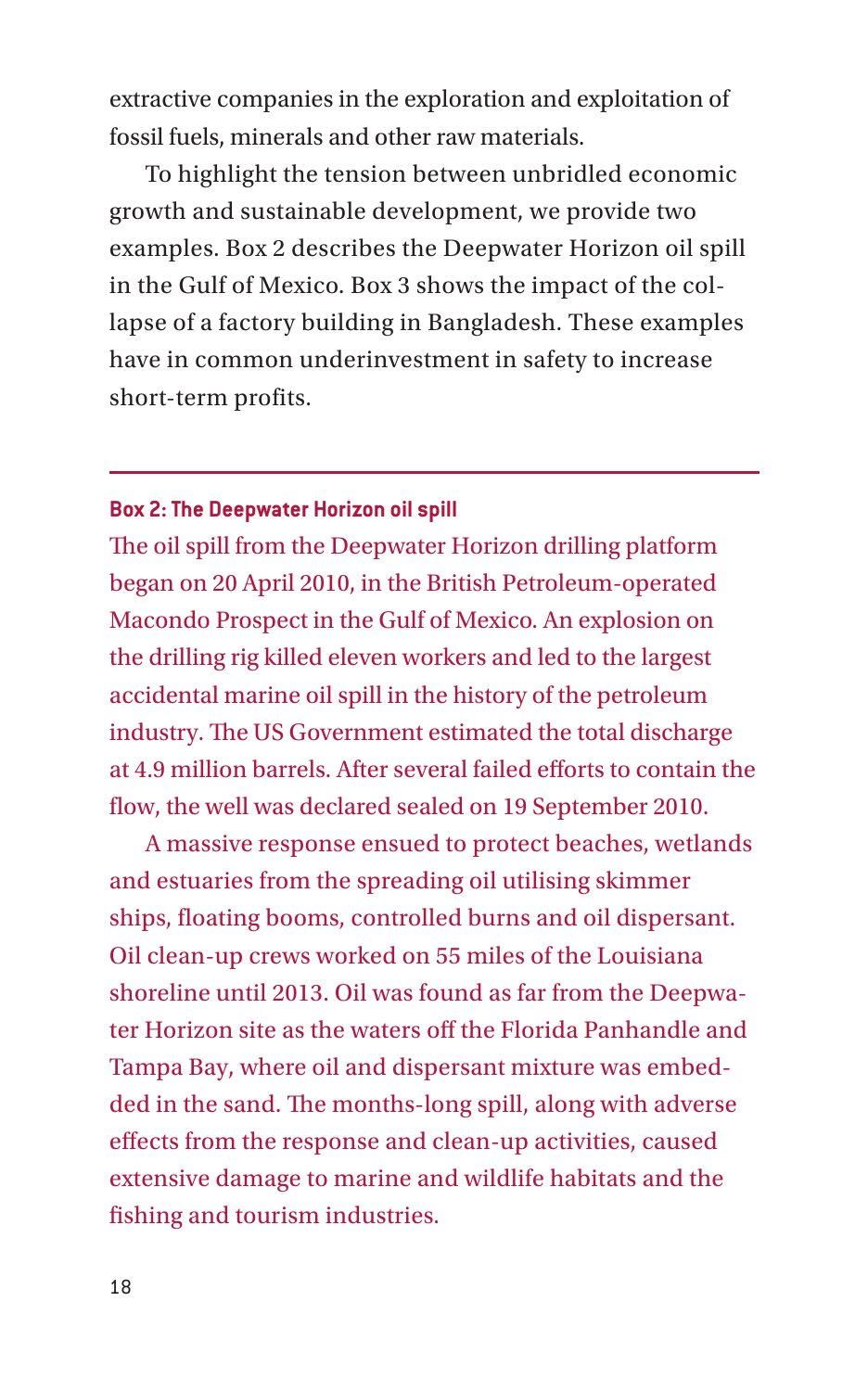Numerous investigations explored the causes of the explosion and record-setting spill. Notably, the US government's September 2011 report pointed to defective cement on the well, faulting mostly BP, but also rig operator Transocean and contractor Halliburton. Earlier in 2011, a National Commission (2011) likewise blamed BP and its partners for a series of cost-cutting decisions and an inadequate safety system, but also concluded that the spill resulted from *"systemic"* root causes and that without *"significant reform in both industry practices and government policies, might well recur"*.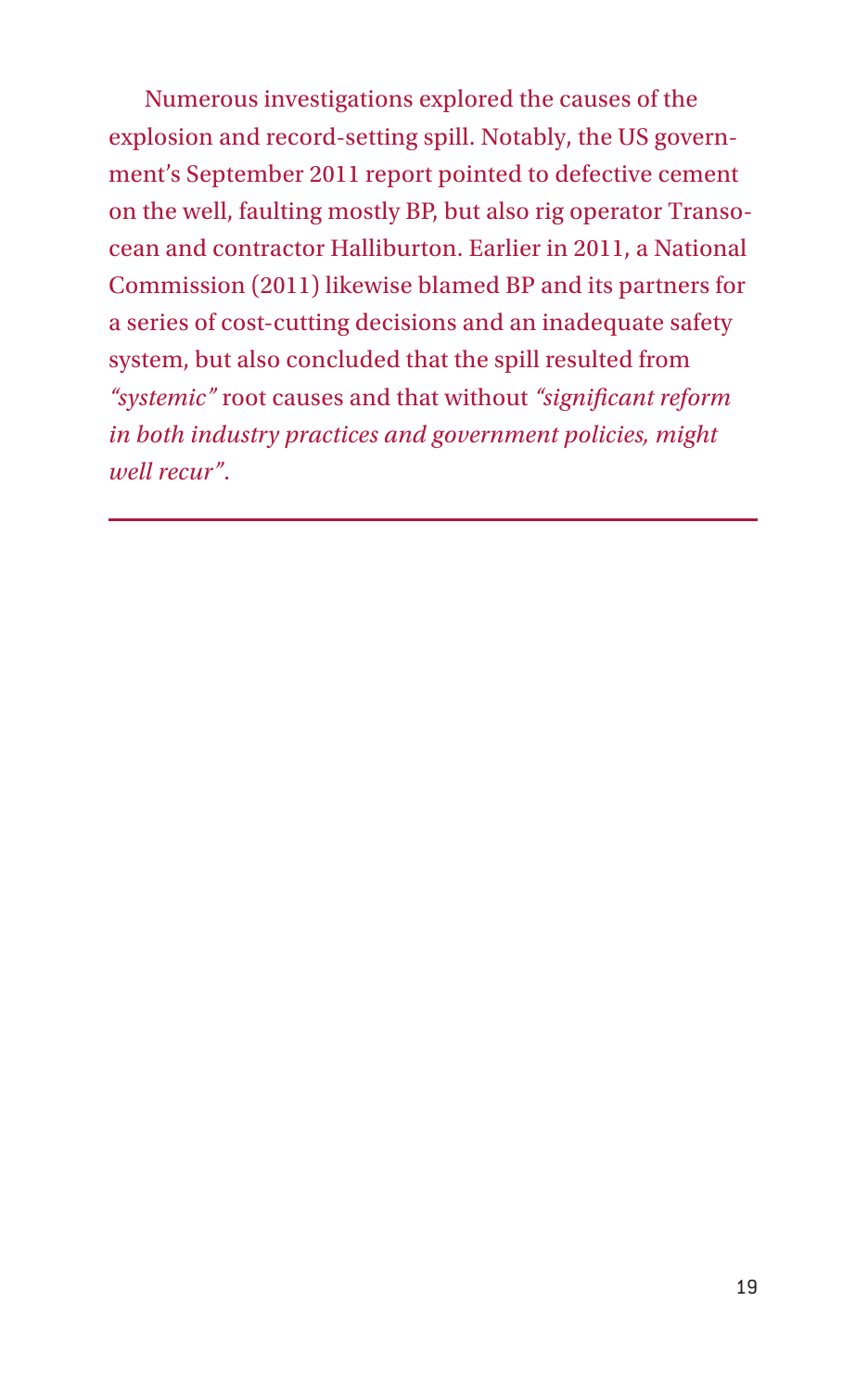#### **Box 3: Rana Plaza factory collapse**

The Rana Plaza collapse was a disastrous structural failure of an eight-storey commercial building that occurred on 24 April 2013 in Bangladesh. The collapse of the building caused 1,129 deaths, while approximately 2,500 injured people were rescued from the building alive. It is considered the deadliest garment-factory accident in history and the deadliest accidental structural failure in modern human history.

The building contained clothing factories, a bank, apartments, and several shops. The shops and the bank on the lower floors were immediately closed after cracks were discovered in the building. The building's owners ignored warnings to evacuate the building after cracks in the structure appeared the day before the collapse. Garment workers, earning €38 a month, were ordered to return the following day, and the building collapsed during the morning rush-hour.

The factories manufactured clothing for brands including Benetton, Bonmarché, the Children's Place, El Corte Inglés, Joe Fresh, Monsoon Accessorize, Mango, Matalan, Primark and Walmart.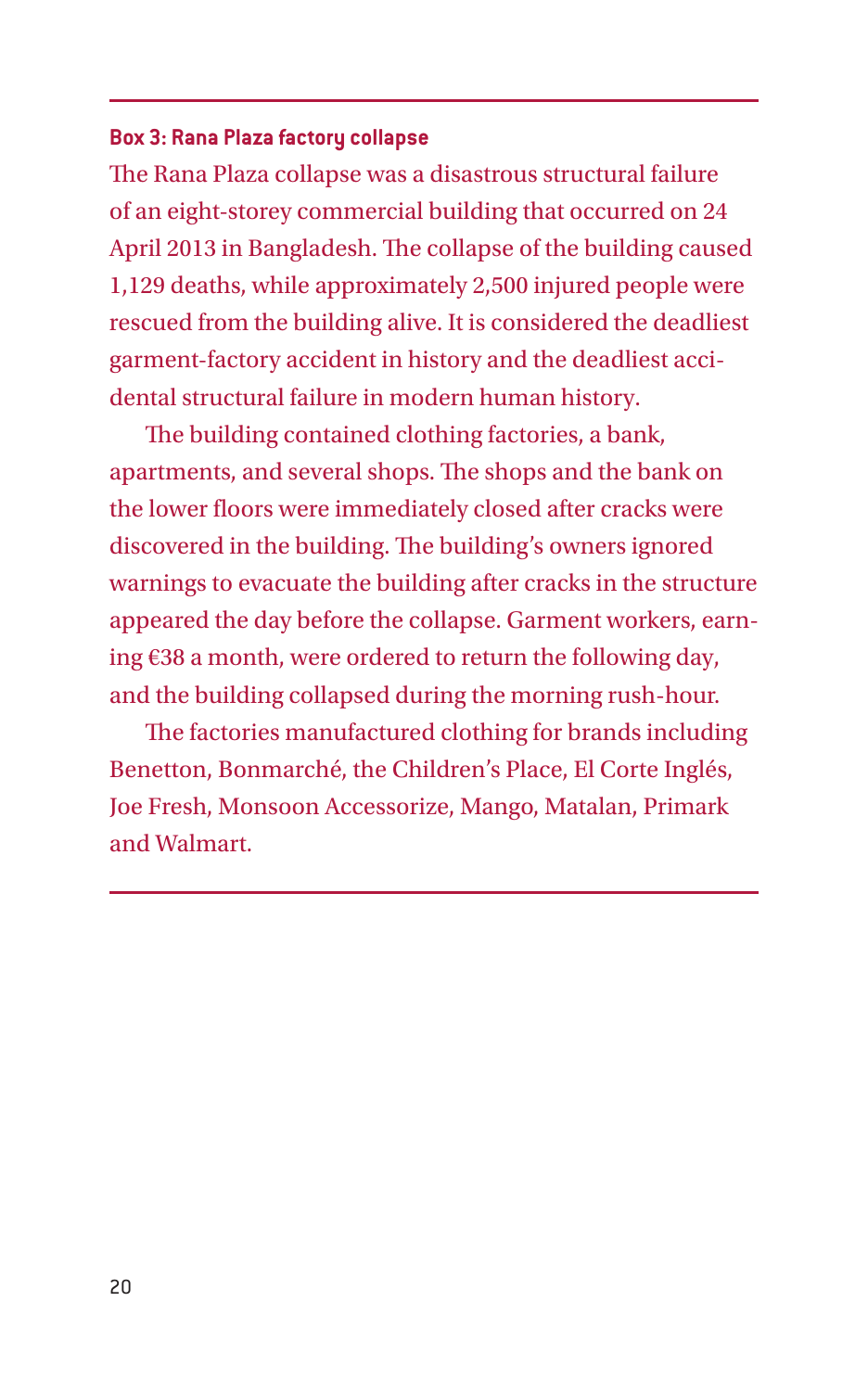#### **2.3 Sustainable development**

To guide the transformation towards a sustainable and inclusive economy, the United Nations has developed the 2030 Agenda for Sustainable Development (UN, 2015). The 17 UN Sustainable Development Goals are intended to stimulate action over the 2015-30 period in areas of critical importance for humanity and the planet (see Box 4 for an overview). To facilitate implementation, the 17 high level goals are broken down into 169 targets (see https://sustainabledevelopment. un.org/topics/sustainabledevelopmentgoals). The UN Sustainable Development Goals address challenges at the levels of the economy, society and the environment (or biosphere).

Figure 2 illustrates the three levels and the ranking between them. A liveable planet is a precondition (foundation) for humankind to thrive. Next, we need a cohesive and inclusive society to organise production and consumption in order to ensure enduring prosperity for all. In their seminal book *Why nations fail*, Acemoglu and Robinson (2012) show that political institutions that promote inclusiveness generate prosperity. Inclusiveness allows everyone to participate in economic opportunities. Next, there can be resource conflicts: unequal communities might disagree over how to share (and finance) public goods. These conflicts, in turn, break social ties and undermine the formation of trust and social cohesion (Barone and Mocetti, 2016).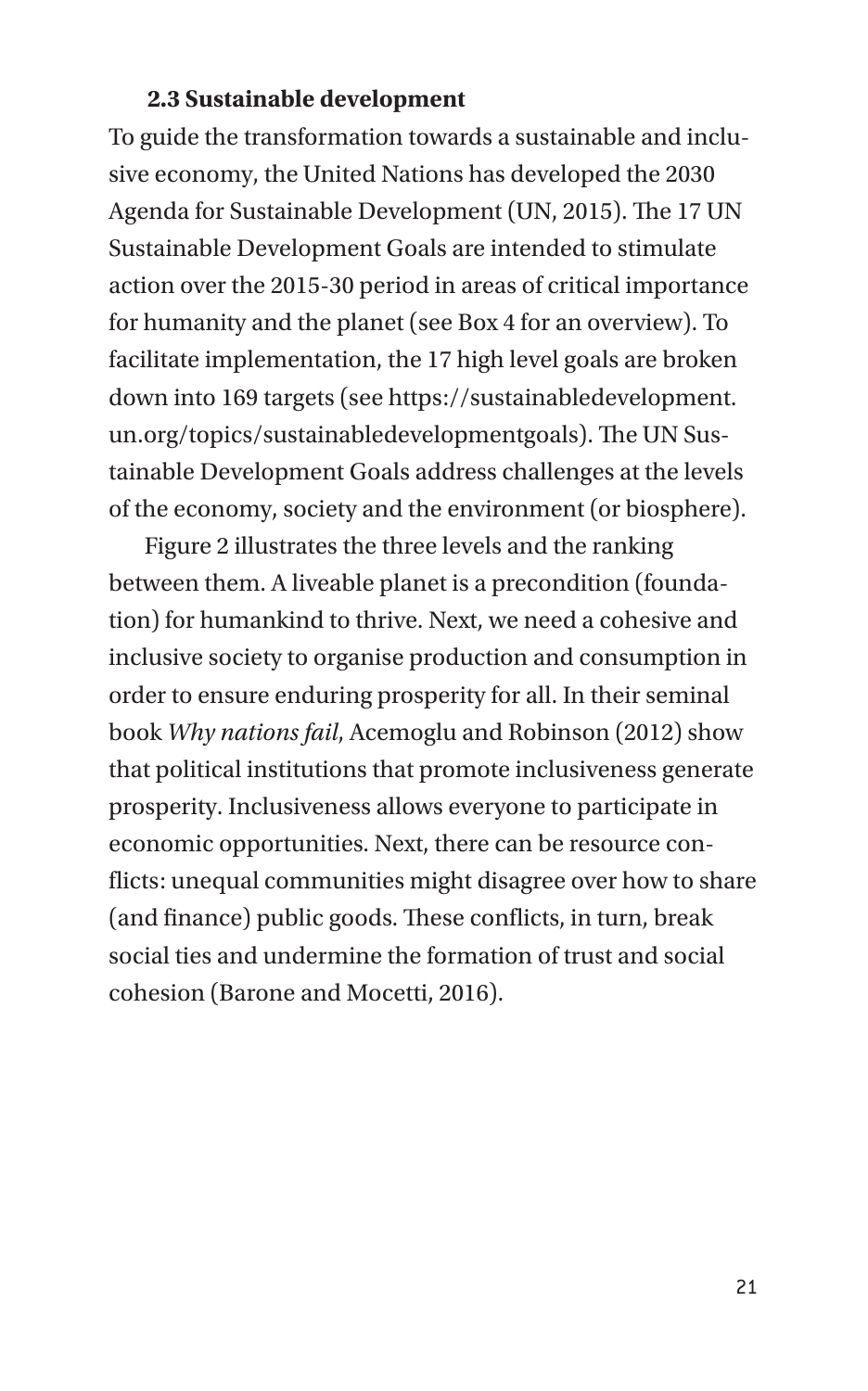**Box 4: UN Sustainable Development Goals (Source: UN, 2015)** The United Nations has developed 17 Sustainable Development Goals (SDGs) as part of the 2030 Sustainable Development Agenda. Following Rockström and Sukhdev (2015), we classify the SDGs according to the levels of the economy, the society and the environment. Nevertheless, we stress that the SDGs are interrelated. A case in point is the move to sustainable consumption and production (economic goal 12) and sustainable cities (societal goal 11), which are instrumental to combat climate change (environmental goal 13).

## **Economic goals**

- Goal 8: Promote sustained, inclusive and sustainable economic growth, full and productive employment and decent work for all
- Goal 9: Build resilient infrastructure, promote inclusive and sustainable industrialisation and foster innovation
- Goal 10: Reduce inequality within and among countries
- Goal 12: Ensure sustainable consumption and production patterns

#### **Societal goals**

- Goal 1: End poverty in all its forms everywhere
- Goal 2: End hunger, achieve food security and improved nutrition and promote sustainable agriculture
- Goal 3: Ensure healthy lives and promote well-being for all at all ages
- Goal 4: Ensure inclusive and equitable quality education and promote lifelong learning opportunities for all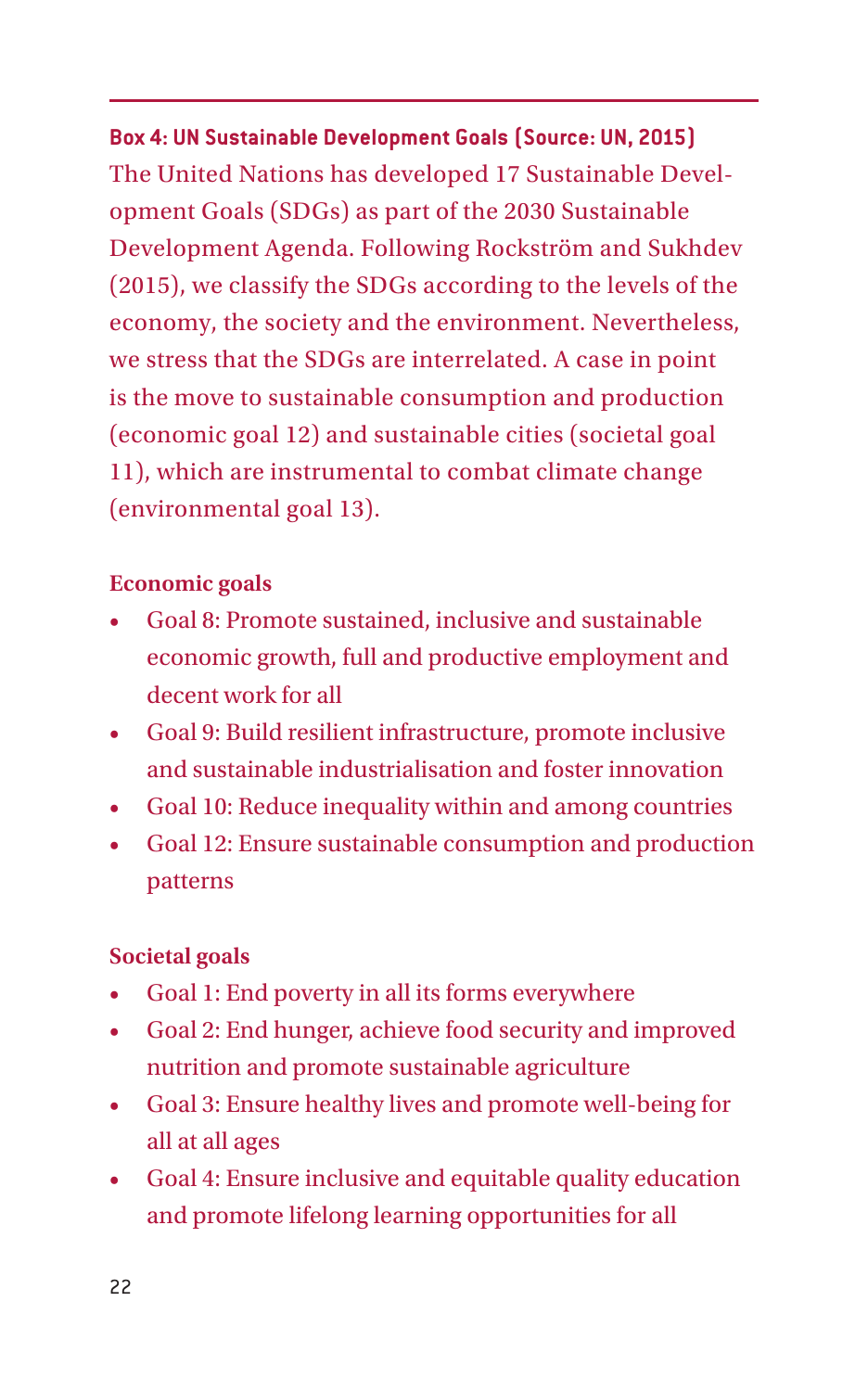- Goal 5: Achieve gender equality and empower all women and girls
- Goal 7: Ensure access to affordable, reliable, sustainable and modern energy for all
- Goal 11: Make cities and human settlements inclusive, safe, resilient and sustainable
- Goal 16: Promote peaceful and inclusive societies for sustainable development, provide access to justice for all and build effective, accountable and inclusive institutions at all levels

# **Environmental goals**

- Goal 6: Ensure availability and sustainable management of water and sanitation for all
- Goal 13: Take urgent action to combat climate change and its impacts
- Goal 14: Conserve and sustainably use the oceans, seas and marine resources for sustainable development
- Goal 15: Protect, restore and promote sustainable use of terrestrial ecosystems, sustainably manage forests, combat desertification, and halt and reverse land degradation and halt biodiversity loss

# **Overall goal**

• Goal 17: Strengthen the means of implementation and revitalise the Global Partnership for Sustainable Development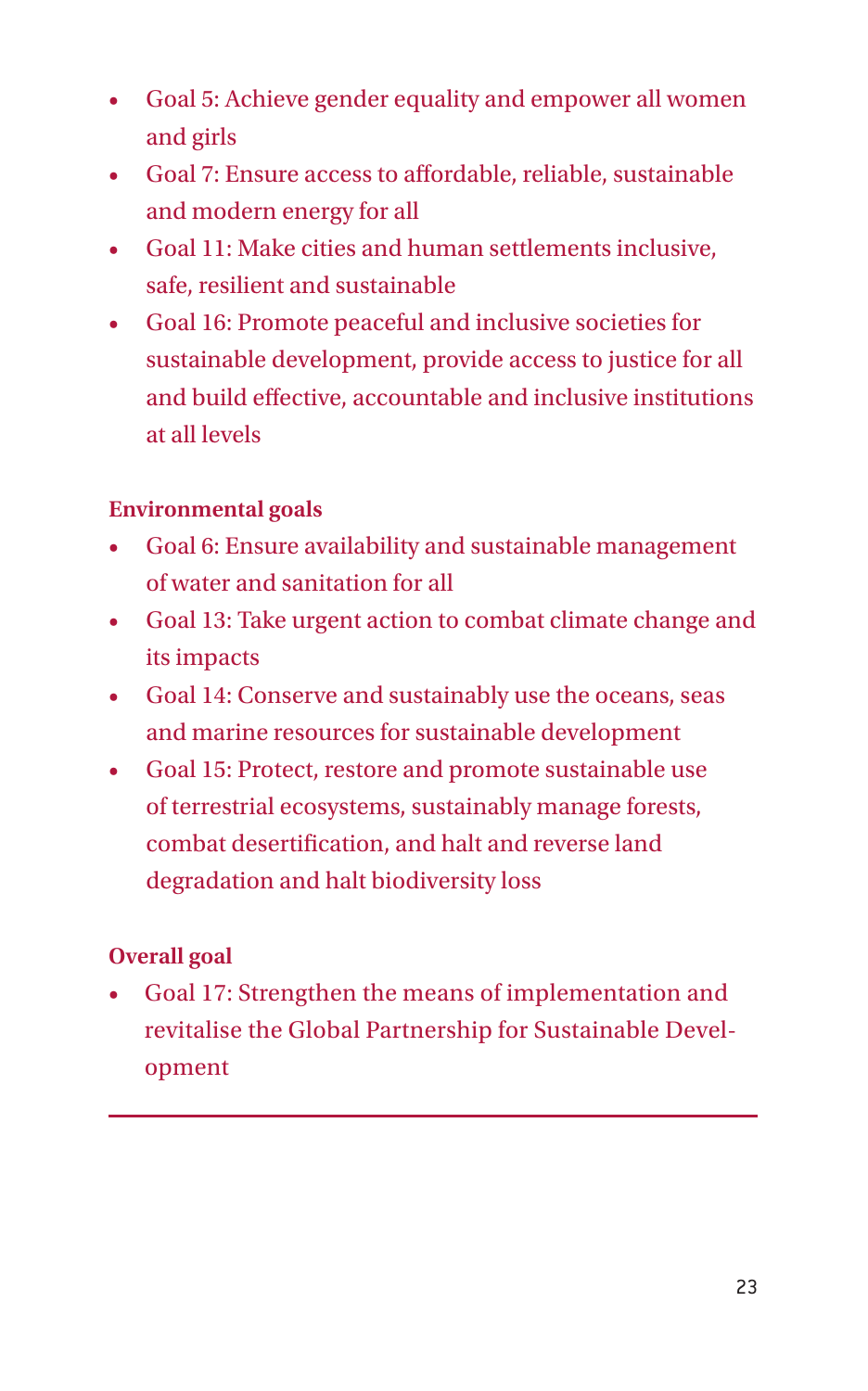



Source: Adapted from Rockström and Sukhdev (2015).

While it is tempting to start working on partial solutions at each level, the environmental, societal and economic challenges are interlinked. It is important to embrace an integrated social-ecological system perspective (Norström *et al*, 2014). Such an integrated system perspective highlights the dynamics that such systems entail, including the role of ecosystems in sustaining human wellbeing, cross-system interactions and uncertain thresholds.

A well-known example of cross-system interaction is the linear production of consumption goods at the lowest cost contributing to 'economic growth', while depleting natural resources, using child labour and producing carbon emissions and other waste<sup>2</sup>.

Another cross-system interaction is global warming leading to more and more-intense disasters, such as storms, flooding and droughts. The low and middle-income countries

<sup>2</sup> We use carbon emissions as shorthand for greenhouse gas emissions, which include carbon dioxide (CO2), methane (CH4) and nitrous oxide (N2O).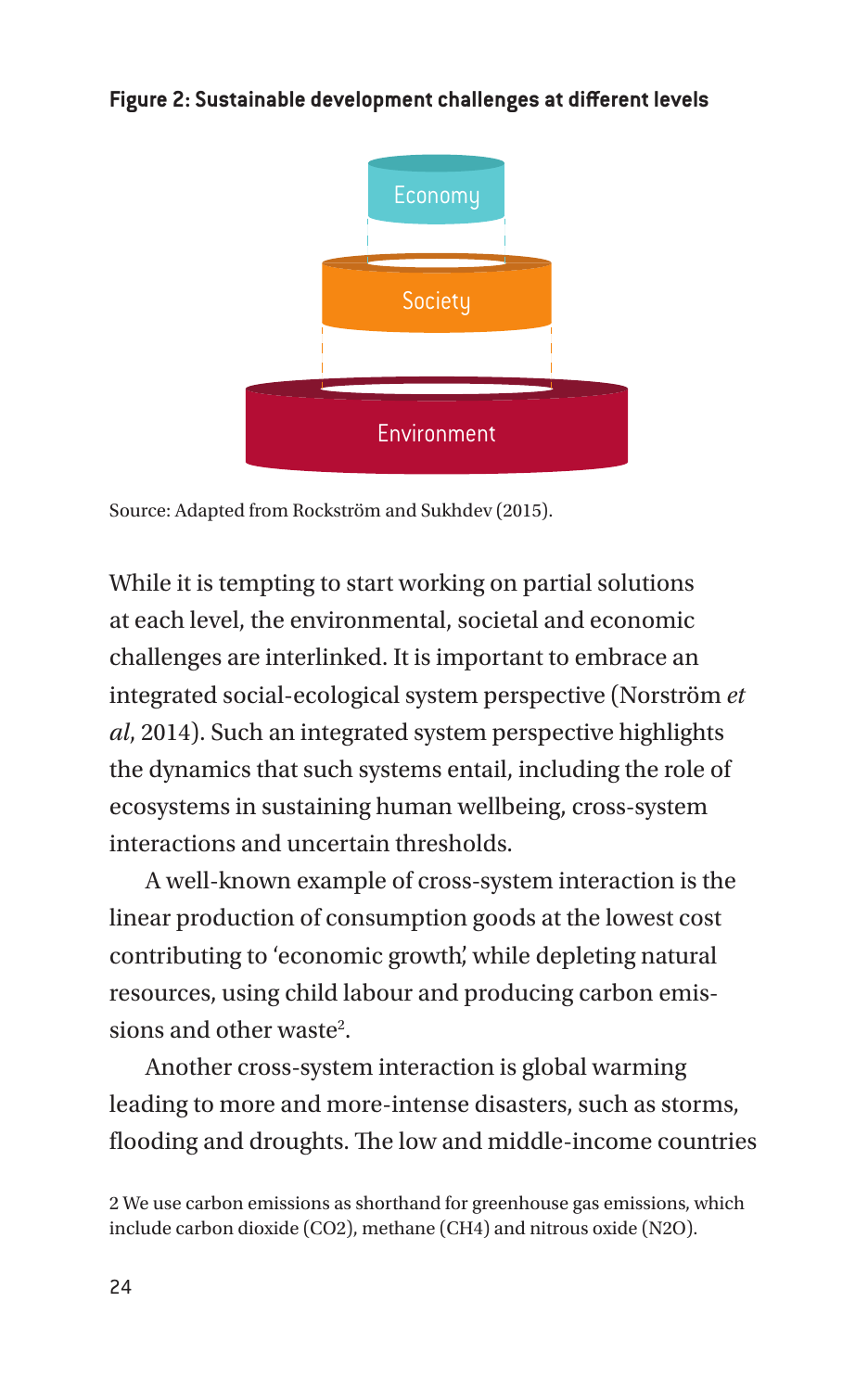around the equator are especially vulnerable to these extreme weather events, which could damage a large part of their production capacity. The temporary loss of tax revenues and increase in expenditures to reconstruct factories and infrastructure might put vulnerable countries into a downward fiscal and macro-economic spiral with an analogous increase in poverty (Schoenmaker and Zachmann, 2015). Social and environmental issues are thus interconnected, whereby the poor in society are more dependent on ecological services and are less well protected against ecological hazards.

An example of an uncertain threshold combined with feedback dynamics is the melting threshold of the Greenland ice sheet. New research has found that it is more vulnerable to global warming than previously thought. Robinson, Calov and Ganopolski (2012) calculate that a 0.9°C global temperature rise from today's levels could lead the Greenland ice sheet to melt completely. Such melting would create further climate feedbacks in the Earth ecosystem, because the melting of the ice cap could increase the pace of global warming (by reducing the refraction of solar radiation, which is 80 percent from ice, compared with 30 percent from bare earth and 7 percent from the sea) and of rising sea levels. These feedback mechanisms are examples of tipping points and shocks, which might happen.

Although sustainable development is a holistic concept, Norström *et al* (2014) argue for the addressing of tradeoffs between the level of ambition of economic, social and environmental goals and the feasibility of reaching them, recognising biophysical, social and political constraints.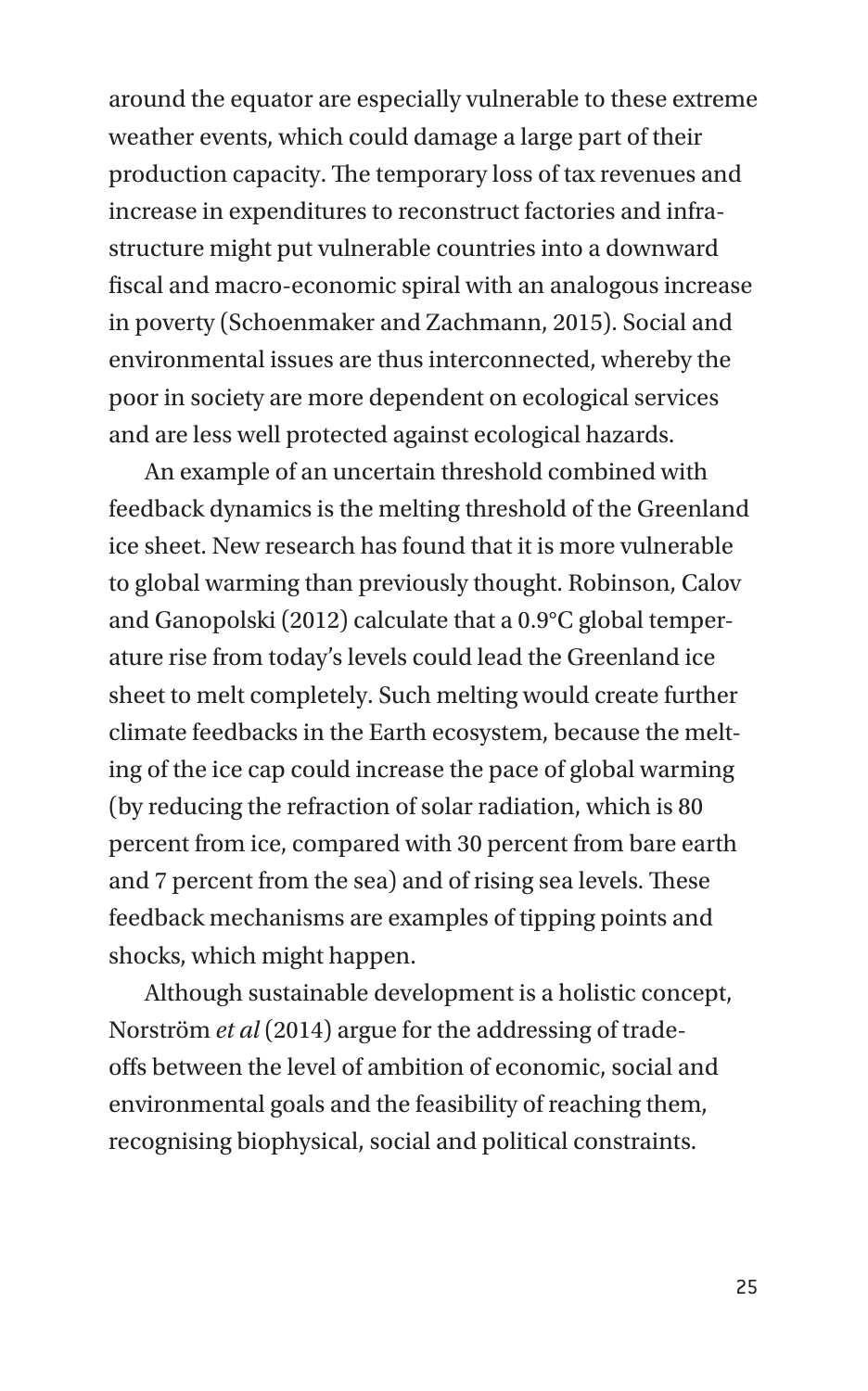# 3 A FRAMEWORK FOR SUSTAINABLE FINANCE

#### **3.1 The role of the financial system**

How can the financial system facilitate decision-making on the trade-offs between economic, social and environmental goals? Levine (2005) lists the following functions of the financial system:

- Produce information *ex ante* about possible investments, and allocate capital;
- Monitor investments and exert corporate governance after providing finance;
- Facilitate the trading, diversification and management of risk;
- Mobilise and pool savings;
- Ease the exchange of goods and services.

The first three functions are particularly relevant for sustainable finance. The allocation of funding to its most productive use is a key role of finance. Finance is therefore well positioned to assist in making strategic decisions on the trade-offs between sustainability goals. While broader considerations guide an organisation's strategy on sustainability, funding is a requirement for reaching sustainability goals.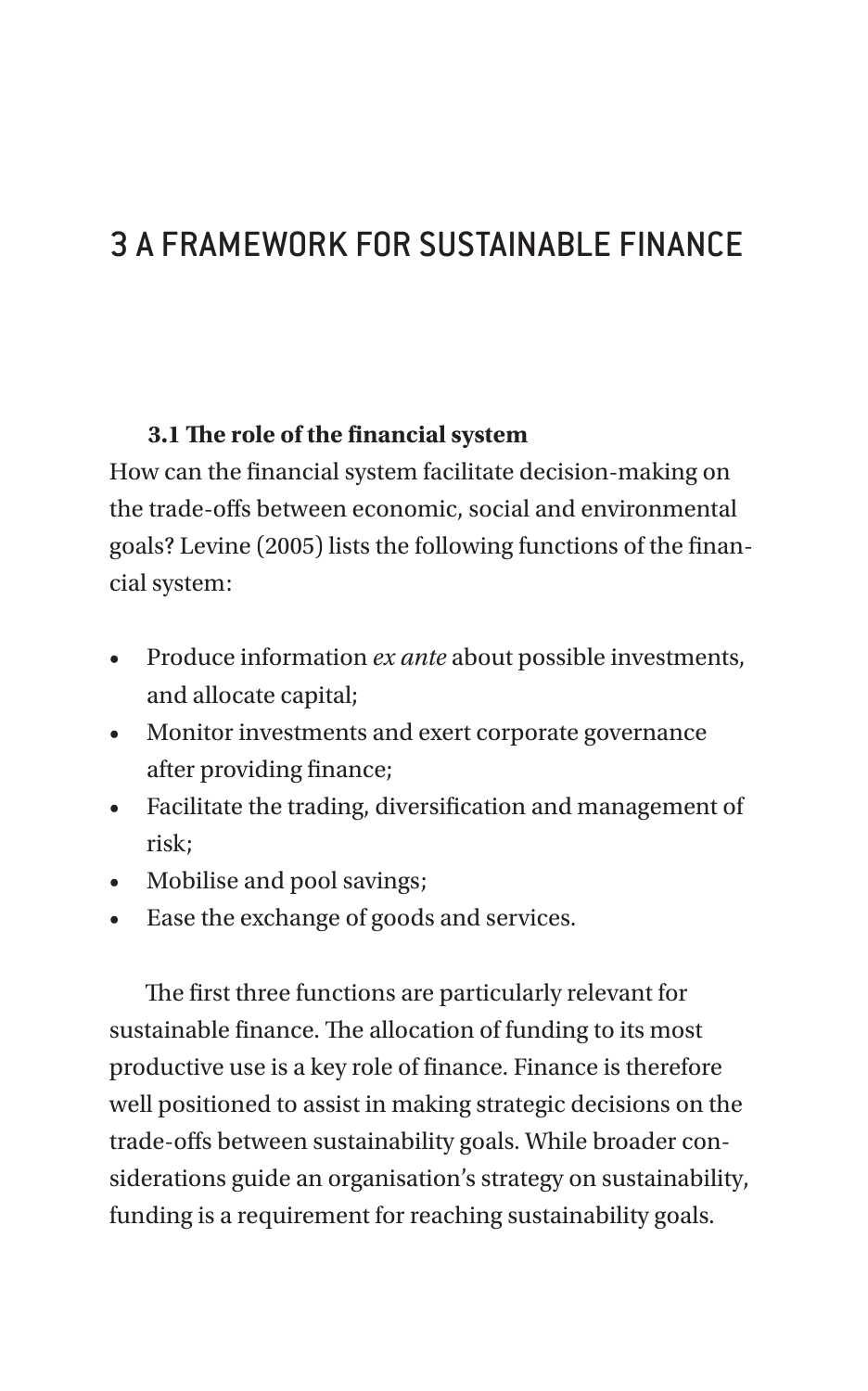Finance plays this role at different levels. In the financial sector, banks, for example, define their lending strategies regarding which sectors and projects are eligible for lending and which not. Similarly, investment funds set their investment strategies, which direct choices over which assets to invests in and which assets to not invest in. The financial sector can thus play a leading role in the transition to a low carbon, circular economy. If the financial sector chooses to finance sustainable companies and projects, they can accelerate the transition.

In terms of monitoring their investments, investors also can have an influence over the companies in which they invest. Investors thus have a powerful role in controlling and directing corporate boards. The governance role also involves balancing the many interests of a corporation's stakeholders. In section 3.2, we review the progressive thinking about how interests should be balanced, including the interests of the environment and society. A rising trend in sustainable investment is engagement with companies in the hope of reducing the risk of adverse events occurring in those companies.

Finance is good at pricing the risk of future cash flows for valuation purposes. As there is inherent uncertainty about environmental issues (eg exactly how rising carbon emissions will affect the climate, and the timing and shape of climate mitigation policies), risk management can help to deal with these uncertainties. *Scenario analysis* is increasingly used to assess the risk and valuation under different scenarios (eg climate scenarios; see Caldecott *et al*, 2014). When the (potential) price of carbon emissions in the future becomes clearer, investors and companies have an incentive to reduce these emissions. The key challenge is to take a sufficiently long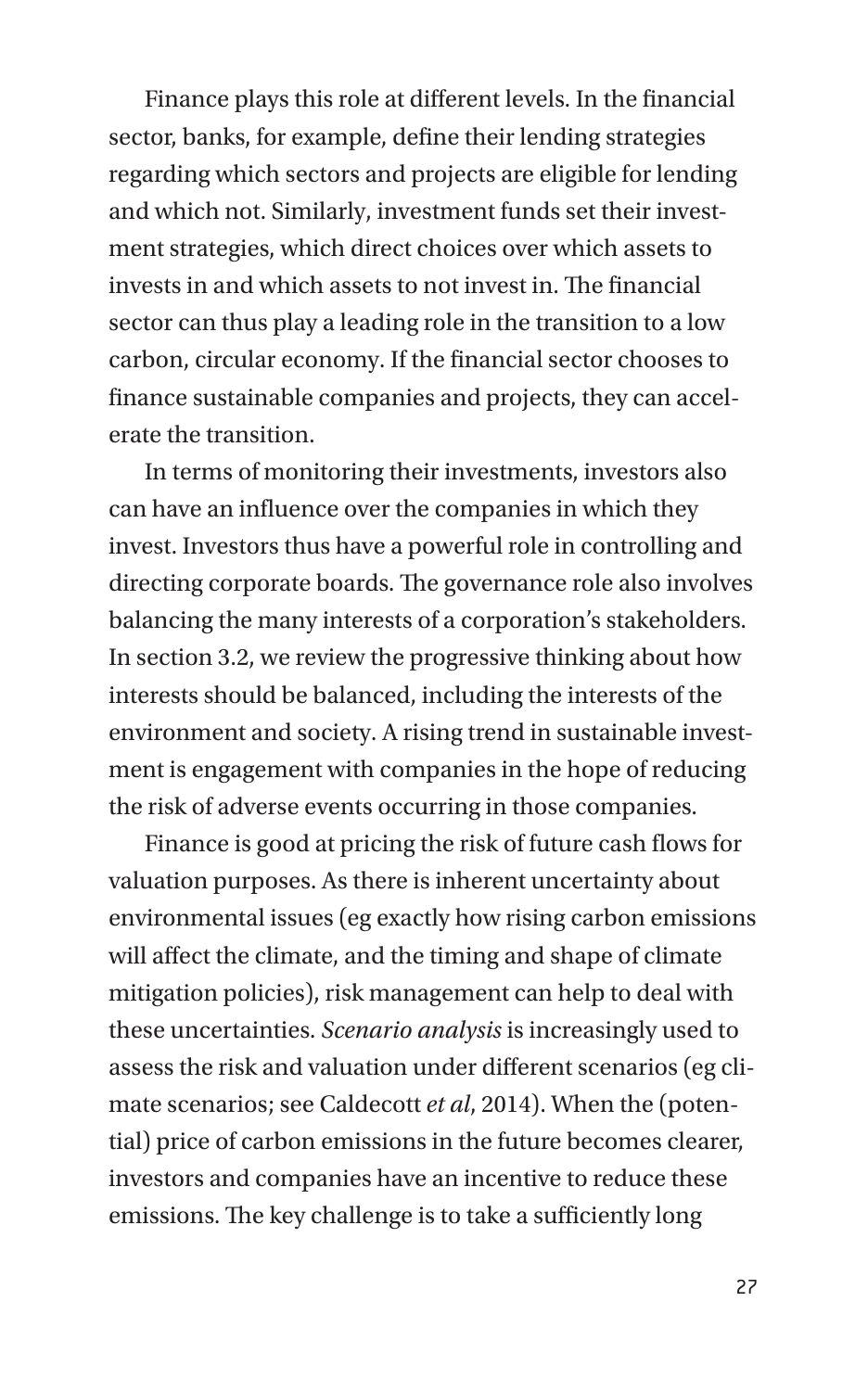horizon, as sustainability is about the future. The remainder of this section and section 4 discuss the appropriate horizon for sustainable finance and ways to overcome the bias towards short-termism.

## **3.2 Three stages of sustainable finance**

How can finance support sustainable development? Figure 3 shows our framework for managing sustainable development at the different levels. As we have argued, there are interactions between the levels. It is thus important to choose an appropriate combination of the financial, social and environmental aspects.



#### **Figure 3: Managing sustainable development**

The concept of sustainable finance has evolved as part of the broader notion of business sustainability over the last few decades (eg Whiteman *et al*, 2013). Table 2 shows our typology for sustainable finance. The evolution highlights the broadening from *shareholder value* to *stakeholder value* (or triple bottom line: people, planet, profit). The final stage looks at the creation of common good value. To avoid the dichot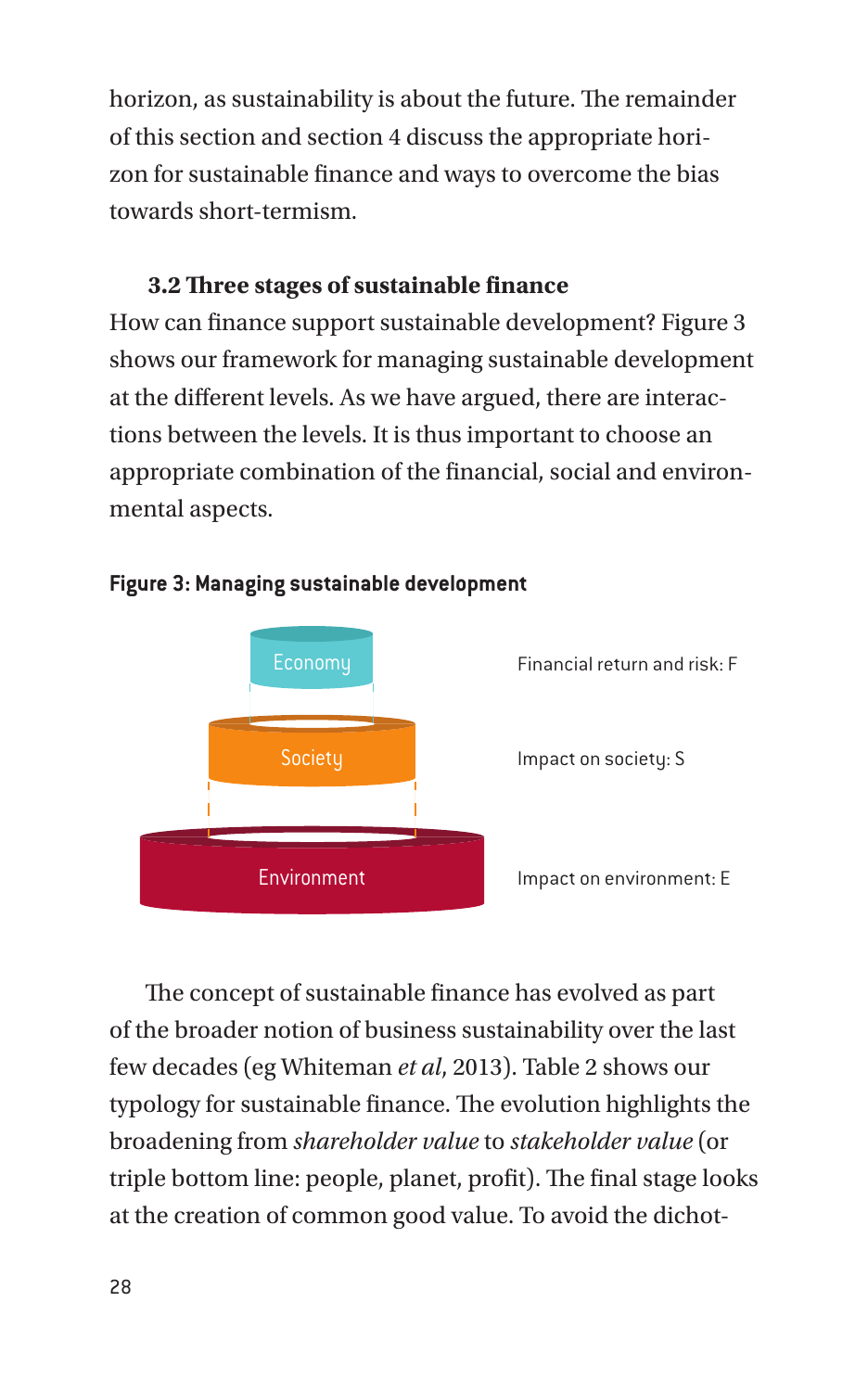omy of private versus public goods, we use the term *common good* referring to what is shared and beneficial for all or most members of a given community. Next, the ranking indicates a shift from economic goals first to societal and environmental challenges (the common good). Importantly, the horizon is broadened from short term to long term as each stage is passed through.

In traditional finance, shareholder value is maximised by looking for the optimal financial return and risk combination. Table 2 labels this the finance-as-usual approach. Although shareholder value should also look at the medium to long term, there are built-in incentives for short-termism, such as quarterly financial reporting and monthly/quarterly benchmarking of investment performance (see section 4). Financeas-usual is consistent with the argument of Friedman (1970) that *"the business of business is business"* and the only social responsibility of business is to use its resources and engage in activities designed to increase its profits as long as it stays within the rules of the game. Friedman (1970) argues that it is the task of the government to take care of social and environmental goals and set the rules of the game for sustainability. We however argue, in line with the United Nations' Sustainable Development Goals, that sustainable development is a joint responsibility of governments, companies and citizens. We do not see a case for not integrating sustainability into strategy and finance.

Sections 3.3 to 3.5 discuss our three stages of Sustainable Finance (SF) (Table 2). The stages move from finance first, to all aspects equal, and finally to social-environmental impact first (the ranking of factors in the third column of Table 2).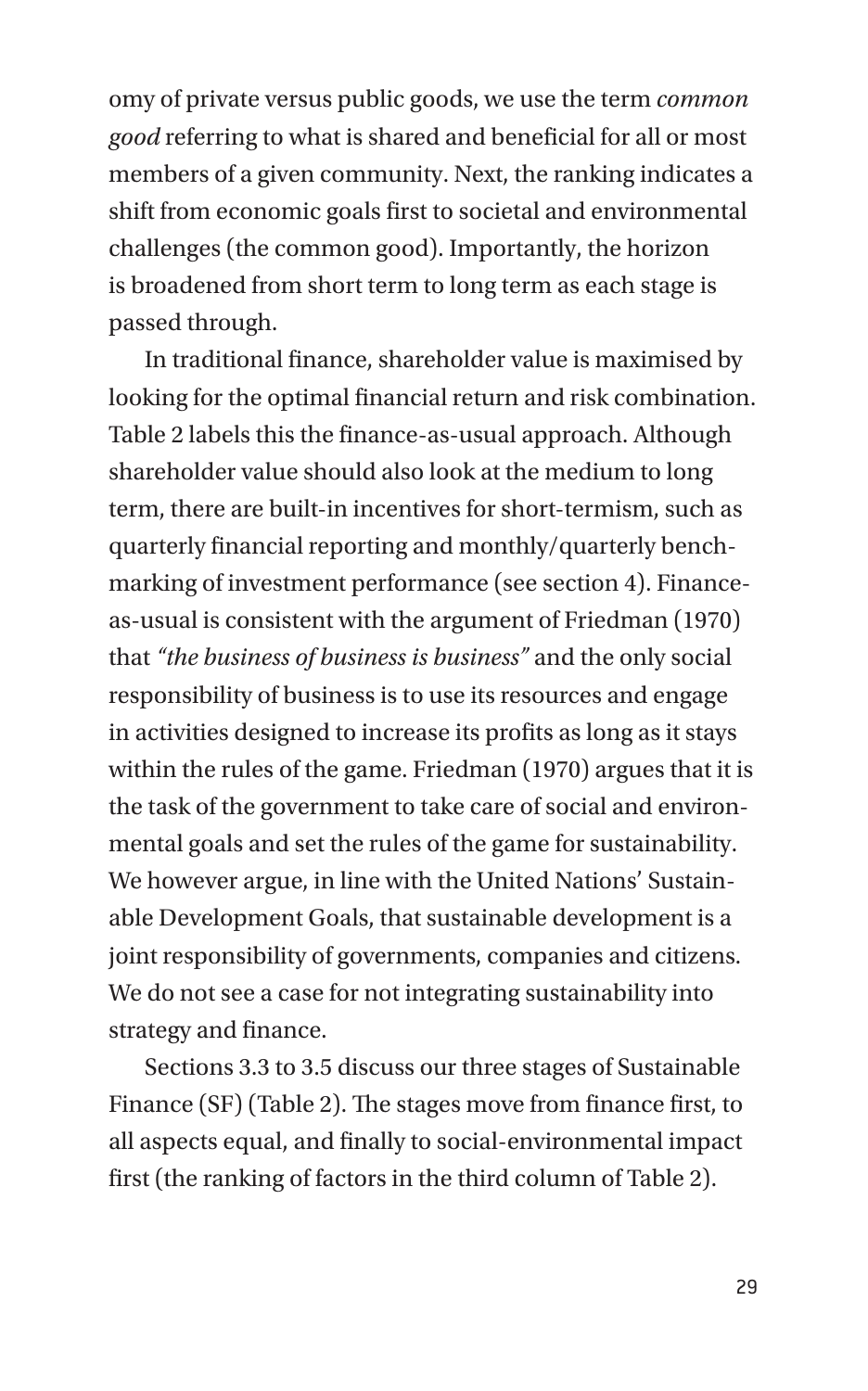|  |  | Table 2: Framework for Sustainable Finance |  |
|--|--|--------------------------------------------|--|
|--|--|--------------------------------------------|--|

| Sustainable<br>finance typology | Value created                   | Ranking<br>of factors | Optimisation                        | Horizon        |
|---------------------------------|---------------------------------|-----------------------|-------------------------------------|----------------|
| Finance-as-usual                | Shareholder<br>value            | F                     | Max F                               | Short term     |
| Sustainable<br>Finance 1.0      | Refined<br>shareholder<br>value | F > S<br>and E        | Max F<br>subject to S<br>and E      | Short term     |
| Sustainable<br>Finance 2.0      | Stakeholder<br>value            | $T = F + S$<br>$+E$   | Optimise T                          | Medium<br>term |
| Sustainable<br>Finance 3.0      | Common<br>good value            | S and E<br>$>$ F      | Optimise<br>S and E<br>subject to F | Long term      |

Source: Bruegel. Note: F = financial value; S = social impact; E = environmental impact; T = total value. At Sustainable Finance 1.0, the maximisation of F is subject to minor S and E constraints.

# **3.3 SF 1.0: Profit maximisation, while avoiding 'sin' stocks**

A first step in sustainable finance is that financial institutions avoid investing in, or lending to, so-called 'sin' companies. These are companies with very negative impacts. In the social domain, they include, for example, companies that sell tobacco, anti-personnel mines and cluster bombs or that exploit child labour. In the environmental field, classic examples of negative impacts are waste dumping and whale hunting. More recently, some financial institutions have started to put coal, and even the broader category of fossil fuels, on the exclusion list because of carbon emissions. These exclusion lists are often triggered under pressure from non-governmental organisations, which use traditional and social media for their messages (Dyllick and Muff, 2016).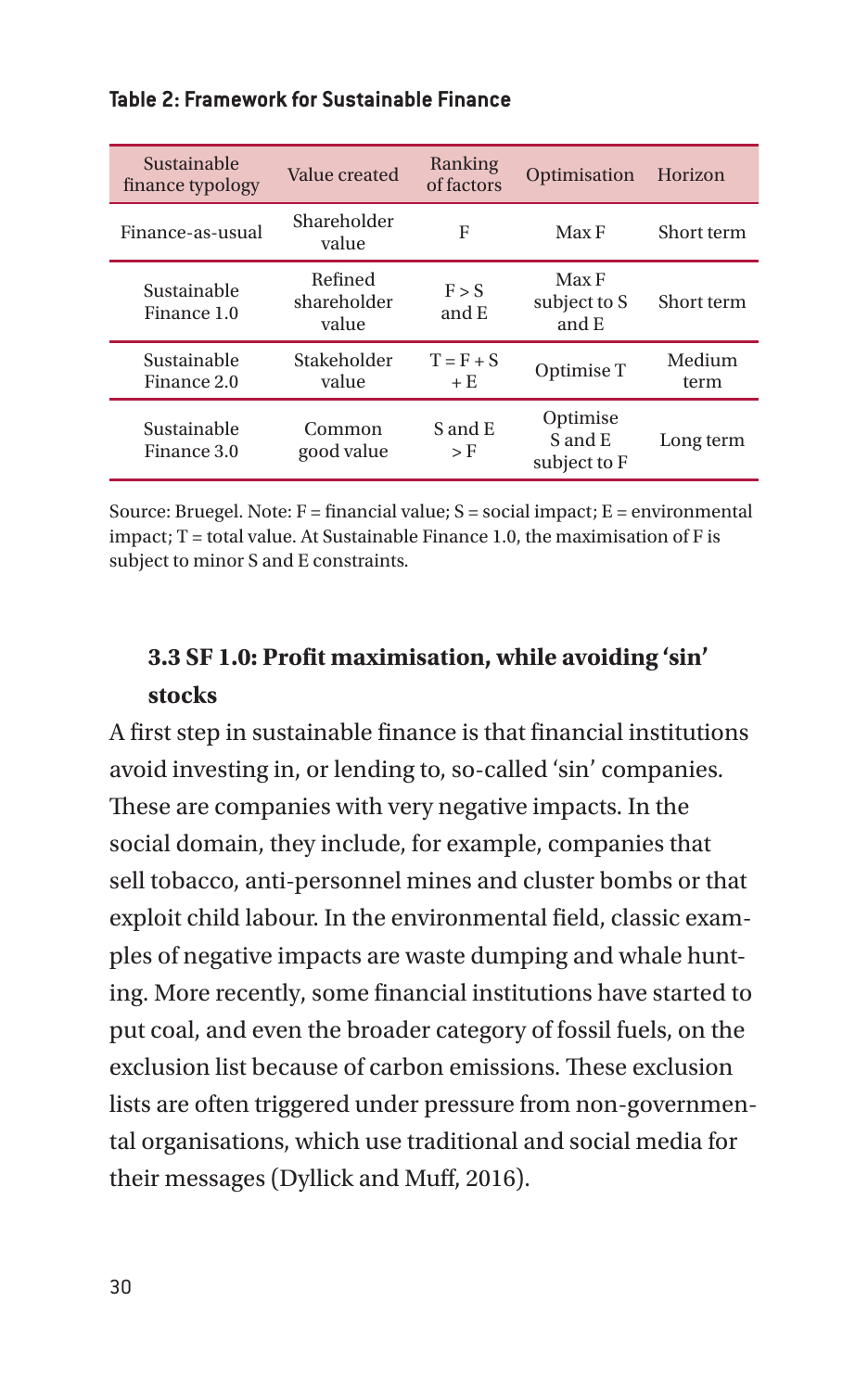But the effects of exclusion and divestment are limited (Skancke, 2016). From a general equilibrium perspective, there is willing buyer for every share a financial institution sells. Divestment by a growing number of investors might reduce a company's share price, which might in turn make raising new capital through issuing shares more expensive for the company. However, this is a minor source of funding compared to retained earnings and debt financing. Another effect is that divestment may stigmatise a sector or companies to the point where they lose their social license to operate (see section 3.5). This might lead to less investment in that sector. An exclusion criterion targeted at a sector or the worst performers within a sector could have an effect through setting a norm for acceptable standards.

A slightly more positive variant of the refined shareholder value approach is that financial institutions and companies put systems in place for energy and emissions management, sustainable purchasing, green IT, green building and infrastructure, diversity and old age employment. The underlying objective of these activities remains economic. Though introducing sustainability into business might generate positive side-effects for some sustainability aspects, the main purpose is to reduce costs and business risks, to improve reputation and attractiveness for new or existing human talent, to respond to new customer demands and segments, and thereby to increase profits, market positions, competitiveness and shareholder value in the short term. Business success is still evaluated from a purely economic point of view and remains focused on serving the business itself and its economic goals (Dyllick and Muff, 2016). Shareholder value or profit maximisation is still the guiding principle for the organisation, though with some refinements.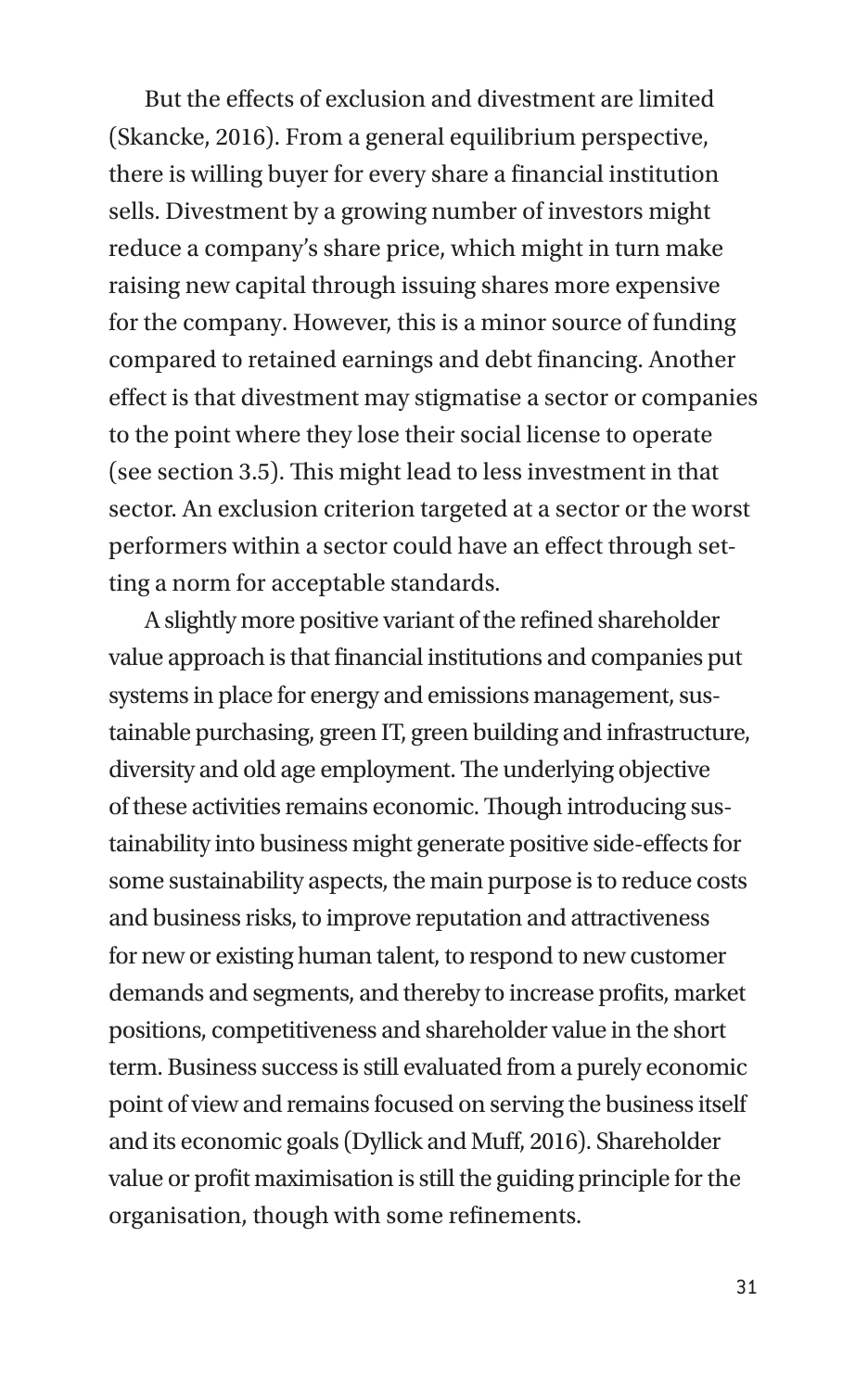#### **3.4 SF 2.0: Internalisation of externalities to avoid risk**

In Sustainable Finance 2.0, financial institutions explicitly incorporate the negative social and environmental *externalities* into their decision-making. Over the medium to longterm horizon, these externalities might become priced (eg a carbon tax) and/or might impact negatively on an institution's reputation. Incorporating the externalities thus reduces the risk that financial investments become unviable. This risk is related to the maturity of the financial instrument, and is thus greater for equity (stocks) than for debt (bonds and loans). On the positive side, internalisation of externalities helps financial institutions and companies to restore trust, which is the mirror image of reputation risk.

Attaching a financial value to social and environmental impacts facilitates the optimisation process among the different aspects (F, S, E). Innovations in technology (measurement, information technology, data management) and science (life-cycle analyses, social life-cycle analyses, environmentally extended input-output analysis, environmental economics) make the monetisation of social and environmental impacts possible (True Price, 2014). In this way, the total or true value T can be established by summing the financial, social and environmental values in an integrating way. Financial institutions and companies use a private discount rate (which is higher than the public discount rate because of uncertainties) to discount future cash flows. As social and, in particular, environmental impacts become manifest over a longer horizon and are also more uncertain than financial impacts, private discounting leads to a lower weighting of social and environmental value than financial value.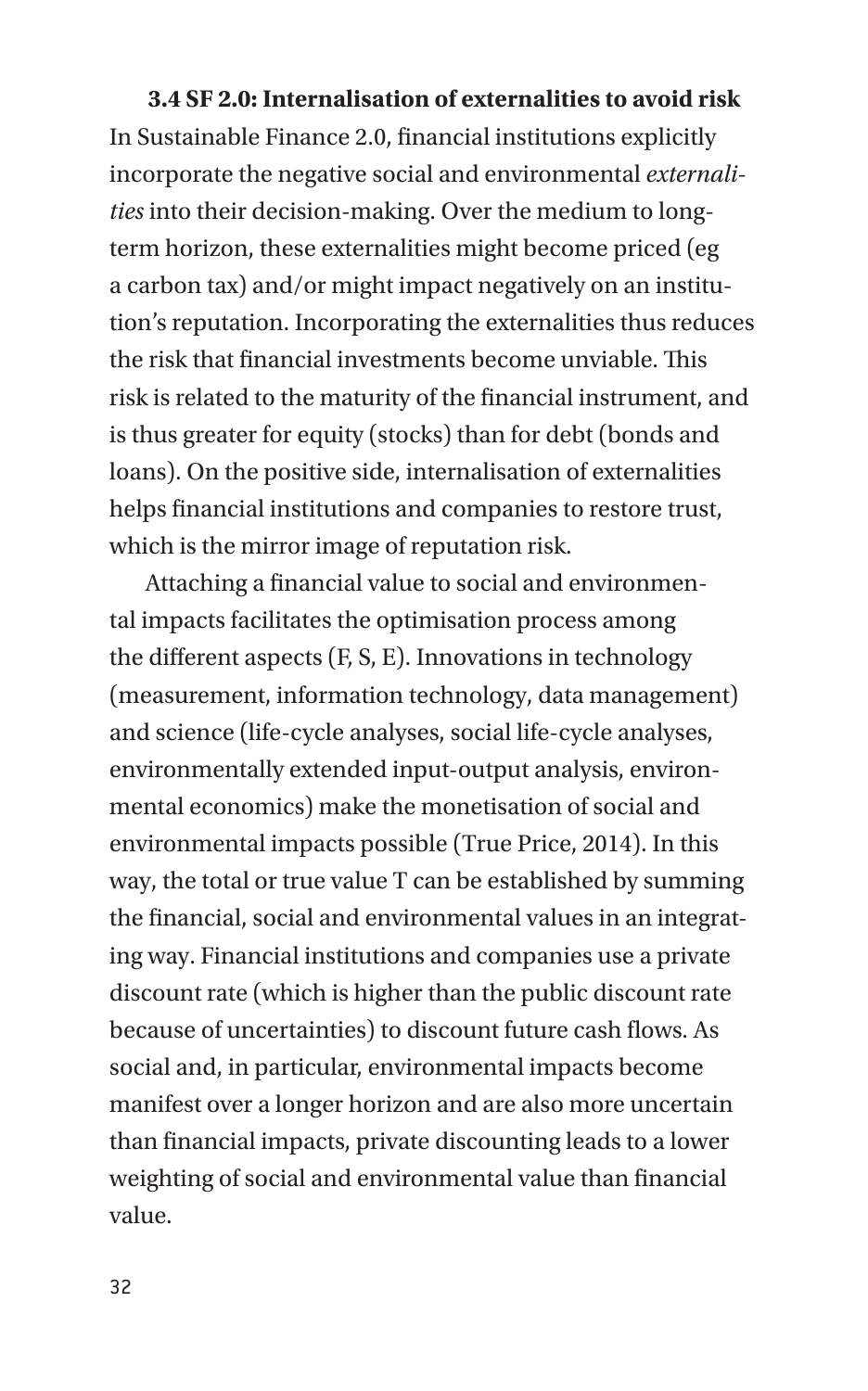The methodology for calculating the total value involves measuring, monetising and balancing financial and non-financial values (True Price, 2014; KPMG, 2014). Figure 4 illustrates the four steps to calculate the total value:

- 1. We start by calculating the financial value and quantifying and monetising the social and environmental impacts (bar 1);
- 2. We then internalise the social and environmental externalities and calculate the total value as the sum of the values (bar 2);
- 3. Next, we adjust to account for the combination of the three factors. As explained in section 2, there are several non-linear trade-offs between the economic, social and environmental aspects of corporate investment. The monetisation helps corporations to find the optimal combination of the three factors. In our example, the corporation is able to reduce both the social and environmental impact from 3 to 1 at an extra cost of 1 (bar 3) by adapting its production process<sup>3</sup>;
- 4. Finally, we calculate the total value T\* (bar 4).

3 It should be noted that reducing the social and environmental impact is not always costly. With the rapidly declining cost of solar energy for example, we are getting close to the point where the use of renewable energy can reduce carbon emissions without extra cost.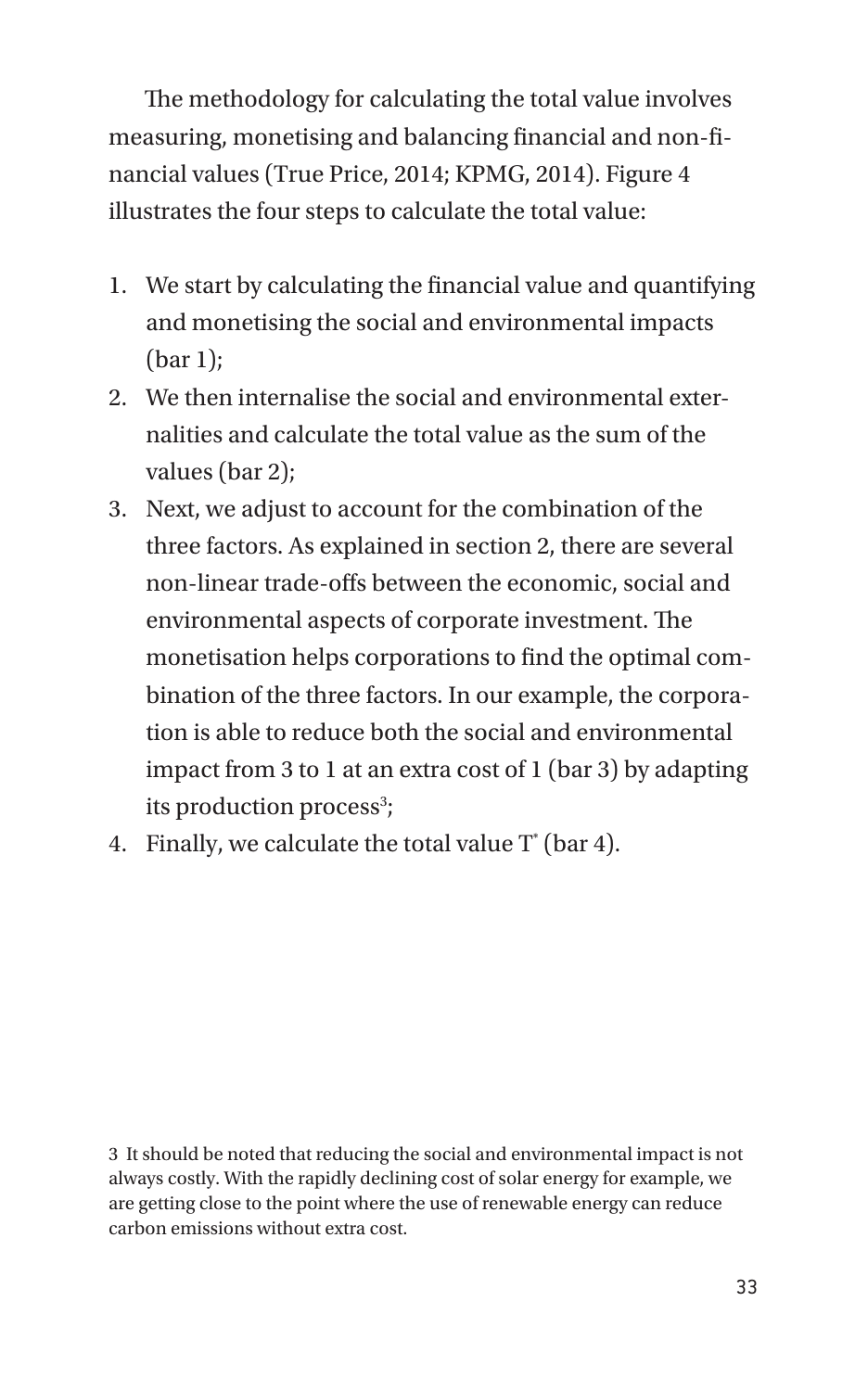



Source: Bruegel. Note: F = financial value; S = social value; E = environmental value; T = total value; T\* = optimised total value. The first two bars illustrate the values based on the original production process; the final two bars show the values based on the optimised production process. The vertical axis is expressed in monetary units.

Our example in Figure 4 shows that the internalisation of the externalities leads to an increase in the total value from 9 (bar 2) to 12 (bar 4). In the traditional finance approach, which maximises F only, the original production process would be continued (bar 1 at 15 is higher than bar 3 at 14) and the additional value would not be realised. When pricing of the externalities and/or reputation damage materialise in the medium term, the old production process becomes obsolete and the new production process becomes more favourable. In the case of medium to long-term investments, the assets used in the original production process might become stranded, resulting in a loss of financial value (Caldecott *et*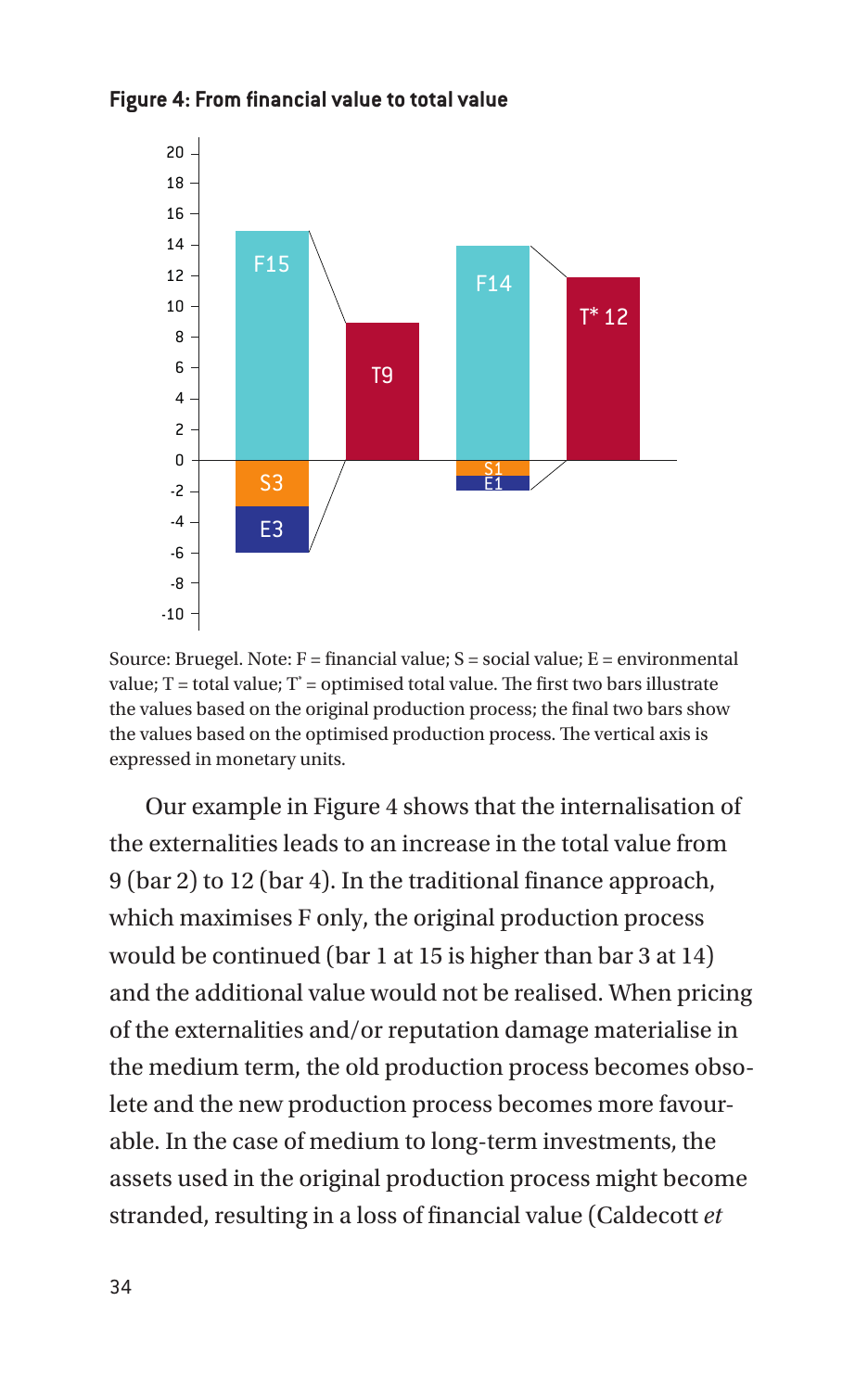*al*, 2014). To avoid this risk, companies (and their financiers) might start to internalise the externalities before the government (pricing, regulation), the employees (strike, talent drain) or the public (reputation, customer strike) do so.

Box 5 gives an example of how a sector can apply the total value methodology, also called the true price methodology, to products and make changes over the full value chain.

**Box 5: The true price of roses from Kenya (Source: True Price, 2014)** A true price analysis was conducted to identify a business case for sustainable rose farming (True Price, 2014). The study covered T-hybrid roses of 20 grams from Lake Naivasha in Kenya and compared roses produced at a conventional farm to those produced at a sustainable farm. Mapping the supply chain showed that the retail prices of roses produced on both types of farms are on average the same ( $\epsilon$ 0.70). The true price on the other hand was much lower for the sustainable rose ( $\epsilon$ 0.74) than the conventional rose ( $\epsilon$ 0.92). This difference in true price mainly stemmed from the environmental impact associated with transporting the roses via airfreight and the social impact in terms of workers' incomes.

The true price analysis identified various projects to reduce environmental and social costs:

- Transport by ship to reduce carbon emissions;
- Solar powered greenhouse to reduce non-renewable energy use;
- Closed-loop hydroponics to reduce water and fertiliser usage;
- Training on health and safety to improve workers' skills;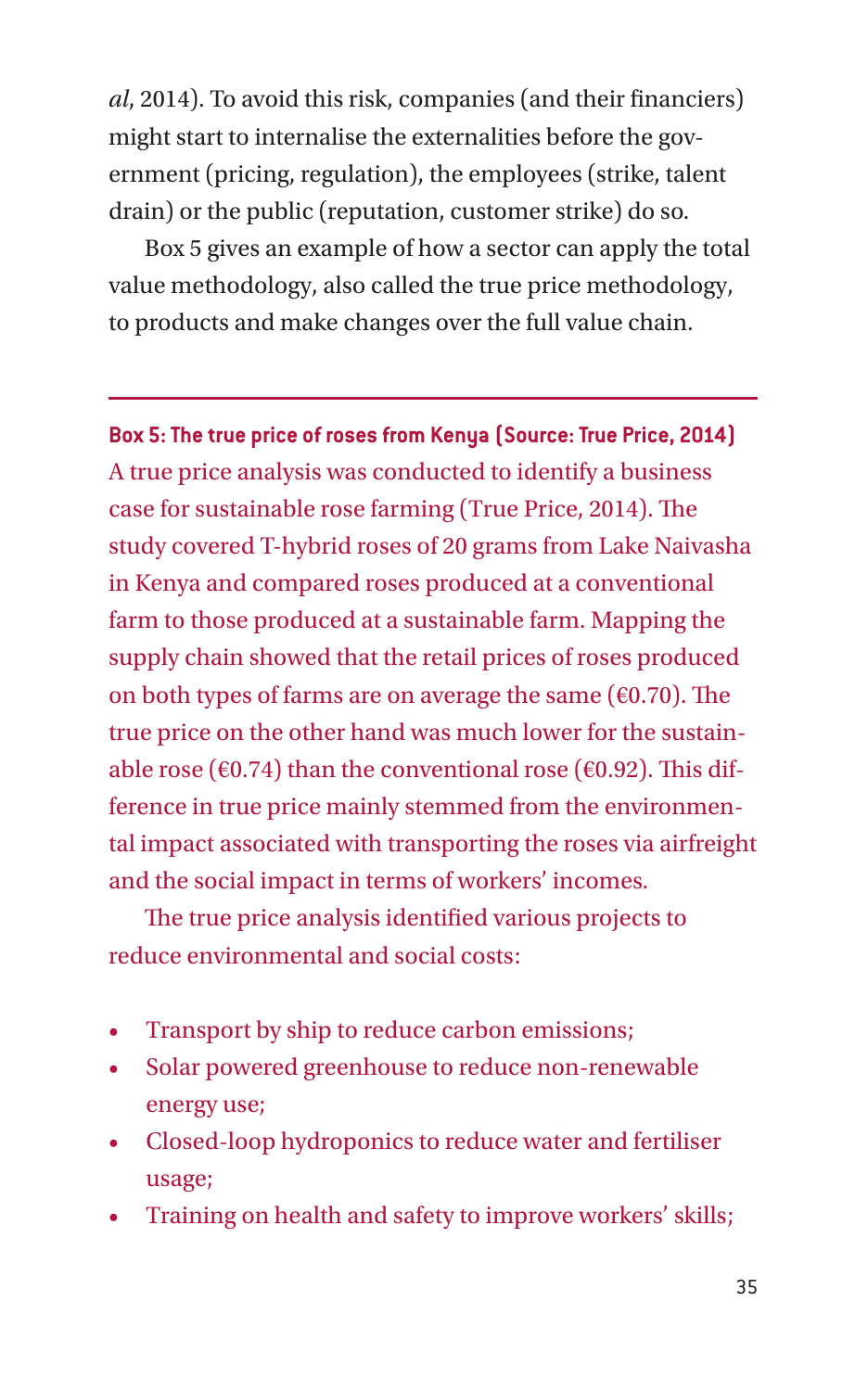- Gender committees to reduce harassment and gender discrimination;
- Pay a basic living wage to improve the wellbeing of workers.

The true price analysis maps the costs of each project and its effect on the profit and loss of an average farm. For example, health and safety training would generate about €4,500 profit per hectare, while switching to transport by sea would increase profit by €5,000 per hectare. Better social standards for rose-farm workers and more environmentally friendly growing and transportation techniques are financially feasible, without negatively affecting farm owners' bottom lines.

Some improvements in social standards, such as paying a living wage to workers, were less feasible if farm owners would have to bear all the costs. Based on an economic value chain analysis, it was shown that providing a living wage could be possible when a fraction of the costs are borne by wholesale traders, retail traders and consumers. This strengthened the promotion of better social and environmental standards.

While the monetisation of externalities helps to bring societal and environmental externalities into corporate decision-making, there are several caveats to the market-driven calculation of total or true value. First, monetisation cannot fully express the ethical aspects of externalities, such as human rights or health and safety (KPMG, 2014). The three capitals (financial, social and environmental) are also not substitutable. Next, working out total value can lead to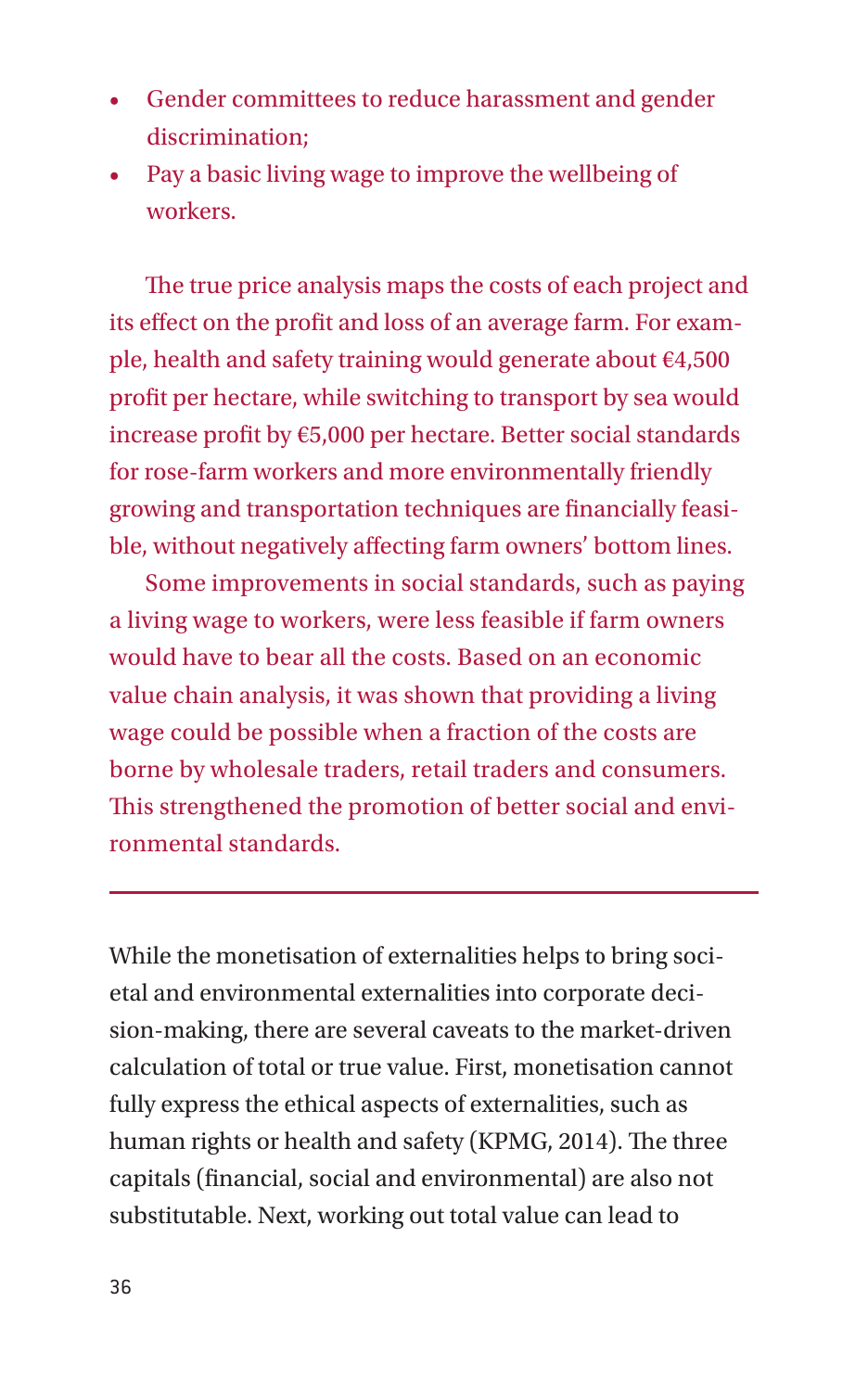perverse outcomes: the negative environmental impact of deforestation, for example, can be offset by large economic gains (legitimising destruction). To avoid these outcomes, we incorporate the constraint that the social-environmental value cannot be reduced compared to its initial value. A final issue is participation (Coulson, 2016). Producers could involve stakeholders in the application of the true-value methodology to form a more inclusive and pluralist conception of risk and values for social and environmental impacts.

Sustainable Finance 2.0 comes in different shapes. Examples are triple bottom line (people, planet, profit) and integrated profit and loss accounting. Within corporate governance, we can speak of an extended stakeholder approach, whereby not only direct stakeholders, such as shareholders, suppliers, employees and clients, but also society and environment, as indirect stakeholders, are included.

## **3.5 SF 3.0: Contributing to sustainable development, while observing financial viability**

Sustainable Finance 3.0 moves from risk to opportunity. Rather than avoiding (very) unsustainable companies from a risk perspective, financial institutions invest only in sustainable companies and projects. In this approach, finance is a means to foster sustainable development, for example by funding healthcare, green buildings, wind farms, electric car manufacturers and land-reuse projects. The starting point of SF 3.0 is a positive selection of investment projects based on their potential to generate positive social and environmental impacts. In this way, the financial system serves the sustainable development agenda in the medium to long term.

The question that then arises is how the financial part of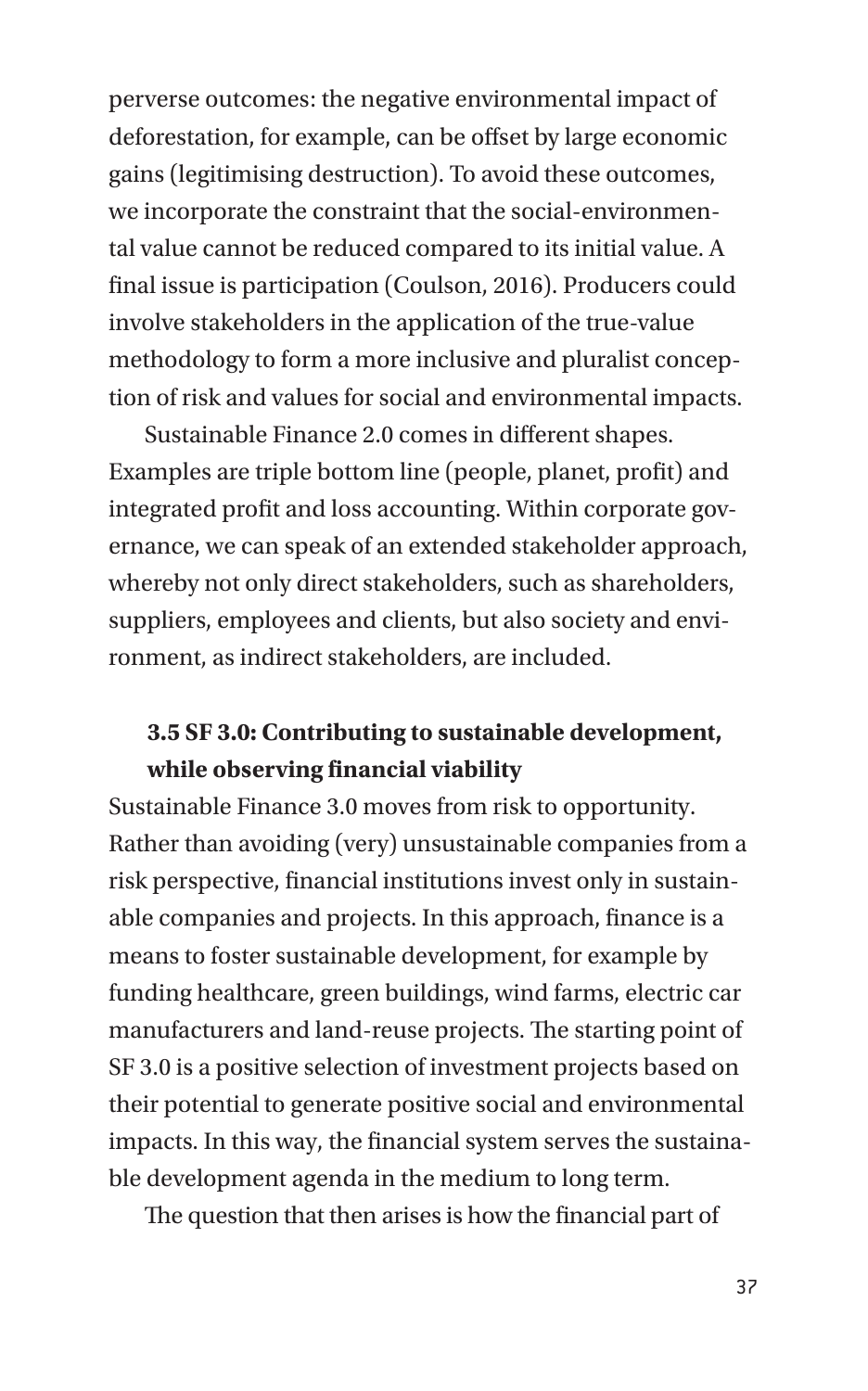the decision is taken. An important component of sustainable development is economic and financial viability. Financial viability, in the form of a fair financial return (which at the minimum preserves capital), is a condition for sustainable investment and lending; otherwise projects might need to be aborted prematurely because of financial shortfalls. The key change is that the role of finance turns from primacy (profit maximisation) to serving (a means to contribute to sustainable development). It moves from the front row to the back row.

What is a *fair financial return*? Of the respondents to the Annual Impact Investment Survey (GIIN, 2016), 59 percent primarily target risk-adjusted, market-rate returns. Of the remainder, 25 percent primarily target below market-rate returns that are closer to market-rate returns, and 16 percent target returns that are closer to capital preservation. So the great majority pursues market, or close to market, returns, while a small group accepts lower returns for sustainability reasons.

More broadly, the question is whether investors (including the ultimate beneficiaries, such as current and future pensioners) are prepared to potentially forego some financial return in exchange for social and environmental returns (eg enjoying their pension in a liveable world). Social preferences play an important role for investors in socially responsible investment (SRI) funds, while financial motives appear to be of limited importance (Riedl and Smeets, 2017). SRI investors expect to earn lower returns from SRI funds than from conventional funds, suggesting that they are willing to forego financial performance in order to invest according to their social preferences. However, it is *ex ante* not clear what the ultimate effect of impact investing is on financial return.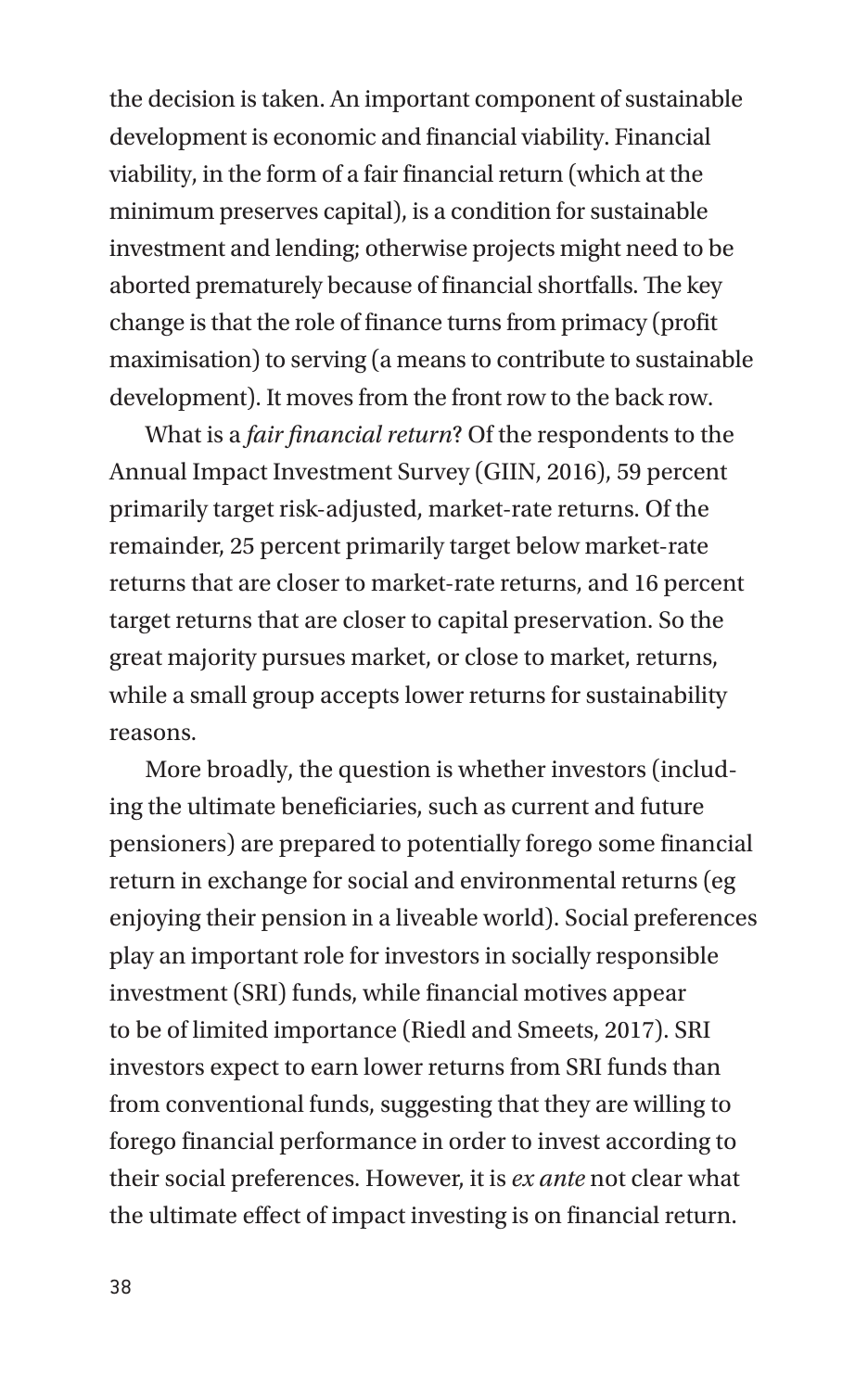If investor coalitions, for example, could accelerate the transition towards sustainable development, there would be less chance of negative financial returns because of extreme weather events or stranded assets. This argument depends on sufficiently large amounts of investment moving to sustainable finance (see section 5).

Moving to corporate governance, *legitimacy theory* underpins Sustainable Finance 3.0. Legitimacy theory indicates that companies aim to legitimise their corporate actions in order to obtain approval from society and thus, to ensure their continuing existence (Omran and Ramdhony, 2015). This social licence to operate represents a myriad of expectations that society has about how an organisation should conduct its operations. The corporation thus acts within the bounds and norms of what society identifies as socially responsible behaviour, including meeting social and environmental standards.

## **3.6 Comparing the stages: where are we?**

The three stages of sustainable finance lead to different levels of realised social-environmental value. Sustainable Finance 1.0 introduces a minimum level, *SEV min*, below which investors cannot go. Companies or investment projects that do not meet this minimum level are on an exclusion list. The next stage, Sustainable Finance 2.0, balances the privately discounted financial, social and environmental value in an overall approach based on evaluating the total value. We label this *SEV private*. For illustration purposes, we incorporate this privately discounted social-environmental value halfway along our social-environmental value scale in Figure 5. Finally, Sustainable Finance 3.0 maximises the social-environmental value, *SEV optimal*. Companies and projects, which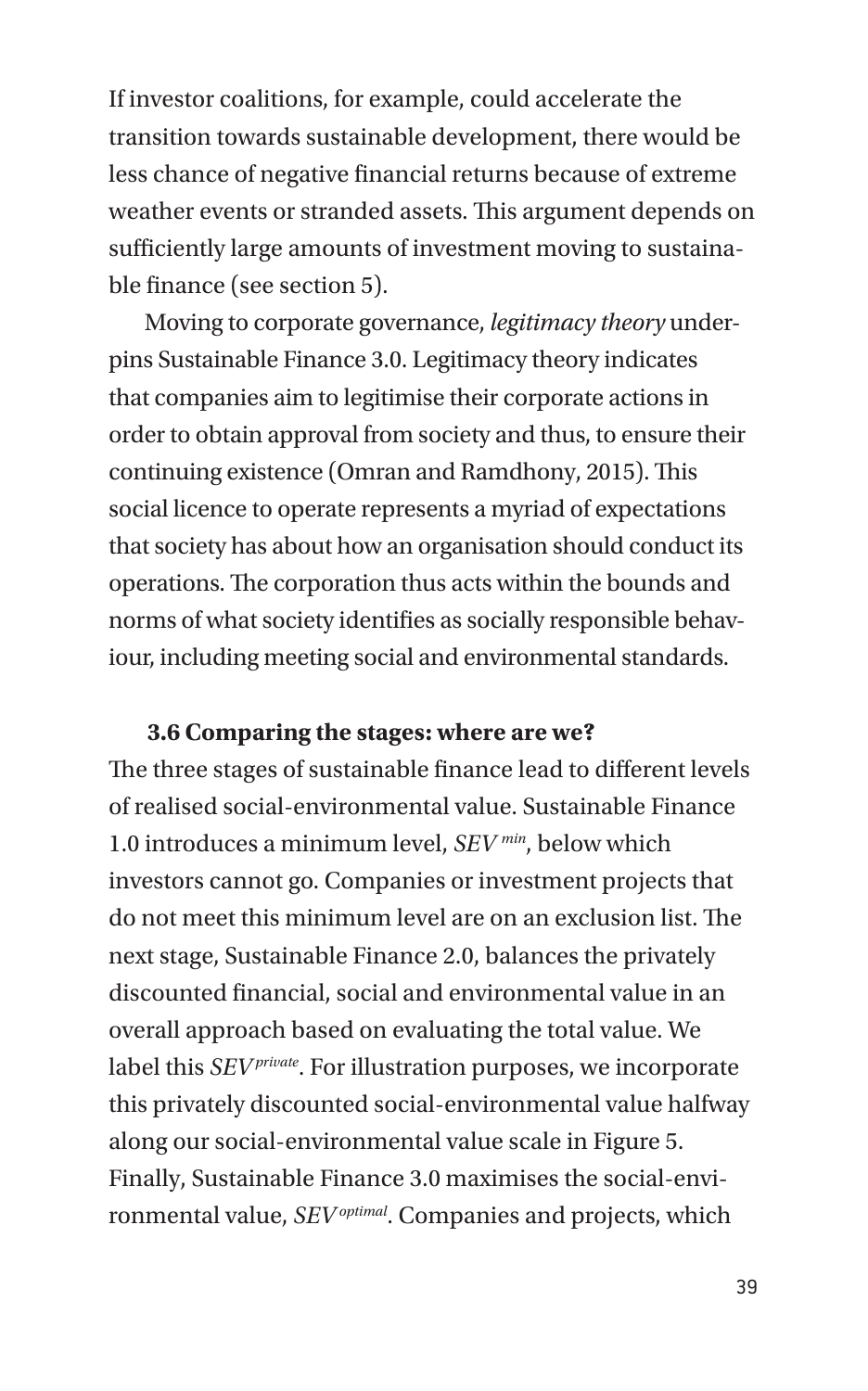deliver this maximised social-environmental value, are eligible for investment (inclusion list).



**Figure 5: Levels of social-environmental value (SEV)**

Source: Bruegel. Note: *SEV min* = minimum level of social and environmental value; *SEV private* = maximised total value (= privately discounted financial, social and environmental value); and *SEV optimal* = maximised social and environmental value.

The first two stages aim to avoid reputation risk, as the public demands a minimum level of corporate social responsibility and externalities are expected to be priced-in at some stage. The third stage aims to grasp the opportunities of realising social-environmental impact through investment and lending.

Where are we currently on the social-environmental axis? The majority of firms are at the Sustainable Finance 1.0 level, putting financial value first. About 30 to 40 percent of financial institutions and 20 percent of companies adopt sustainable principles in their investment and business practices (see Table 4). But these firms are only partly (fraction α) maximising total value. They are somewhere in between Sustainable Finance 1.0 and 2.0, which can be expressed as: max  $V = (1 - \alpha) F + \alpha T = F + \alpha (S + E)$ , in which *V* stands for the overall value maximised by the firm, *F* for financial value, *T* for total value  $(T = F + S + E)$ , *S* for social value and *E* for environmental value.

A fair approximation is that financial value is dominant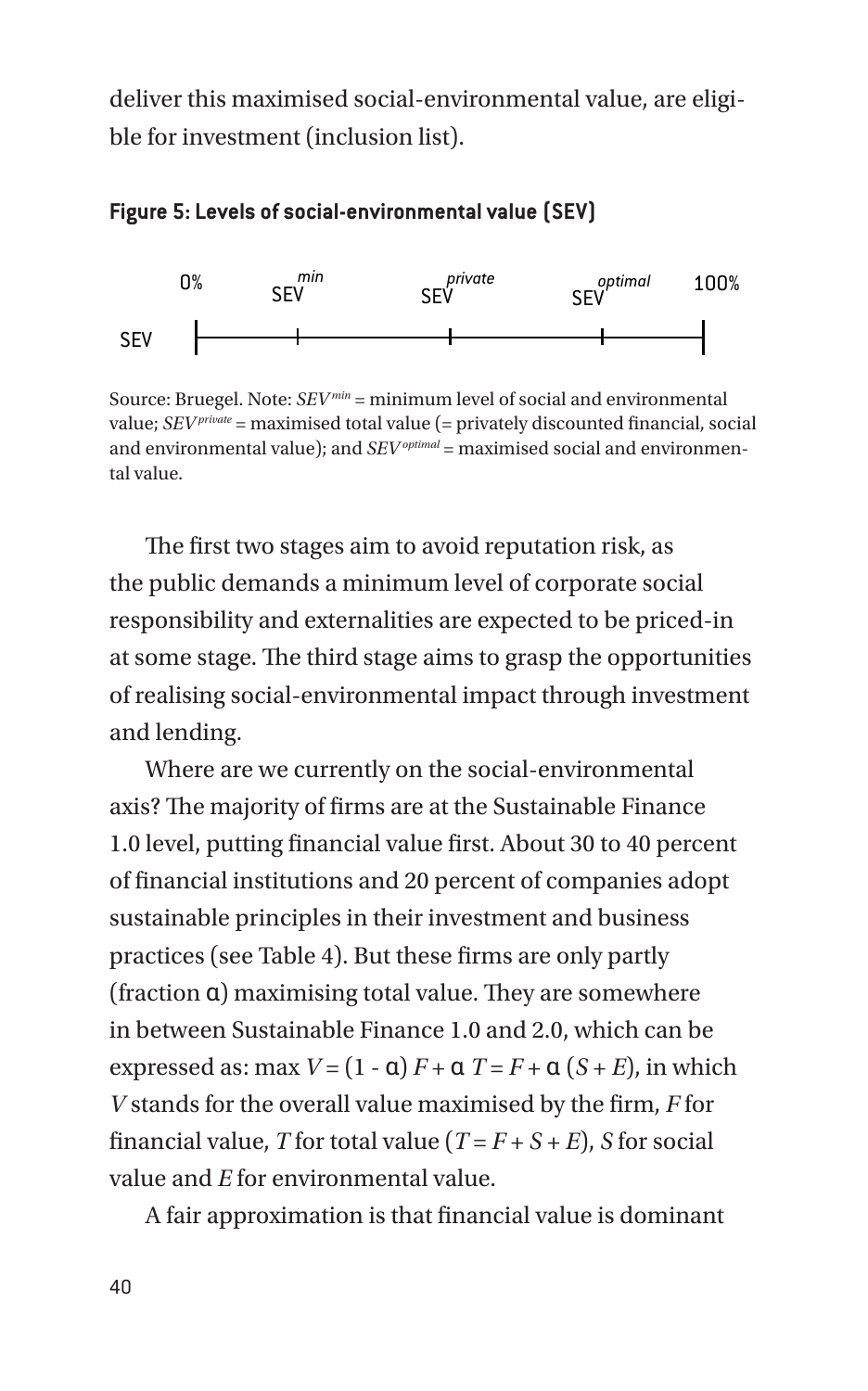and social-environmental value is incorporated for about 10 percent  $(\alpha = 0.1)$ . This implies that we are just above, but still quite close, to *SEV min*. To increase the social-environmental value, the real issue is to switch from Sustainable Finance 1.0 to Sustainable Finance 2.0. Box 6 reports on a recent battle between the shareholder model (SF 1.0) and the stakeholder model (SF 2.0). Finally, the group of financial institutions adopting Sustainable Finance 3.0 is tiny, at less than 1 percent (Table 4).

The framework is dynamic. Non-governmental organisations (NGOs) put pressure on investors to raise the minimum level by expanding the number of exclusions. The introduction of government regulation or taxation on social and environmental externalities can cause an upward shift of the social-environmental component in the total value calculation.

#### **Box 6: The aborted take-over of Unilever by Kraft Heinz**

In February 2017, Kraft Heinz, the US food company, attempted to take over Unilever, the European food company (Financial Times, 2017). A deal would have brought together two companies with radically different business models and cultures. With a stable of slower-growing brands, Kraft Heinz is heavily concentrated in the US and underpinned by debt-financed deals. It implemented aggressive cost-cutting strategies to generate margin expansion that allowed it to repay the debt and bolster shareholder returns (shareholder model). Meanwhile, Unilever is better known for its strong brands and presence in some of the biggest emerging markets. Under its chief executive, Paul Polman, Unilever attempted to focus on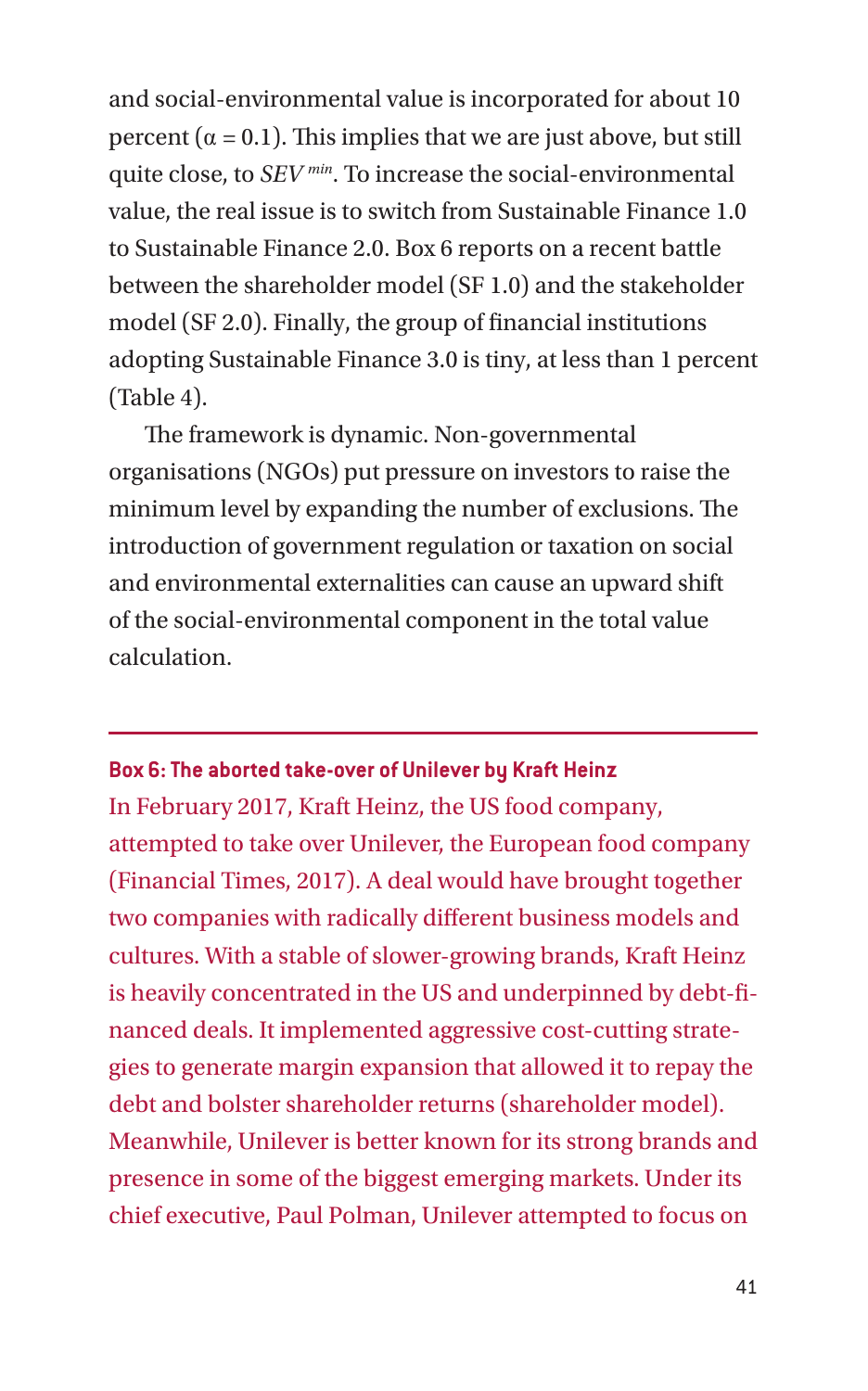better balancing profitability with social and environmental sustainability (stakeholder model).

This was a big take-over battle. Kraft Heinz offered \$143 billion for Unilever, but Unilever did not want to give up its sustainable business model. In the end, Warren Buffett, the big financier behind Kraft Heinz, did not approve a hostile takeover and stopped the bidding of Kraft Heinz for Unilever.

In the aftermath of the aborted take-over, a debate started on the 'protection' of companies with stakeholder models against the aggressive bids of shareholder-model companies. Defences against takeovers, such as certified shares or priority shares with friendly shareholders, can reduce market discipline, which in turn might decrease the stock price of the company. We propose a societal cost-benefit analysis, including financial, social and environmental factors, based on the total or true value methodology (De Groot Ruiz and Schoenmaker, 2017). It is the responsibility of the management of both the acquiring and target company to conduct this test. Similar to the fairness opinion of an investment bank as to whether the terms of a merger or acquisition are fair, an independent advisor would give a fairness opinion on the outcome of the societal cost-benefit test. A Commercial Division of the Court or a Take-Over Panel (as in the United Kingdom) would only approve a take-over or merger if and when this cost-benefit test showed a positive value for society. When necessary the Court or Panel could appoint experts to re-calculate the societal cost-benefit test.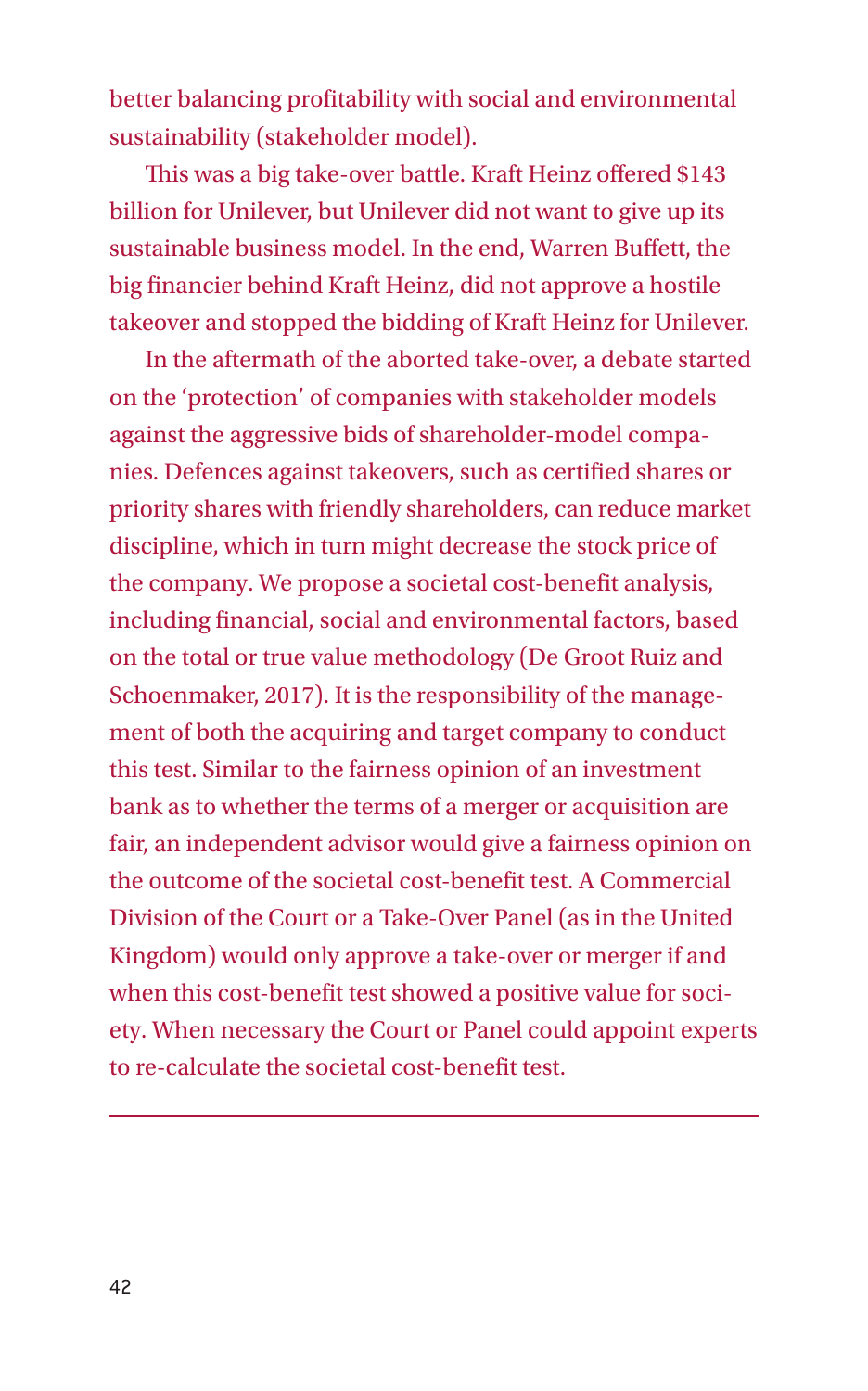## 4 OBSTACLES TO SUSTAINABLE FINANCE

A move towards sustainable finance requires a transition away from the current financial system. What are the main obstacles to, and incentives for, adopting sustainable finance? Table 3 provides an overview of the sustainability players, including the instruments at their disposal, forums in which they might work together, and the opportunities and threats they face. While our focus is primarily on the role of investors<sup>4</sup> and companies, we include also governments, civil society (NGOs) and households in Table 3 for completeness. This section discusses two main obstacles to sustainable finance: insufficient collective effort and a bias towards the short term. Section 5 discusses the opportunities for sustainable finance.

4 We use the term investors as shorthand for financial institutions, including pension funds, insurance companies, fund managers, private equity and banks.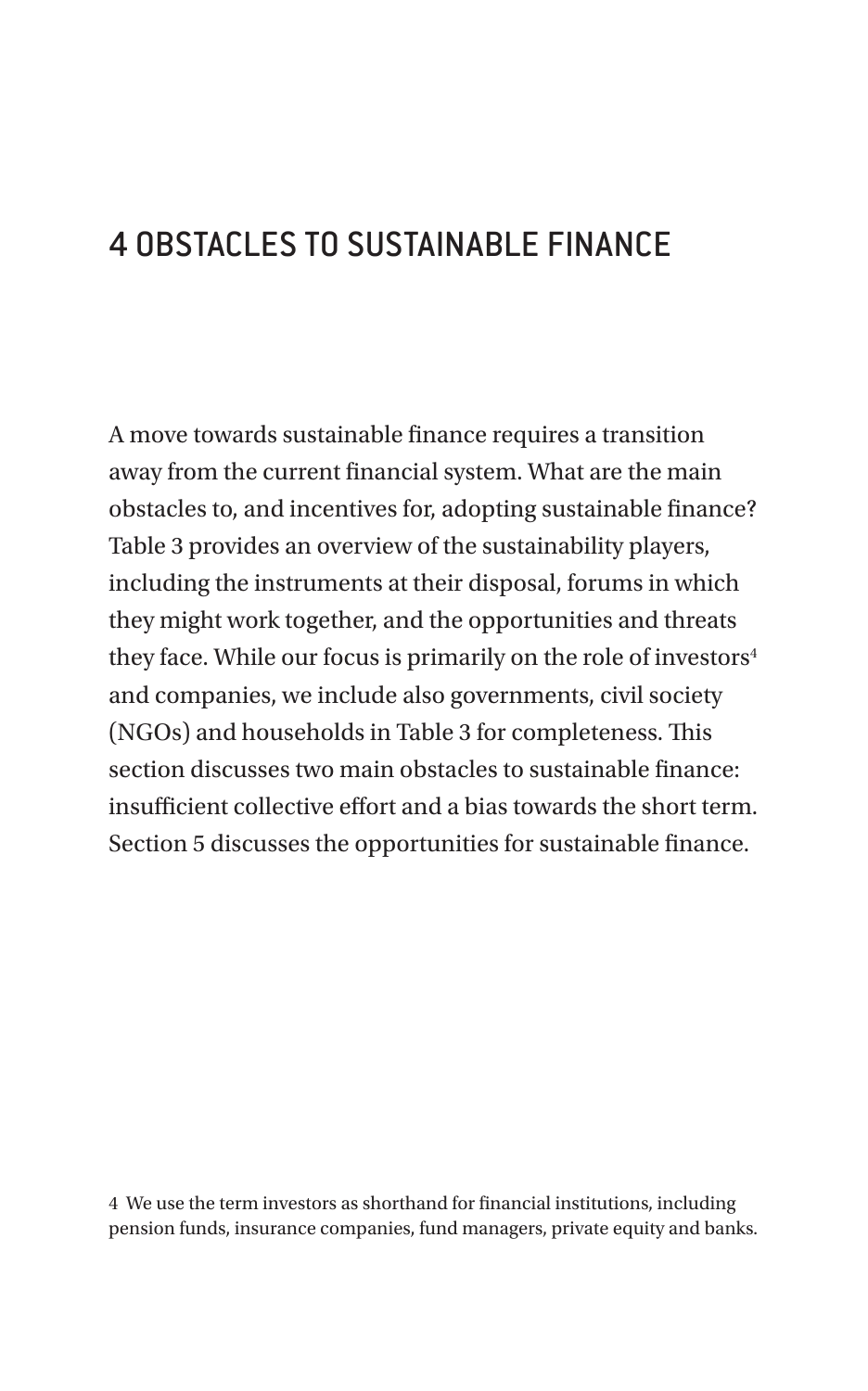| Threats                                         | Free rider behaviour<br>Monitoring climate<br>Shortfall of efforts<br>Policy differences<br>Corruption<br>pledges | Dependent on goodwill of<br>(local) government<br>Fragmentation<br>Single issue                  | Short-termism: monthly<br>Supervisory treatment of<br>quarterly benchmarking<br>responsible investors<br>lliquid investments<br>of finance: retained<br>Alternative sources<br>Marking-to-market<br>Shortfall of efforts<br>earnings, non-<br>Monitoring |
|-------------------------------------------------|-------------------------------------------------------------------------------------------------------------------|--------------------------------------------------------------------------------------------------|----------------------------------------------------------------------------------------------------------------------------------------------------------------------------------------------------------------------------------------------------------|
| Opportunities                                   | Economy wide<br>infrastructure<br>Public role in<br>energy and<br>impact                                          | Agenda setting<br>citizenship of<br>investors and<br>corporates<br>Stimulate                     | Stewardship and<br>sustainability<br>engagement<br>corporate<br>Stimulate                                                                                                                                                                                |
| and cooperation forums<br>Leading organisations | <b>UNFCCCCOP, New York</b><br>United Nations:                                                                     | Greenpeace, Amsterdam<br>Amnesty International,<br>WWF, Washington DC<br>Oxfam, Oxford<br>London | FCLT Global, Boston<br>GINN, New York<br>PRI, London<br>GABV, Zeist                                                                                                                                                                                      |
| Horizon Mechanisms                              | Strong leadership<br>· Regulation<br>· Taxation<br>role                                                           | Public voice of NGOs<br>Social capital<br>· Deselection<br>Media                                 | Investment strategy<br>Long term investors<br>· Lending strategy<br>· Engagement                                                                                                                                                                         |
|                                                 | Up to 4<br>years                                                                                                  | MT to<br>From<br>Ë                                                                               | From<br>ST <sub>to</sub><br>É                                                                                                                                                                                                                            |
| Sphere of<br>influence                          | Country/<br>Global                                                                                                | Debate                                                                                           | Investments                                                                                                                                                                                                                                              |
| Player                                          | Government                                                                                                        | Civil society                                                                                    | Investors                                                                                                                                                                                                                                                |

Table 3: Players in sustainability 44**Table 3: Players in sustainability**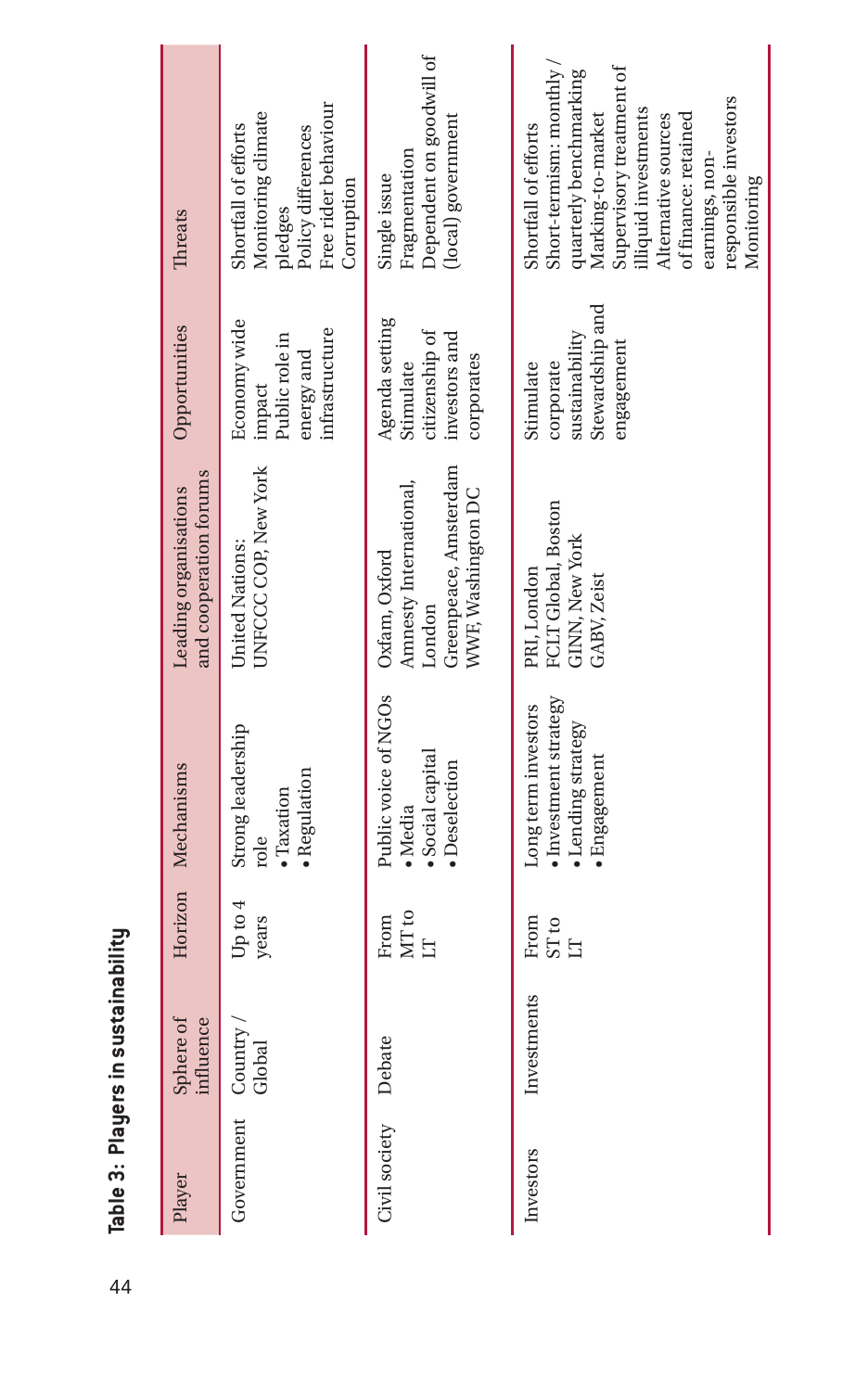| <b>Inreats</b><br>Opportunities                 | Short-termism: quarterly<br>Relocating production to<br>Lobbying for status quo<br>reporting; shareholder<br>Reliability integrated<br>less strict countries<br>Shortfall of efforts<br>value thinking<br>reporting<br>stable business<br>Reputation<br>Sound and<br>building<br>practices | Free rider behaviour<br>Human aversion to<br>Lack of trust in<br>Environmental<br>government<br>degradation<br>Poverty<br>change<br>Steer investments<br>Steer corporates<br>Vote for policies |
|-------------------------------------------------|--------------------------------------------------------------------------------------------------------------------------------------------------------------------------------------------------------------------------------------------------------------------------------------------|------------------------------------------------------------------------------------------------------------------------------------------------------------------------------------------------|
| and cooperation forums<br>Leading organisations | WBCSD, Geneva<br>WEF, Davos                                                                                                                                                                                                                                                                |                                                                                                                                                                                                |
| Horizon Mechanisms                              | • Production process<br>transformation<br>Procurement<br>Key players for                                                                                                                                                                                                                   | Jitimate beneficiaries Consumer associations<br>· Electing government<br><b>Buying decisions</b>                                                                                               |
|                                                 | MT to<br>From<br>Ë                                                                                                                                                                                                                                                                         | From<br>ST <sub>to</sub><br>Ġ                                                                                                                                                                  |
| Sphere of<br>influence                          | of production<br>Value chain                                                                                                                                                                                                                                                               | Households Consumption                                                                                                                                                                         |
| Player                                          | Corporates                                                                                                                                                                                                                                                                                 |                                                                                                                                                                                                |

Source: Bruegel. Note: Only a few of the main cooperation forums or large players are listed for illustration purposes. COP = Conference of the Source: Bruegel. Note: Only a few of the main cooperation forums or large players are listed for illustration purposes. COP = Conference of the Parties (governed by the UNFCCC); WWF = World Wildlife Fund; PRI = Principles for Responsible Investment (supported by the UN); FCLT Parties (governed by the UNFCCC); WWF = World Wildlife Fund; PRI = Principles for Responsible Investment (supported by the UN); FCLT  $Global = Focus Capital$  on the Long Term Global; GIIN = Global Impact Investing Network; GABV = Global Alliance for Banking on Values; Global = Focus Capital on the Long Term Global; GIIN = Global Impact Investing Network; GABV = Global Alliance for Banking on Values; WEF = World Economic Forum; WBCSD = World Business Council for Sustainable Development. WEF = World Economic Forum; WBCSD = World Business Council for Sustainable Development.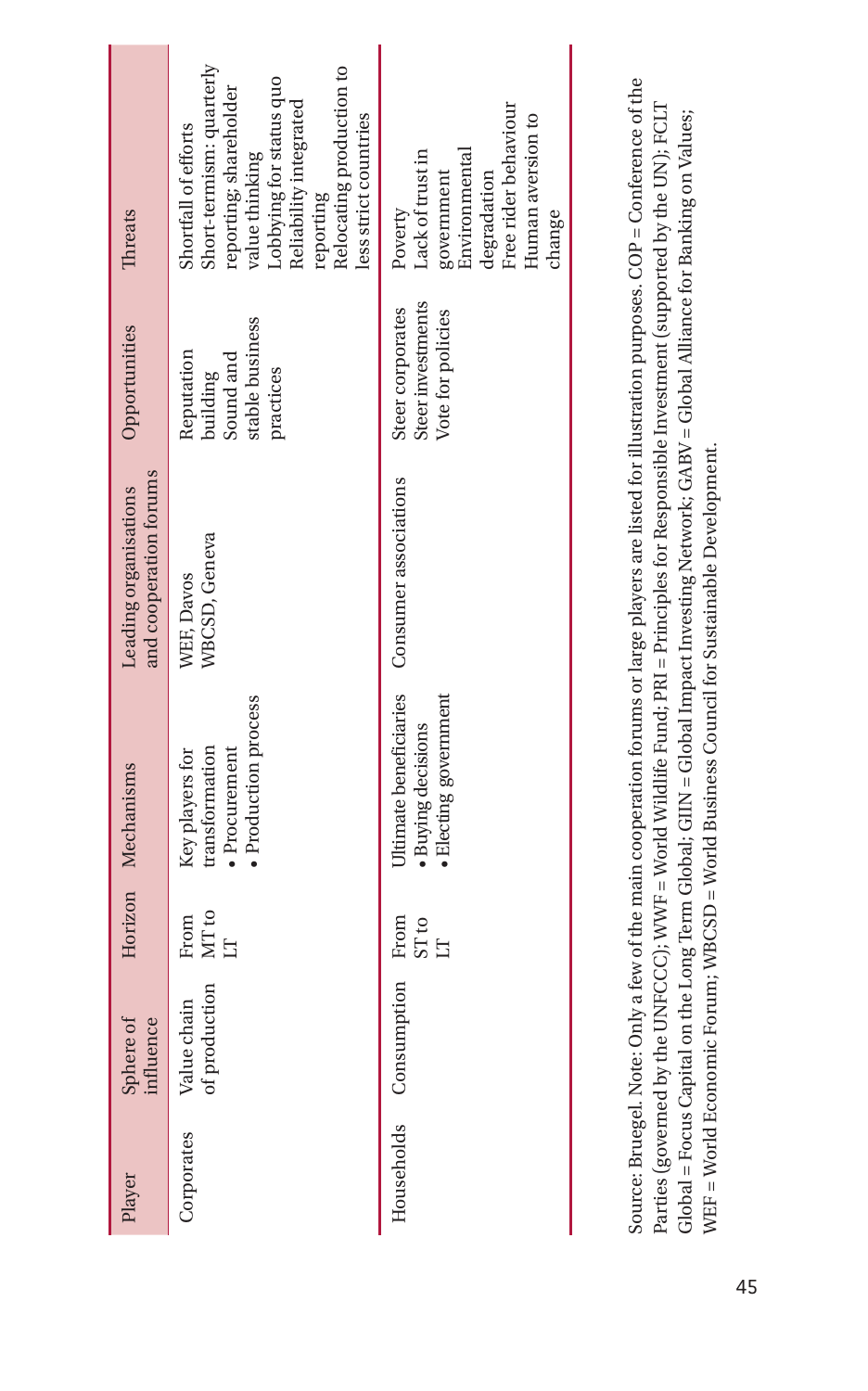#### **4.1 Insufficient private effort**

While the adoption of sustainable business and finance practices is a major advance towards sustainable development, it might not be sufficient for two reasons. First, the *fallacy of composition* arises when one concludes that something is true of the whole (macro) from the fact that it is true of every part (micro). Even if individual companies internalise social and environmental externalities, it is not certain that the planetary boundaries are not crossed. One example is the current drive of companies to reduce their carbon footprints. This eco-efficiency push is a welcome trend in itself, but the available evidence suggests that the projected trajectories for carbon emissions exceed the allowable carbon budget for staying below 2° Celsius of global warming (eco-effectiveness). Dyllick and Muff (2016) called this discrepancy the *"big disconnect"*. Busch, Bauer and Orlitzky (2016) also made the paradoxical observation that increasing sustainable investment does not necessarily spur sustainable development, and call for a system perspective, which we explore in section 5.

There are several reasons for the divergence between the micro and macro outcomes. First, financial institutions and companies use a private discount factor to discount future cash flows. Stern (2008) argues that the public discount factor should be very small or zero because the government should value current and future generations equally. Because social and environmental impacts are particularly felt in the long term, private discounting leads to insufficient effort from a social welfare perspective. Next, only about 20 percent of companies are actively managing their carbon footprints to some extent (Table 4). These micro efforts are not enough to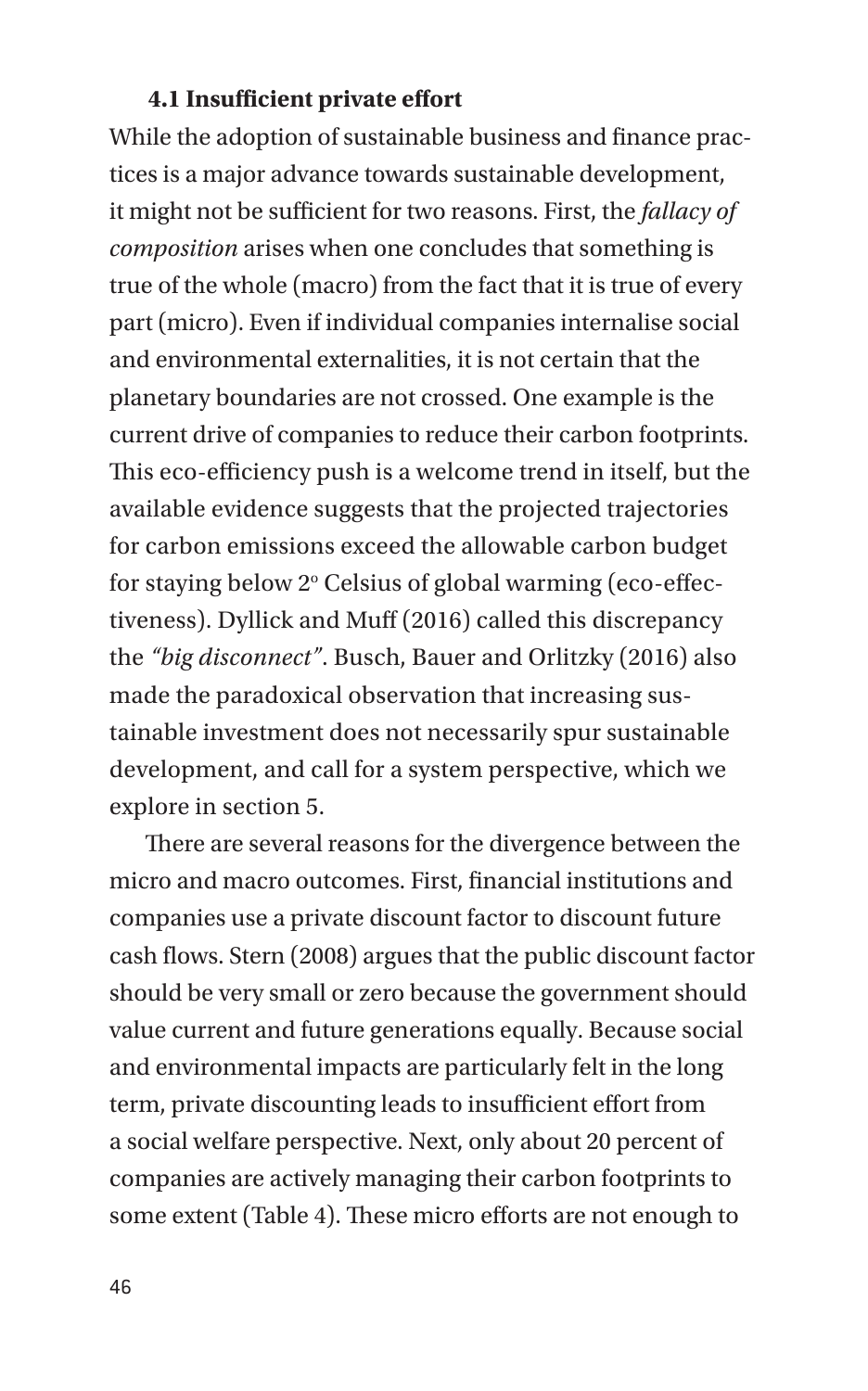keep carbon emissions within the allowable carbon budget at the macro level.

Second, the *boundary problem* compounds the challenge of internalising externalities. When regulation for one sector is tightened, business will shift to other sectors and countries with fewer or no requirements (Goodhart, 2008). Exemptions in the EU emissions trading system, such as airlines operating between EU and non-EU countries, highlight the boundary problem (as well as the international coordination problem) in environmental regulation. Other examples are national regulations for products, which companies can circumvent by relocating production to less-strict countries. A solution to this problem might be the use of product or activity-based regulation (Schoenmaker and Wierts, 2015).

Another way to address the boundary problem would be to monitor and mitigate financial imbalances across the entire financial sector. Schoenmaker and Van Tilburg (2016) proposed that central banks and supervisors should monitor systemic financial imbalances resulting from ecological pressures building up and concentrating in financial institutions and markets. Supervisors can, for example, use *carbon stress tests* for a whole range of financial institutions to identify overexposures to, and concentrations in, carbon-intensive assets, which include not only the oil, gas and coal sectors but all sectors using fossil fuels as an input either in the production or in the use of their products (eg car manufacturers) and services. These carbon stress tests make use of various climate scenarios, including the adverse scenario of late adjustment resulting in a 'hard landing', and have a long horizon over which adverse events could occur.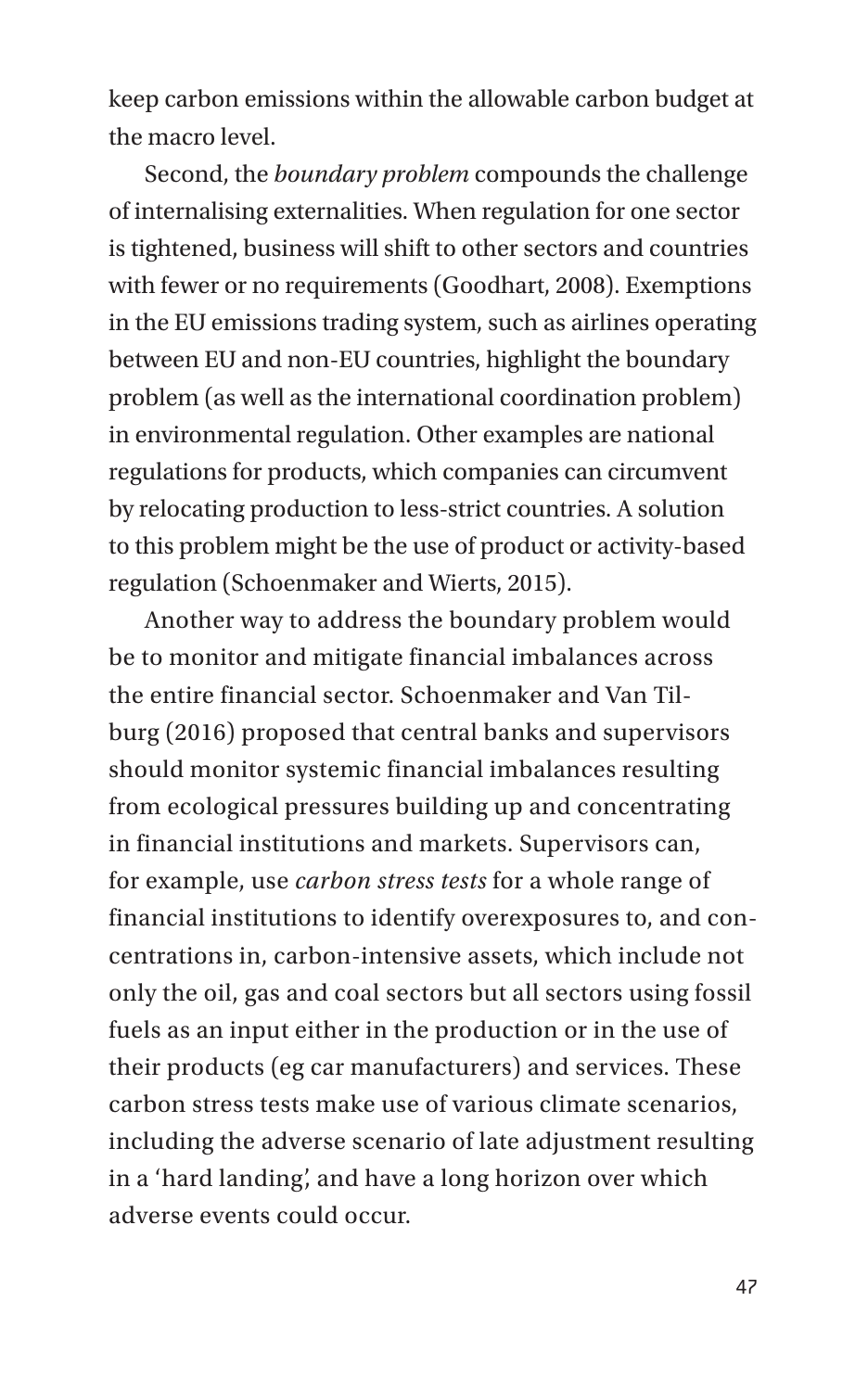Finally, there are limits to what the private sector can achieve. While financial institutions are starting to look at social and environmental externalities, there is clearly a role for government to make finance fully sustainable through regulation and taxation of these externalities. The starting point is that much of the transition is driven by private investment, but that investment is threatened by government-induced risk (Stern, 2015). Policies, governance and institutions create a risk-return balance on the basis of which investors decide whether or not to act. But it is government policy, including the stability and credibility of policy, that creates the framework for that investment and sets out a range of pricing and regulatory instruments to encourage the low-carbon transition. Stern (2015) adds that making sound policy is not just about the analysis and implementation of incentives, but also about social and personal responsibility and values. Moreover, the role of communities is often undervalued. Only with the involvement of community can we recycle and reuse. Interesting examples of the sharing economy (eg car-sharing schemes) are emerging. The role of private coalitions for sustainable finance is explored in section 5.

We are in the transition to a low-carbon, circular economy. The externalities of the current carbon-intensive economy are becoming increasingly clear to the wider public (eg more catastrophic weather events, droughts and flooding in countries close to the equator, air pollution). A case in point is California, where air pollution from heavy traffic in the 1990s prompted environmental regulations and stimulated innovation, for example in the electric cars of Tesla and in solar technology. China, India and Mexico, for example, face similar, or even worse, air pollution today, which may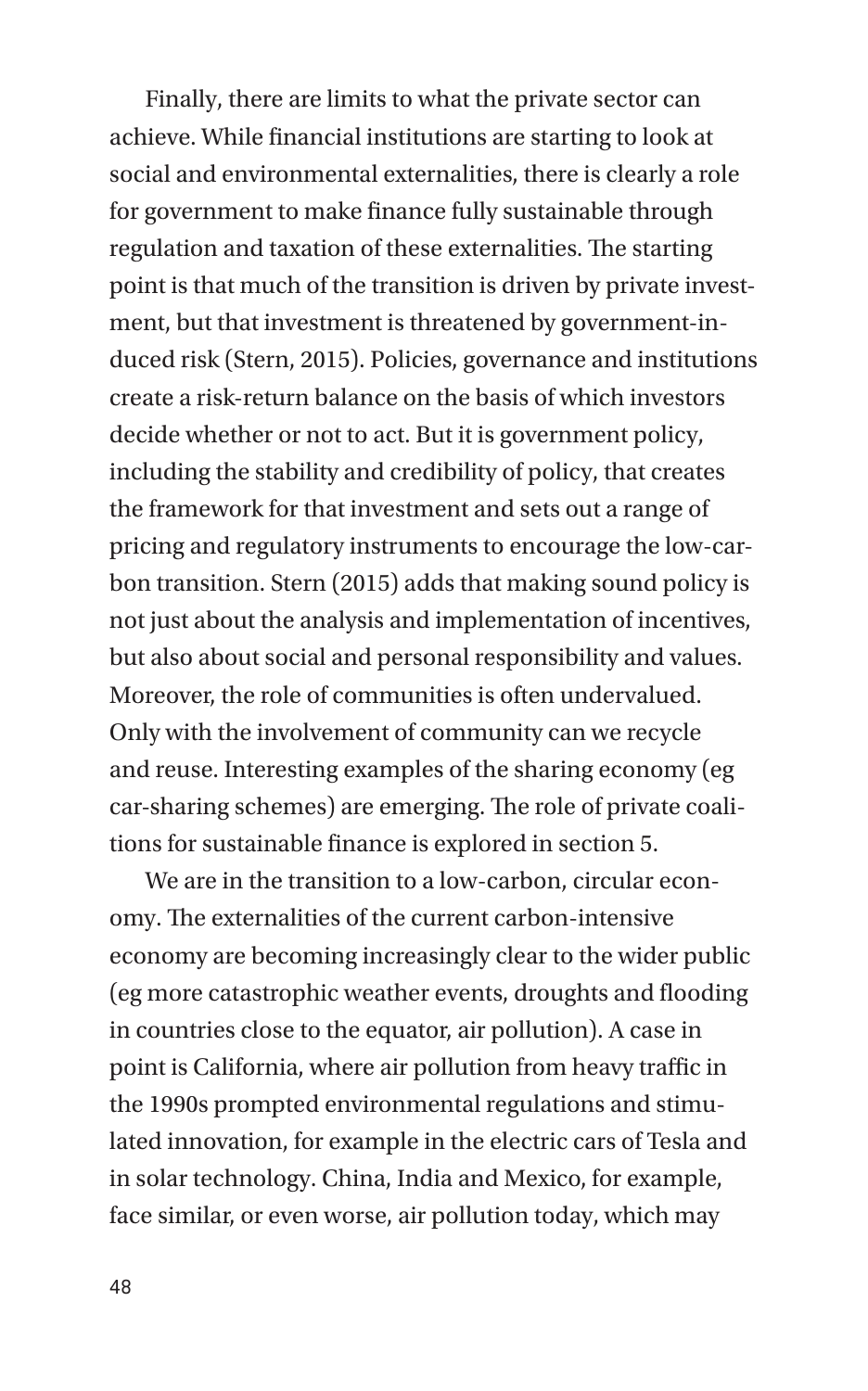prompt at some point stricter environmental regulations in these countries. Finance is about anticipating such events and incorporating expectations into today's valuations, which underpin investment decisions. Finance can thus contribute to a swift transition to a low-carbon economy.

### **4.2 Short-termism**

The tragedy of the horizon is a major obstacle to sustainable finance (Carney, 2015). The costs of action are borne now, while the benefits are in the future. The impact of economic activity on society, and even more so on the environment, is typically felt in the long term. By contrast, the horizons that managers and investors in conventional finance work to are mostly short-term. As indicated in the right-hand column of Table 3, several practices reinforce *short-termism* (which we deal with in turn later in this section):

- Quarterly financial reporting by companies;
- Variable pay systems based on annual results;
- Monthly or quarterly benchmarks for measuring investor performance;
- Marking-to-market of investments;
- Supervisory treatment of illiquid investments.

These practices make the transition to sustainable finance difficult. There is a trade-off between using markets as a disciplining device for managers and investors and designing measures or incentives that foster their long-term behaviour. A common theme behind these practices is the widely accepted *efficient markets hypothesis*, which states that stock prices incorporate all relevant information and thus on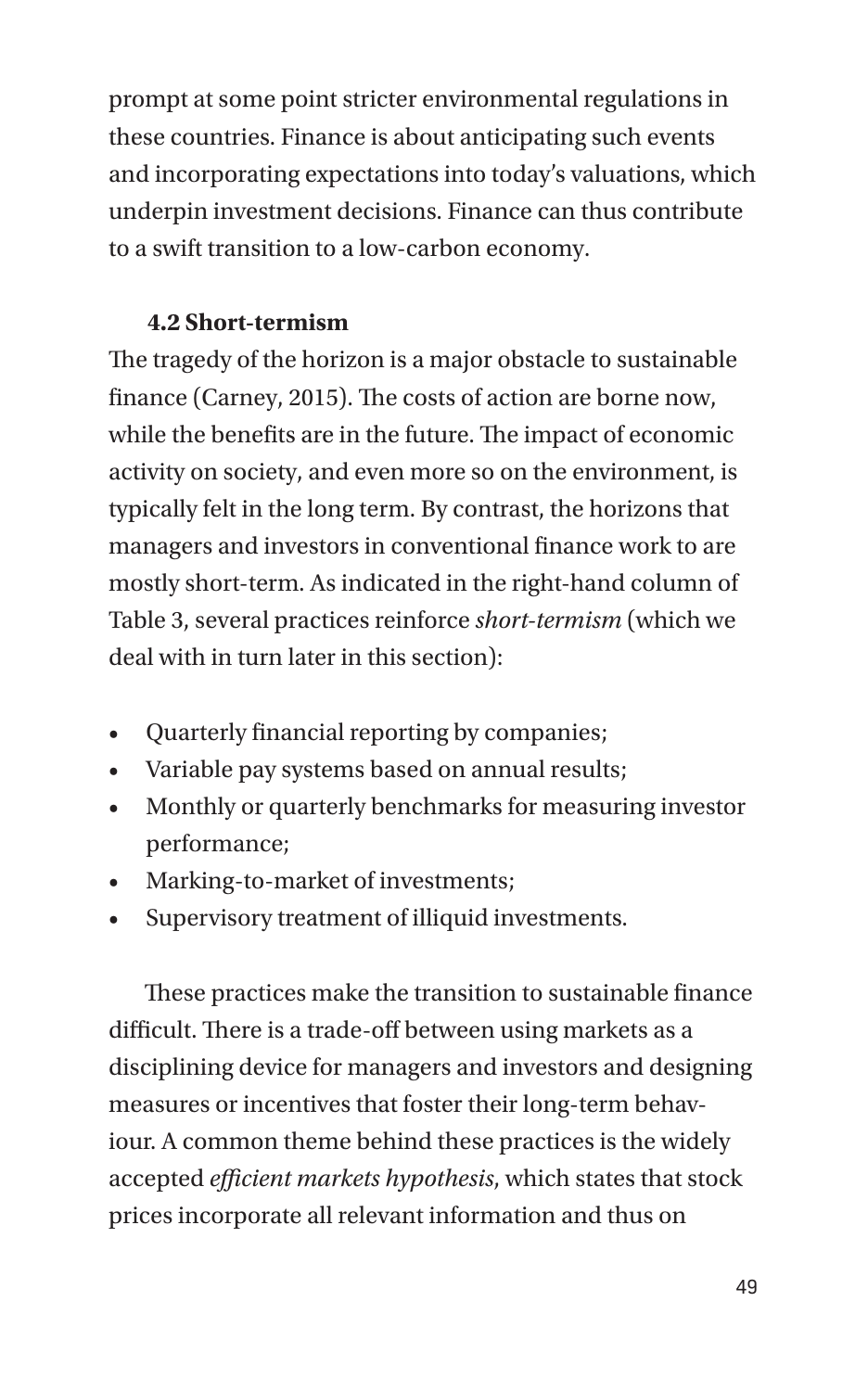average reflect the long-term fundamental value of the firm (Fama, 1970). The efficient markets hypothesis reinforces the focus on stock price as a central performance measure for executive and investor performance.

An alternative to the efficient markets hypothesis is the *adaptive markets hypothesis* (Lo, 2015). Contrary to the neoclassical view that individuals maximise expected utility and have rational expectations, an evolutionary perspective makes considerably more modest claims. The degree of market efficiency depends on an evolutionary model of individuals adapting to a changing environment. Prices reflect as much information as dictated by the combination of environmental conditions and the number and nature of distinct groups of market participants, each behaving in a common manner and having a common investment horizon. For example, retail investors, institutional investors, market makers and hedge fund managers can be seen as distinct groups with differing investment horizons. If multiple groups (or the members of a single highly populous group) are competing within a single market, that market is likely to be highly efficient. If, on the other hand, a small number of groups are active in a given market, that market will be less efficient. The adaptive markets hypothesis can explain why new risks, such as environmental risks, are not (yet) fully priced in, as not enough investors are examining these new risks<sup>5</sup>.

5 Andersson, Bolton and Samama (2016) argued that there is little awareness of carbon risk among (institutional) investors, and it is thus not priced by the market. Hong, Li and Xu (2016) investigated whether stock markets efficiently price risks brought on or exacerbated by climate change. Their findings support regulatory concerns that markets that are inexperienced with climate change underreact to such risks. Hong, Li and Xu (2016) thus call for corporate exposure to climate risks to be disclosed.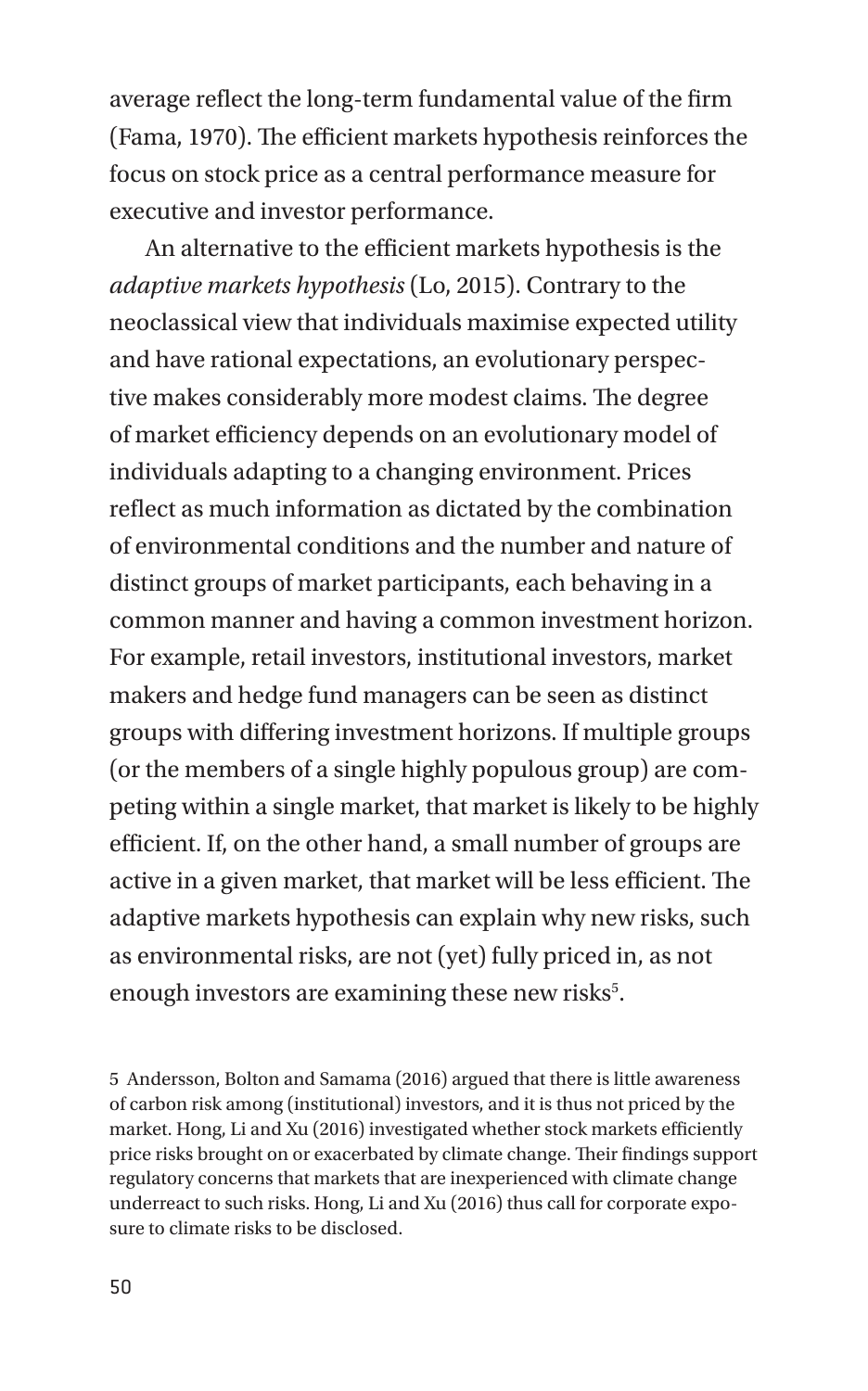## *Quarterly financial reporting*

There is ample evidence that the majority of firms view quarterly earnings as the key metric for an external audience, more so than the underlying cash flows (Graham, Harvey and Rajgopal, 2005). The pressure created by a high reporting frequency to continuously achieve a strong share price induces managers to adopt a short-term perspective (myopia) in choosing the firm's investments. Such pressures disappear when the reporting frequency is decreased. Infrequent reports could provide better incentives for project selection decisions even though they provide less information to the capital market (Gigler *et al*, 2014). Nevertheless, timely publication of information that has a material impact on a firm's performance remains important.

Barton and Wiseman (2014) recommended focusing on metrics like ten-year economic value added, R&D efficiency, patent pipelines and multiyear return on capital investments. More generally, the nature of financial reporting should be broadened. Integrated reporting is a process founded on integrated thinking within a firm that results in a periodic integrated report about value creation over time, and related communications regarding aspects of value creation. Integrated reporting facilitates transparency of social and environmental aspects. The current process is largely bottom-up (with the exception of South Africa, which already requires integrated reporting): some firms have started to publish integrated reports. However, the quality and reliability of the reported information differs significantly. To speed-up this process, the Financial Stability Board set up the Bloomberg Task Force to provide a set of voluntary, consistent disclosure recommendations for use by companies in providing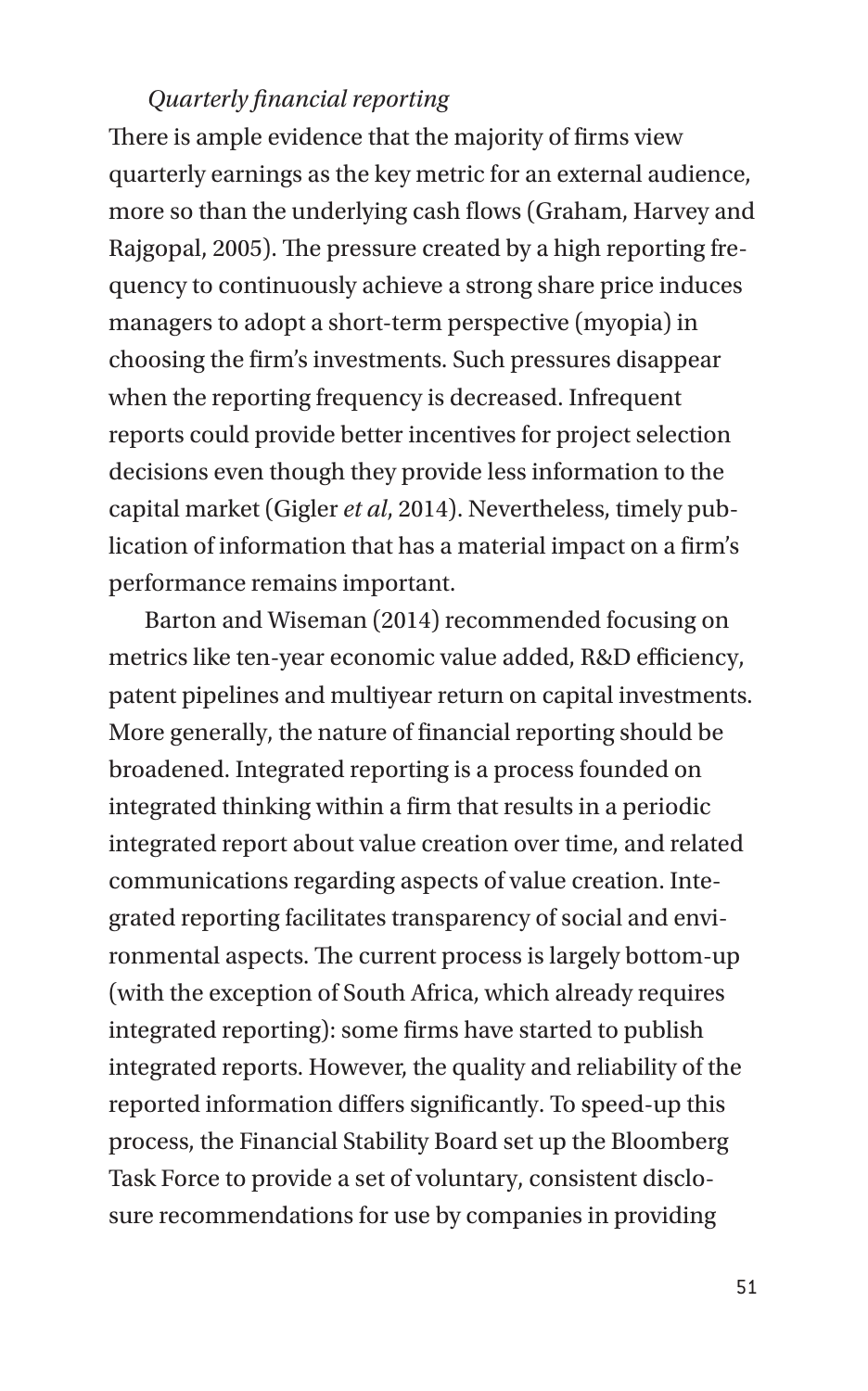information about their climate-related financial risks to investors, lenders and insurance underwriters (Task Force on Climate-related Financial Disclosures, 2017). At some point, best practices need to be incorporated into binding international accounting standards, adopted by the International Accounting Standards Board (IASB) and supported by the International Organisation of Securities Commissions (IOSCO). Finally, integrated reports would need to be audited, according to these future standards, to provide assurance of the reported information.

#### *Variable pay systems*

Executive directors' bonuses based on annual results or paid in stock options reinforce the focus on short-term results (Edmans *et al*, 2017). More broadly, executives are primarily concerned with the direct impact of investments during their tenure, as current performance is a key factor for their career prospects. To address this short-term bias, a more long-term oriented pay structure for executives can be introduced. The *deferred reward principle* suggests that pay for exerting effort in the current period is spread over the current and future periods to achieve intertemporal risk-sharing. The payment of all or part of a bonus can thus be deferred and made contingent on subsequent events, such as the completion of a major strategy or project when the full impact of the investment becomes clear. Also the vesting period (or the lock-up period) for equity compensation can be lengthened, even after retirement. Another powerful tool is *clawback provisions* in executive compensation whereby an employer takes back money that has already been disbursed, sometimes with an added penalty (Bolton and Samama, 2013). Clawback provi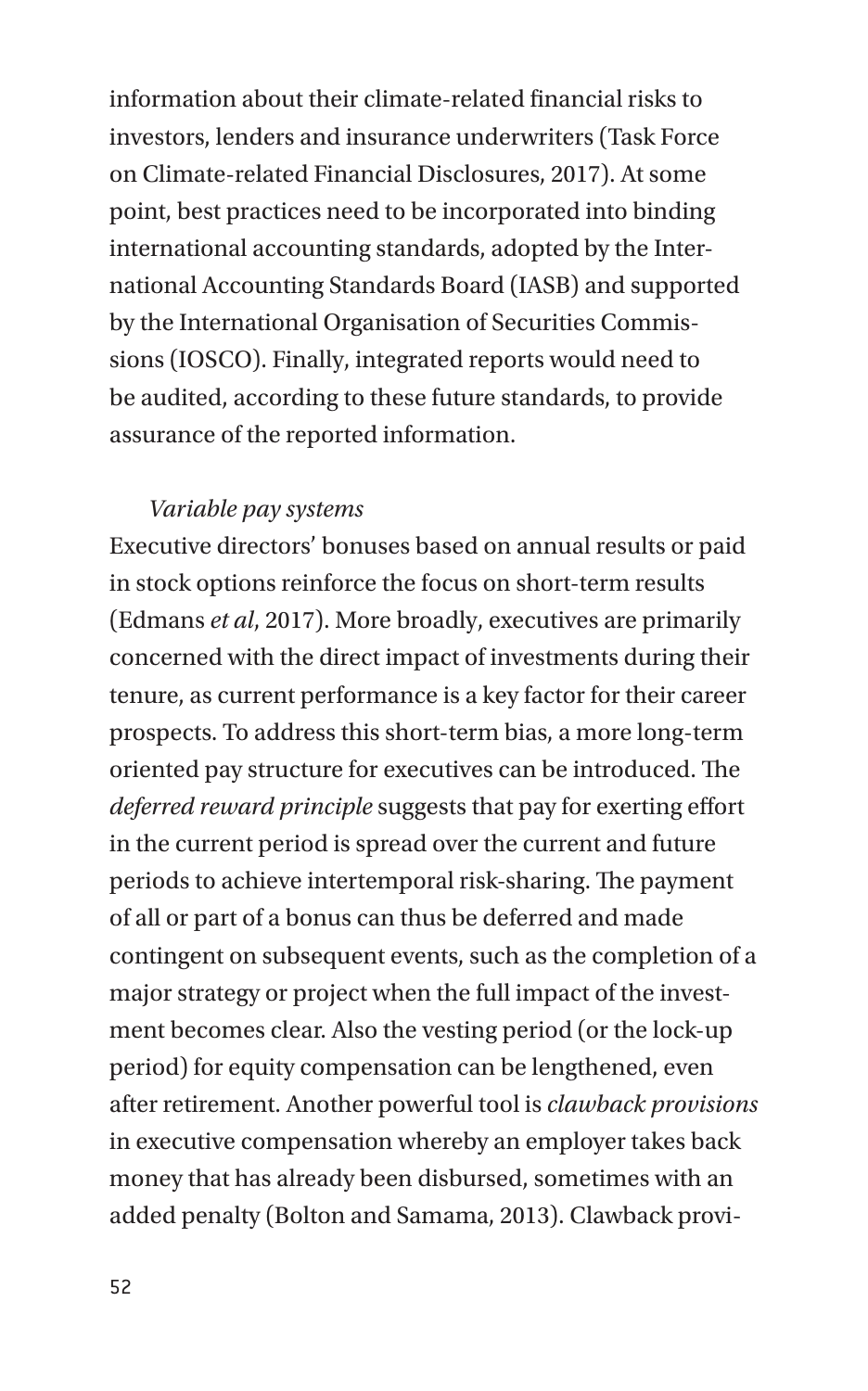sions can be activated in case of fraud or accounting errors, but also in cases where subsequent losses show in hindsight that the executives received excess compensation.

## *Quarterly performance benchmarking*

Fund managers are evaluated on a regular basis against performance benchmarks. The quarterly relative performance monitoring to which many funds and fund managers are subject results in the adoption of short-termist attitudes and approaches to the management of funds (Baker, 1998). Moreover, a greater proportion of institutional investors simply pursue passive, broad asset-class-allocation investment strategies, which means that a smaller fraction of shareholders is informed about any individual firm and its fundamental long-term value.

To overcome short-term interests, performance evaluation should be aligned with the time horizon of the investment strategy and underlying investments. Bolton and Samama (2013) proposed to introduce *loyalty shares*, which provide an additional reward to shareholders if they have held on to their shares for a contractually specified period of time, the so-called loyalty period (eg three, five or ten years). More specifically, Bolton and Samama (2013) suggested a reward in the form of a warrant giving the right to purchase a pre-determined number of new shares at a pre-specified price and granted to loyal investors at the expiration of the loyalty period. A major benefit of incentives for investors to hold their shares for the long-term is that it facilitates engagement of (institutional) investors with companies (see section 5).

An early example of a loyalty share was Michelin in 1991, which granted loyalty shares in the form of warrants following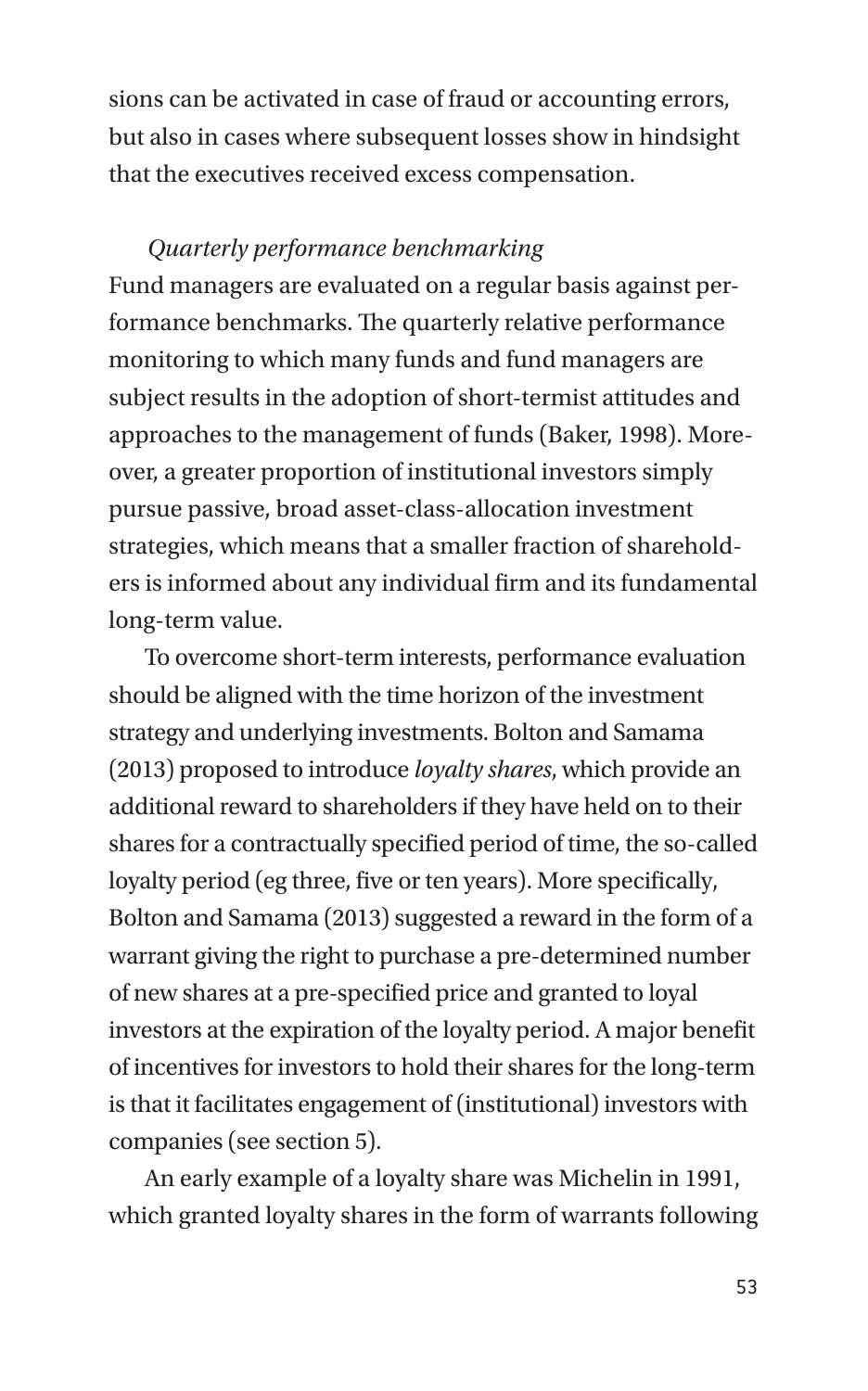a dividend cut to compensate the most loyal shareholders for this loss of income (Bolton and Samama, 2013). Specifically, Michelin granted one call warrant for every 10 shares held on 24 December 1991, with a two year loyalty period. The call warrant was exercisable at a four year horizon (31 December 1995) at an out-of-the-money strike price (ie a strike price – at which the warrant can be exercised – well above the share price) of 200 French francs, compared to a share price of about 115 francs at the time of the announcement (Figure 6).

**Figure 6: Call warrant for loyal shareholders (Michelin share price and warrant strike)**



Source: Bolton and Samama (2013). Note: The share price and warrant strike are in French francs (vertical axis). The loyalty period covered two years from end-1991 to end-1993, after which loyal shareholders received the warrant. The subsequent warrant subscription period, in which they could exercise the warrant, was from end-1993 to end-1995.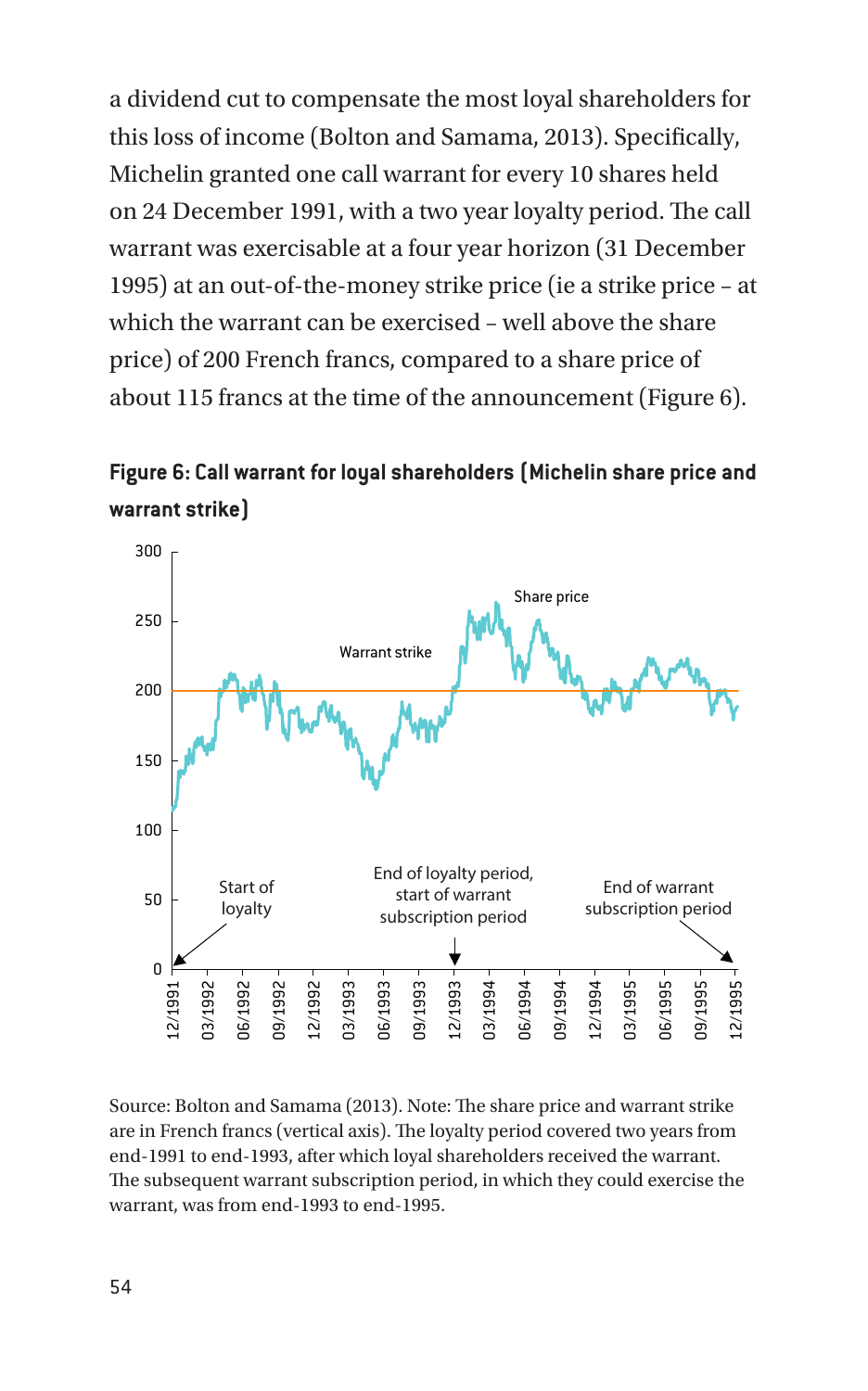## *Marking-to-market*

Market prices give timely signals that can aid decision-making. But in the presence of distorted incentives and illiquid markets, there are other harmful effects that inject artificial volatility into prices, which distorts real decisions. When markets are only imperfectly liquid in the sense that sales or purchases affect the short-term price dynamics, the illiquidity of the secondary market causes another type of inefficiency (Plantin, Sapra and Shin, 2008). A bad outcome for the asset will depress fundamental values somewhat, but the more damaging effect comes from the negative externalities generated by other firms selling. Under a mark-to-market regime, the value of someone's assets depends on the prices at which others have managed to sell their assets. When others sell, observed transaction prices are depressed more than is justified by the fundamentals, exerting a negative effect on all others, but especially on those who have chosen to hold on to the asset. Anticipating this negative outcome, a short-horizon investor will be tempted to pre-empt the fall in price by selling the asset itself. However, such pre-emptive action will merely serve to amplify the price fall. In this way, the mark-to-market regime generates endogenous volatility of prices that impedes the resource allocation role of prices. This process can be in particular at work during times of crises.

The alternative, the historical cost regime, also leads to inefficiencies, as there are no adjustments for subsequent changes in the market values of assets. Assessing the pros and cons, Plantin, Sapra and Shin (2008) found that the damage done by marking to market is greatest when claims are (i) long-lived, (ii) illiquid, and (iii) senior. For junior assets trading in liquid markets, such as traded stocks, marking-to-mar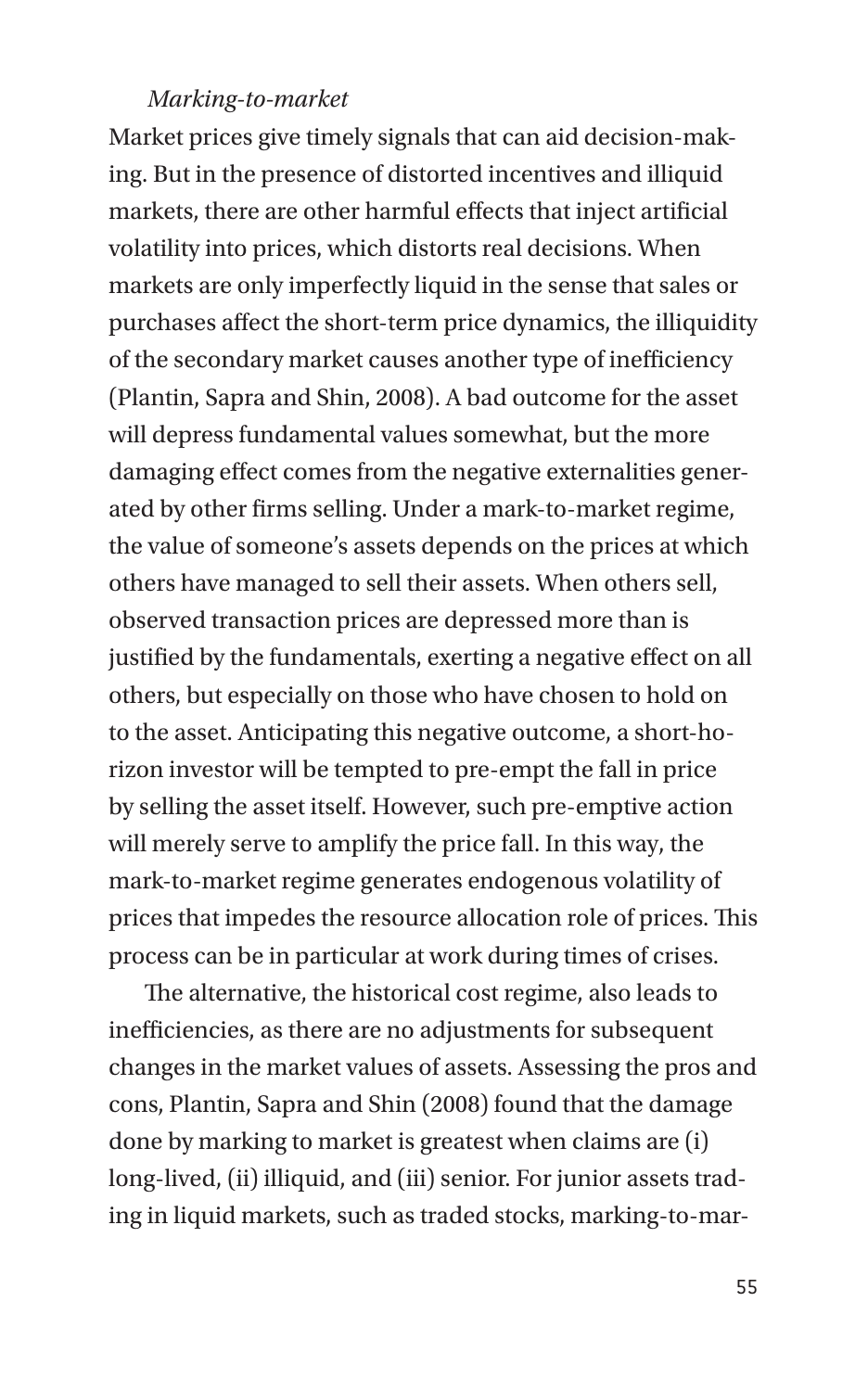ket is superior to historical cost in terms of the trade-offs. But for senior, long-lived and illiquid assets and liabilities, such as bank loans and insurance liabilities, the harm caused by distortions can outweigh the benefits. Banks loans are, for example, typically carried at historic or nominal value, with deduction of expected credit losses (ie impairments).

In the aftermath of the global financial crisis, the international accounting standard for financial instruments (IAS 39) was amended to exempt financial instruments from fair value accounting, when they are managed on an amortised cost basis in accordance with a financial firm's business model. To keep the appropriate perspective, the fair value discussion focuses on a subset of assets (ie financial instruments) and on unusual circumstances. Shleifer and Vishny (2011) considered fire sales, where fair value accounting reinforces the downward spiral and is thus counterproductive. The unusual circumstances should be confined to these instances when the markets are clearly illiquid, otherwise undue forbearance may arise. The benefit of fair value accounting is that management and regulators get a clear signal from the markets prompting them to act. Several studies (eg Laux and Leuz, 2010) argue that fair value accounting did not play a major role in the financial crisis.

### *Supervisory treatment*

Liquid investments, which can be traded and thus marked to market on a daily basis, carry a relatively low supervisory capital charge, as financial firms can divest these assets at short notice. The supervisory treatment is based on marking-to-market, liquidity and efficient market measures. By contrast, private market and direct investments carry a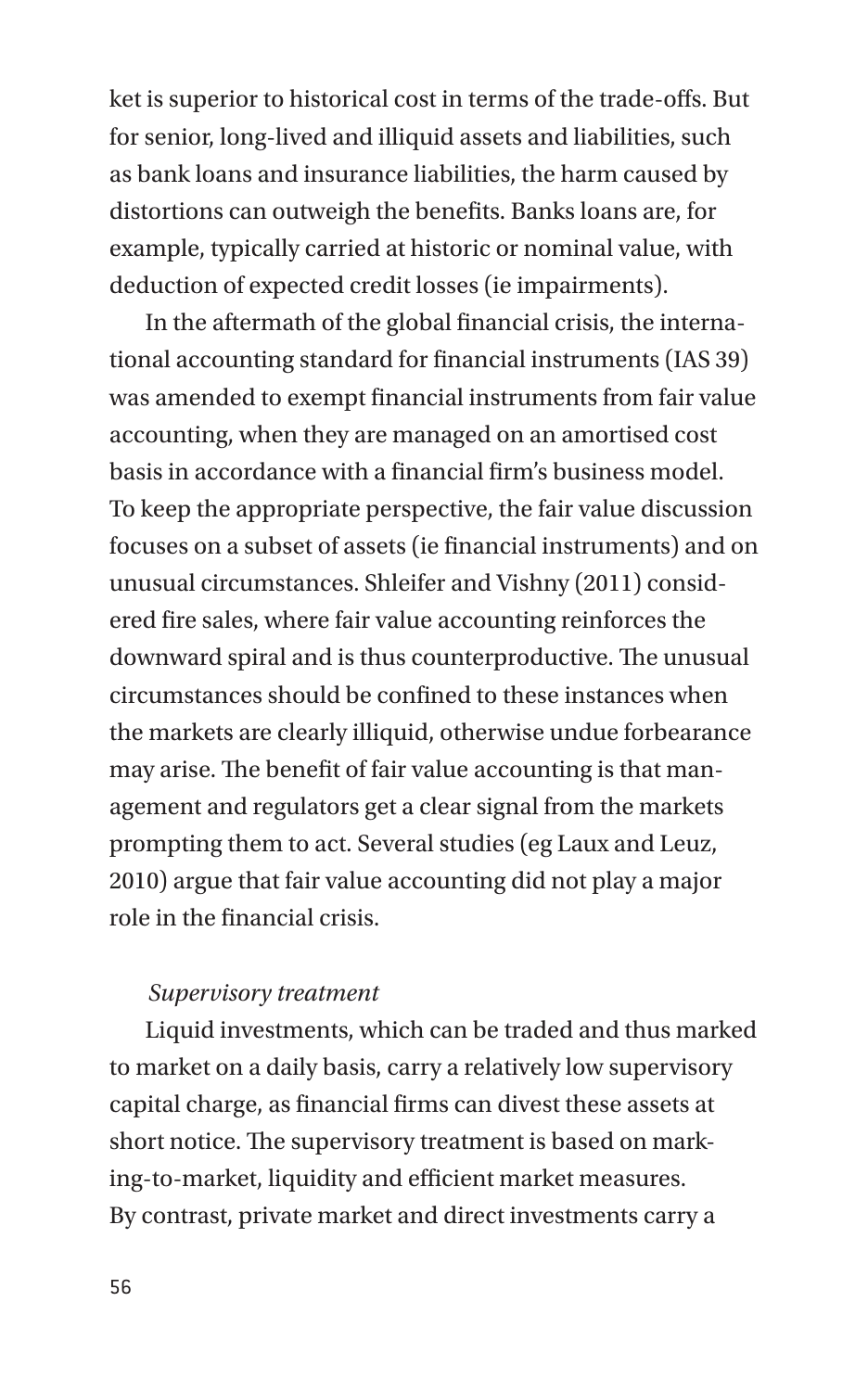higher capital charge to cater for the 'risk' that the investment cannot be liquidated at short notice. Environmental projects typically have a long horizon and cannot be measured on a frequent basis. The results are only visible after a period of time. Land restoration projects, for example, have a horizon of twenty years (Ferwerda, 2016). When regulated financial institutions hold an investment to maturity, solutions to avoid or reduce the need for a supervisory surcharge for illiquidity can be found in measuring the potential and the risk of a project over the full cycle of that project (eg using scenario analysis) rather than on a daily mark-to-market basis. Also at the retail level, there is bias towards liquid and transferable securities. Box 7 provides a proposal for *sustainable retail funds*.

### **Box 7: Sustainable retail funds6**

The main vehicle for retail investors is the Undertakings for Collective Investments in Transferable Securities (UCITS; 2009/65/EC). UCITS are collective investment funds operating freely throughout the European Union on the basis of a single authorisation. The UCITS concept is based on a small set of core criteria: 1) diversification rules; 2) concentration limits; 3) transferability of listed securities; and 4) strictly regulated use of derivatives for protection purposes only.

The transferability requirement assumes a liquid market in the respective securities. An overreliance on market liquidity is misguided. Shleifer and Vishny (2011) analysed the role of asset 'fire sales' in depleting the balance sheets of finan-

6 I would like to thank Linda van Goor for the idea of sustainable retail funds based on the UCITS concept.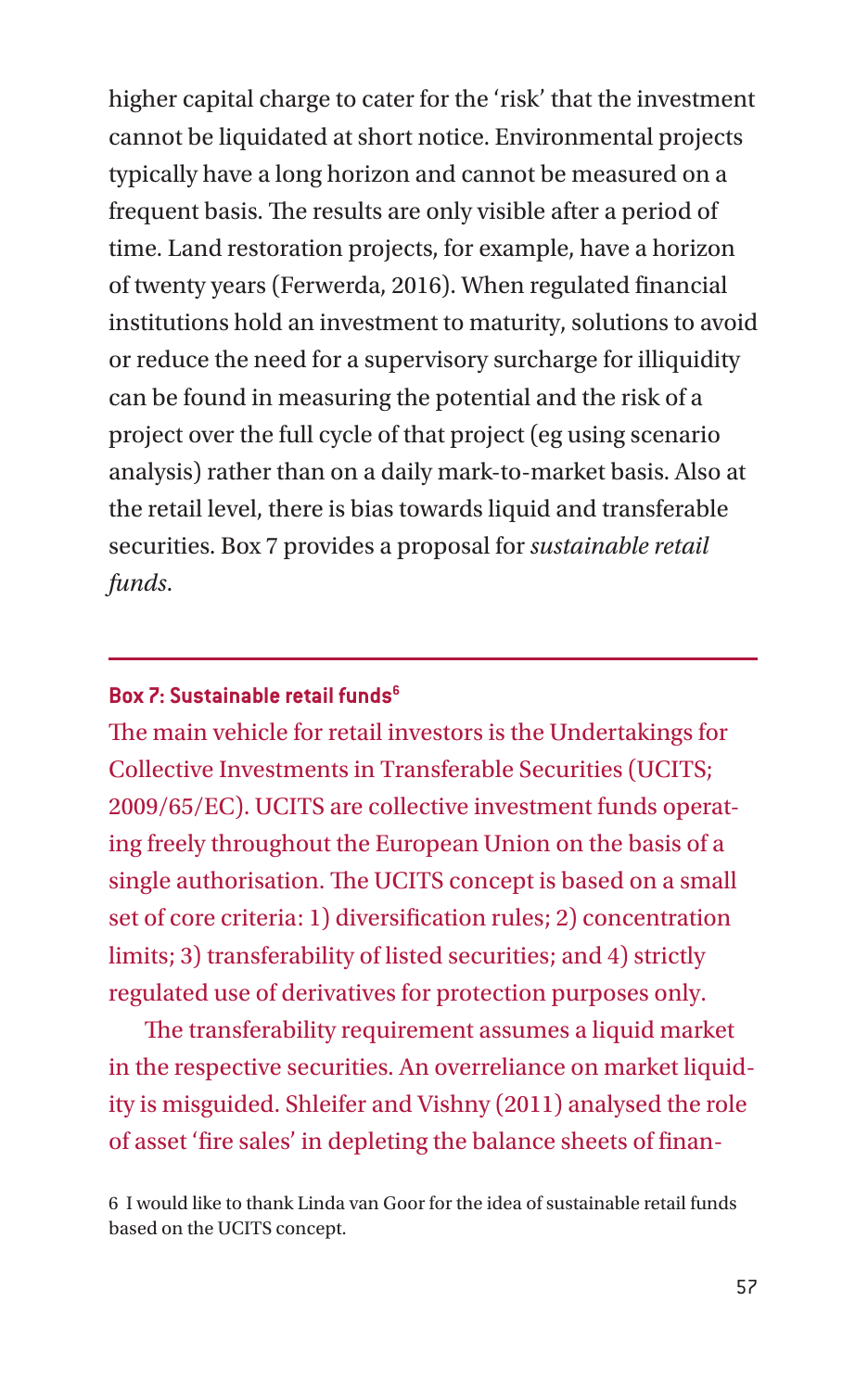cial institutions and aggravating the fragility of the financial system during the 2007-08 financial crisis. Assets sold in fire sales can trade at prices far below value in best use, causing severe losses to sellers. While liquidity is useful for retail investors, we suggest that the notion that only listing provides sufficient liquidity be revised into a concept of 'liquidity that ensures a balanced control of in- and outflow of cash by fund managers' combined with a withdrawal limit on fund shares. This would acknowledge that fund managers should hold a diversified buffer of liquid assets consisting of different asset categories that they can use to cover short-term liquidity needs.

The objectives of the EU capital markets union (CMU) include among others fostering retail investment in capital markets and harnessing finance to deliver sustainability (European Commission, 2015). To reach out to retail investors, the European Commission could prepare legislation for setting up liquid, sustainable retail investment funds or undertakings with a EU-passport. The UN Sustainable Development Goals (see Box 4) could be used to incorporate sustainability in the investment criteria of these funds. Such 'Undertakings for Collective Investments in Sustainable Securities' (UCISS) would keep the UCITS' diversification rules and concentration limits, as well as the strictly regulated use of derivatives for protection purposes only. For liquidity, UCISS would replace the requirements of listing and transferability with the concept of sound liquidity management, ie balanced control of in- and outflow of cash by fund managers. Finally, UCISS would incorporate a definition of eligible investments that meet enforceable sustainability criteria.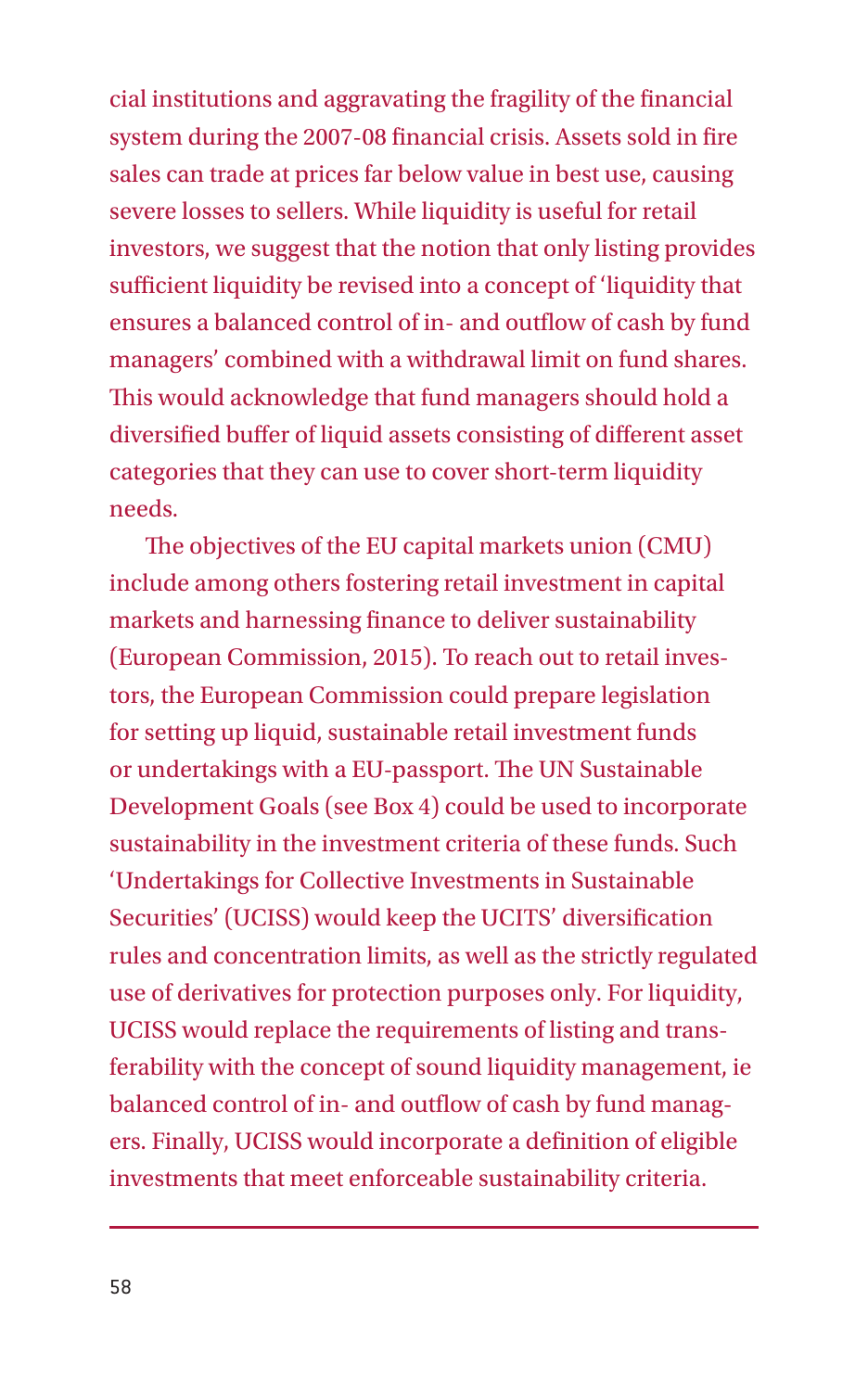In summary, a possible cost of financial markets is short-termism, with agents in the financial intermediation chain giving near-term outcomes too much weight at the expense of longer-term opportunities. There is evidence that stock prices in the UK and the US have historically over-discounted future dividends by 5 to 10 percent, suggesting significant evidence of myopia (Davies *et al*, 2014). Possible incentive-compatible solutions to counter short-termism would be more long-term oriented pay structures for executives (eg clawback provisions and deferred rewards) and incentives for long-term investors (eg loyalty shares). Moreover, the reliance on mark-to-market valuations should be reduced.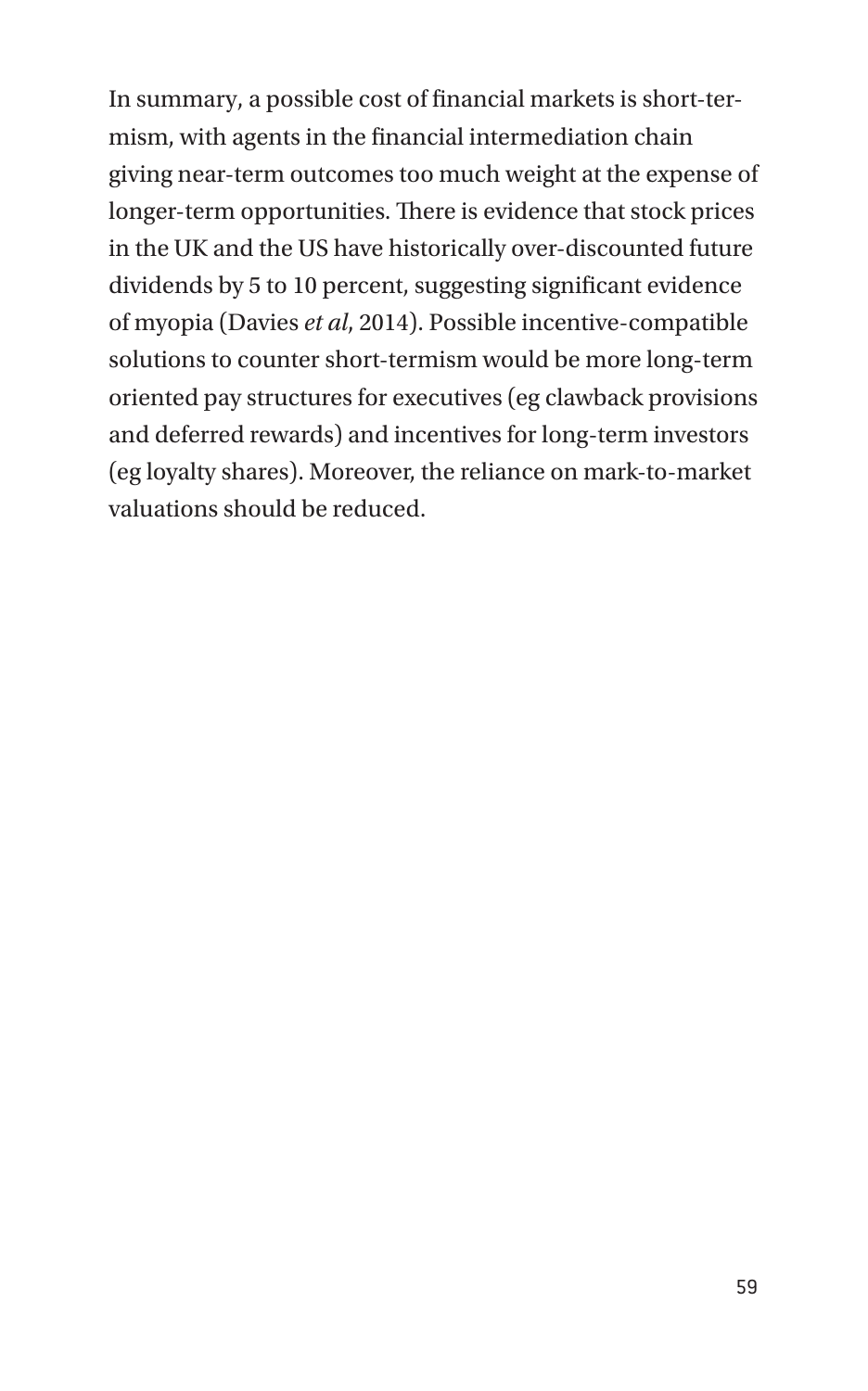# 5 COALITIONS FOR SUSTAINABLE FINANCE

A classic problem in environmental economics is the *tragedy of the commons*. This refers to the situation within a shared-resource system when individual users acting independently according to their own self-interest, behave contrary to the common good of all users by depleting that resource through their collective action. Common resources are not only natural resources, which can be depleted, but also the use of the air or water as sinks, which can be overused. A standard approach to preserve a common good is government taxation or regulation (top row of Table 3) or vesting of private property rights. However, an exclusive regulatory approach towards curbing carbon emissions has been elusive to date.

#### **5.1 Coalitions as an alternative**

Ostrom (1990) looked beyond centralised regulation by external authorities or private property rights as the means to govern common pool resources. She offered design principles for how common resources can be governed sustainably and equitably in a community. The central idea is to build coalitions, which develop rules governing the use of the common good, monitor members' behaviour, use graduated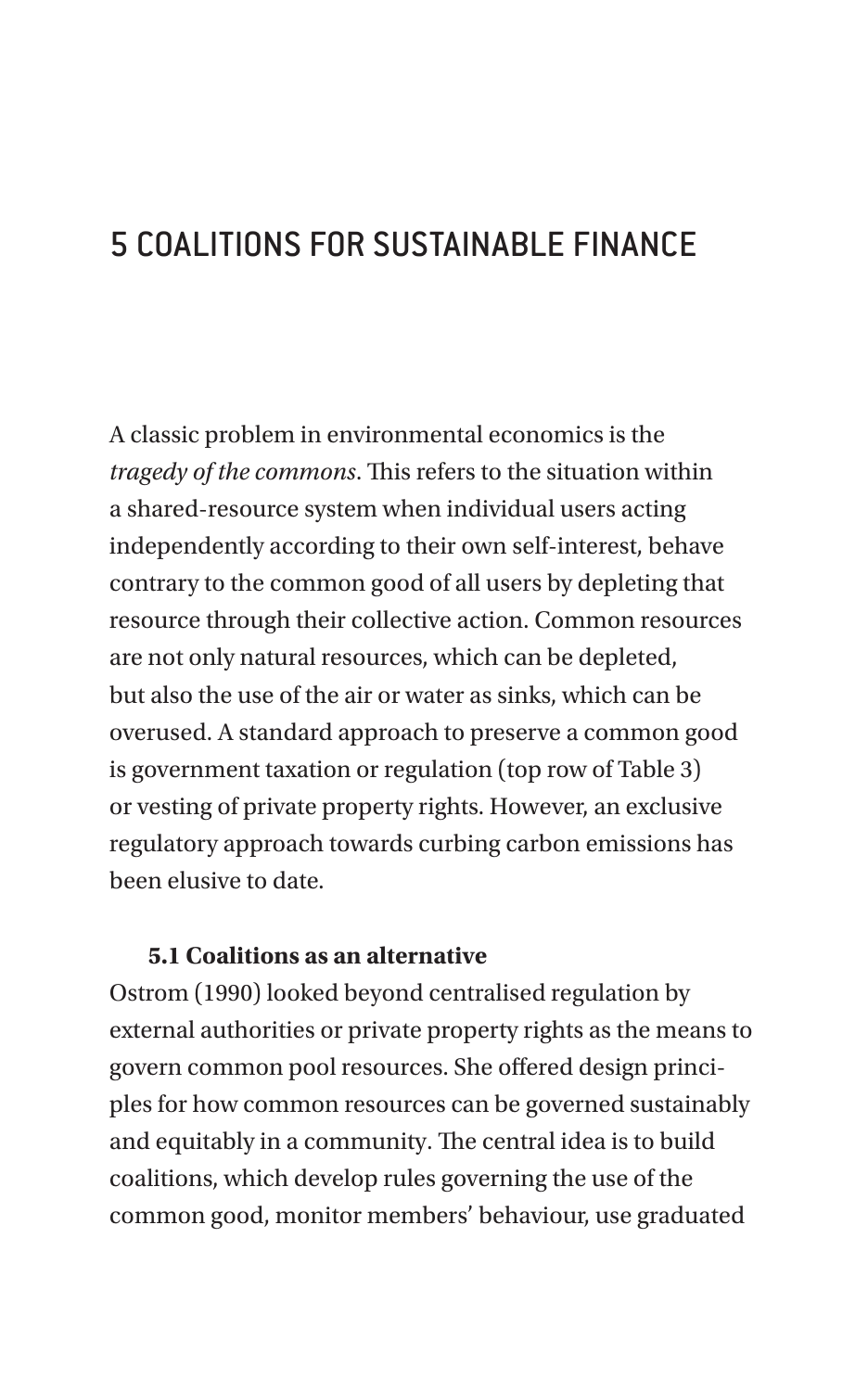sanctions for rule violators and provide accessible means for dispute resolution. The key to build an effective and inclusive coalition is to define clear group boundaries, whereby the major parties are covered, and to ensure that those affected by the rules can participate in modifying the rules (Ostrom, 1990). As suggested in this essay, the rules governing the use of a common good, such as the available carbon budget, should follow a system approach.

The efforts to limit climate change provide an illustration of the proposed system approach. Currently, countries make climate pledges within the framework of the annual conferences of the parties (COPs) to the United Nations Framework Convention on Climate Change (UNFCCC, 2015). The aggregated climate pledges so far (technically called the Nationally Determined Contributions) still imply likely global warming of more than 2°C (UNFCCC, 2016), but there is an expectation that countries will increase their pledges over time (the ratchet effect)<sup>7</sup> as part of predefined five-year review cycles. For instance, within the overall COP framework, companies could introduce a global sub-COP framework with a downward trajectory of corporate carbon budgets under the auspices of the World Economic Forum (WEF) or the World Business Council for Sustainable Development (WBCSD) (see Table 4 and Figure 7)8 . Private and public corporations (including utilities) would be included.

8 This idea emerged in discussions with Patrick Bolton.

<sup>7</sup> The ratchet effect refers to escalations in price or production that tend to self-perpetuate. Once prices have been raised, it is difficult to reverse these changes, because people tend to be influenced by the previous best or highest level.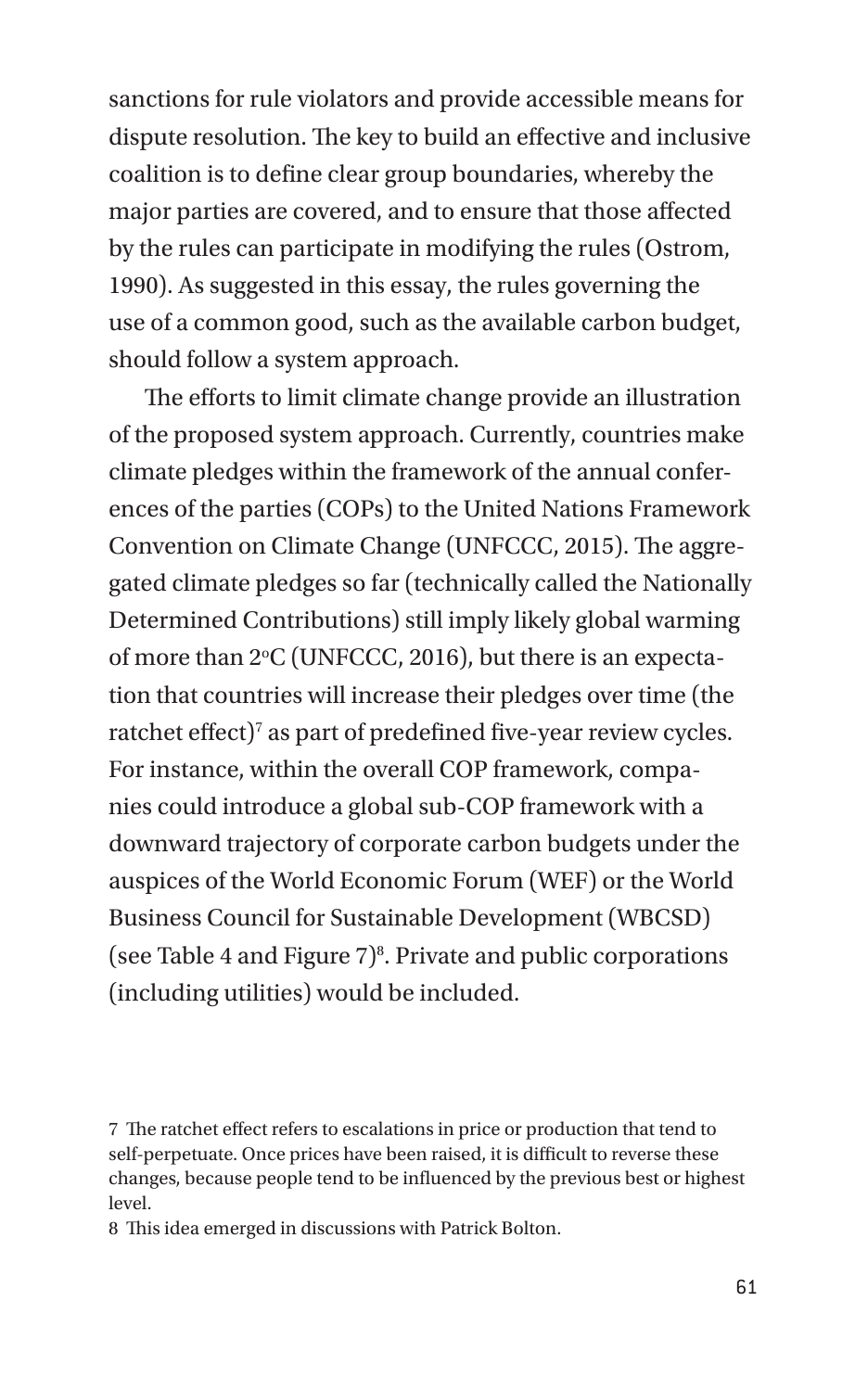#### **Figure 7: Coalitions for sustainable finance**



Asset managers: Principles for Responsible Investment

Asset managers: Focusing Capital on the Long Term Global





| 100% |                                  |                                   |                      |
|------|----------------------------------|-----------------------------------|----------------------|
| 90%  |                                  | Company                           | Assets (US\$b)       |
| 80%  |                                  | 1 JPMorgan Chase                  | 2.491                |
| 70%  |                                  | 2 HSBC Holdings                   | 2.375                |
| 60%  | 76%                              | 3 BNP Paribas                     | 2,190                |
| 50%  |                                  | 4 Bank of America                 | 2.188                |
| 40%  |                                  | 5 Bank of Tokyo                   | 1,982                |
| 30%  |                                  | Others                            | 34,733               |
| 20%  |                                  | Total                             | 45.959               |
| 10%  |                                  | <b>Global banking assets</b>      | 152.961              |
| 0%   |                                  |                                   |                      |
|      | Bank of Am.<br><b>Bank Tokyo</b> | <b>HSBC</b><br><b>BNP Paribas</b> | <b>JPM</b><br>Others |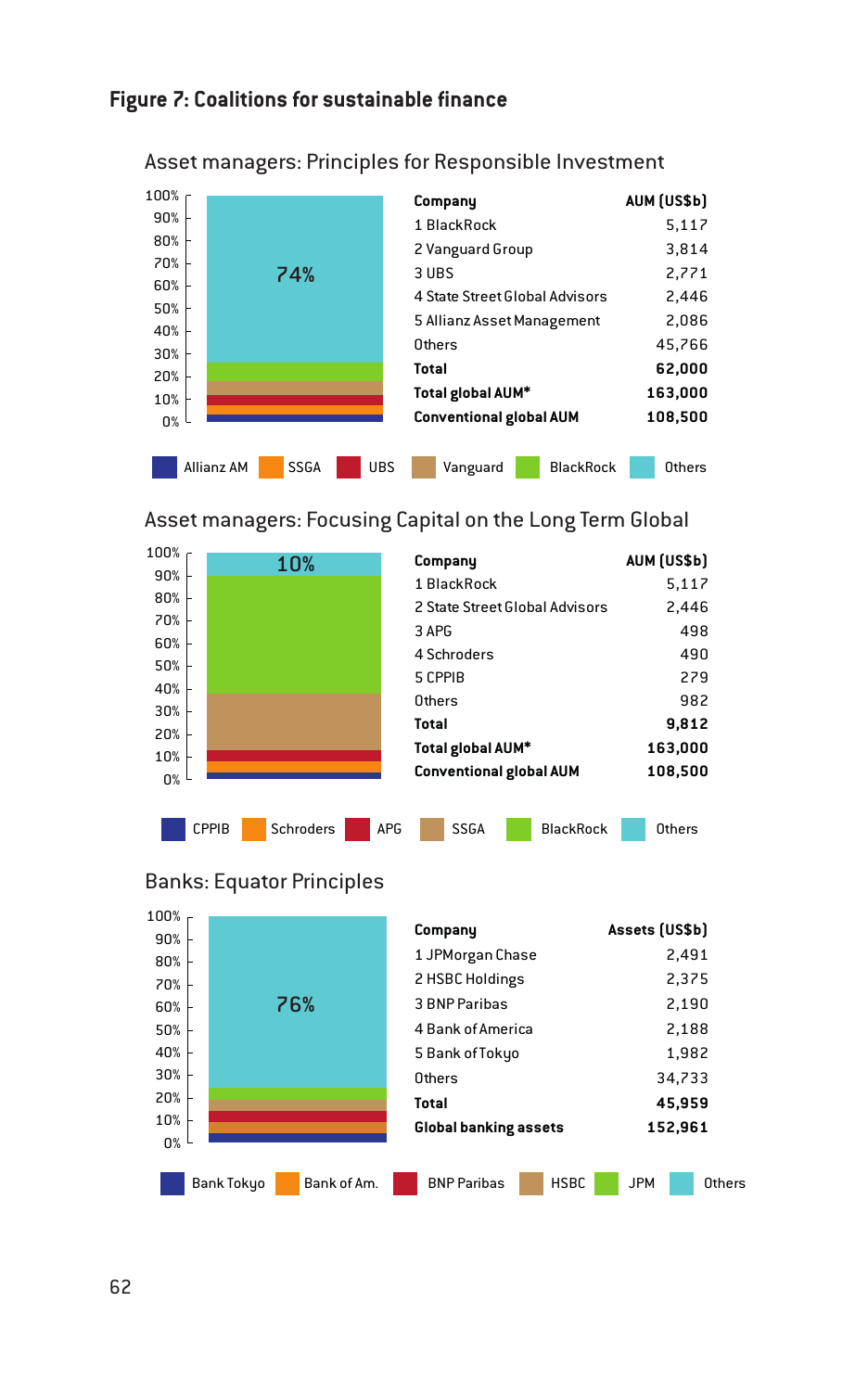

#### Banks: Global Alliance for Banking on Values

#### Corporations: World Economic Forum



**Company Revenues (US\$b)** 1 Walmart 482 2 Shell 272 3 Volkswagen 237 4 Toyota 237 5 Apple 234 Others 3,769 **Total 5,230 Fortune <sup>500</sup> total revenues 27,634** 0% 10% 20% 30% 40% 50% 60% 70% 80% 90% 100% Apple Toyota Volkswagen Shell Walmart Others 72%

Corporations: World Business Council for Sustainable Development

Source: See Table 4.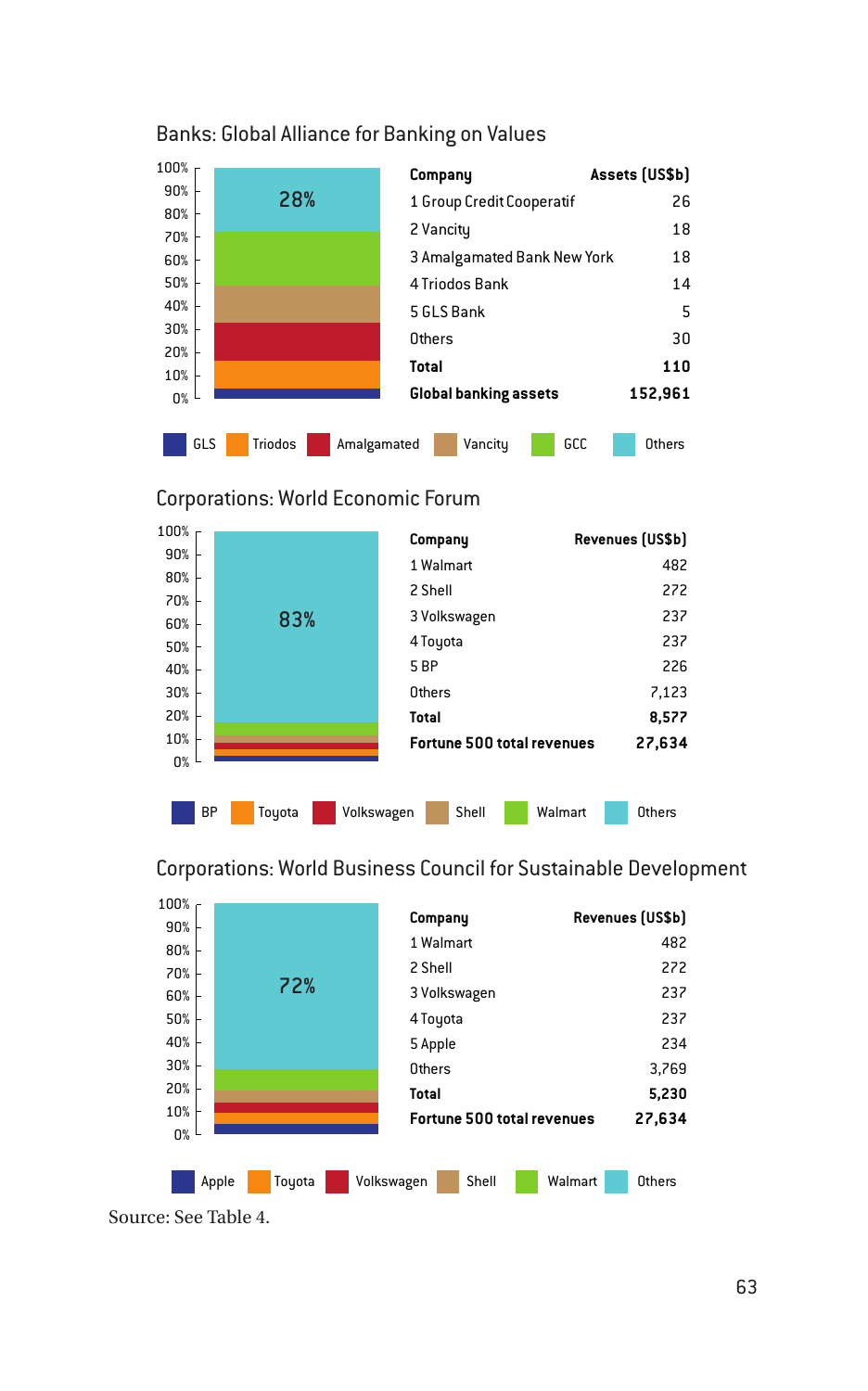The starting point could be the pledged carbon reductions of the largest companies (eg the Fortune 500). The Bloomberg principles for climate-related financial disclosures could be used for yearly reporting and monitoring of corporate progress (Task Force on Climate-related Financial Disclosures, 2017). This system approach would thus be based on a mix of top-down calculation of the overall sustainable carbon budget and bottom-up declarations of carbon reduction intentions by companies.

As part of their intensifying corporate governance approach, long-term asset managers, such as pension funds and insurance companies, can stimulate companies to operate within the 'system' boundaries and can hold them accountable. To ensure companies stay within these boundaries or budgets, asset managers also need to report the carbon footprint (as well as other environmental and social dimensions) of their investments. Next, asset managers need to cooperate on engagement with companies by forming investor coalitions on long-term sustainable investment (McNulty and Nordberg, 2016). Examples of long-term investor coalitions are the Principles for Responsible Investment (PRI), Focusing Capital on the Long Term Global (FCLT Global), the Global Impact Investing Network (GINN) and the Global Alliance for Banking on Values (GABV). Figure 7 provides an overview of these investor coalitions, including the five largest members. This overview shows that the members are drawn from North America, Europe and Asia. These coalitions have thus the potential to become a global force for change. The long-term focus of these coalitions would include avoiding environmental and social hazards, which materialise over the medium to long term, and grasping the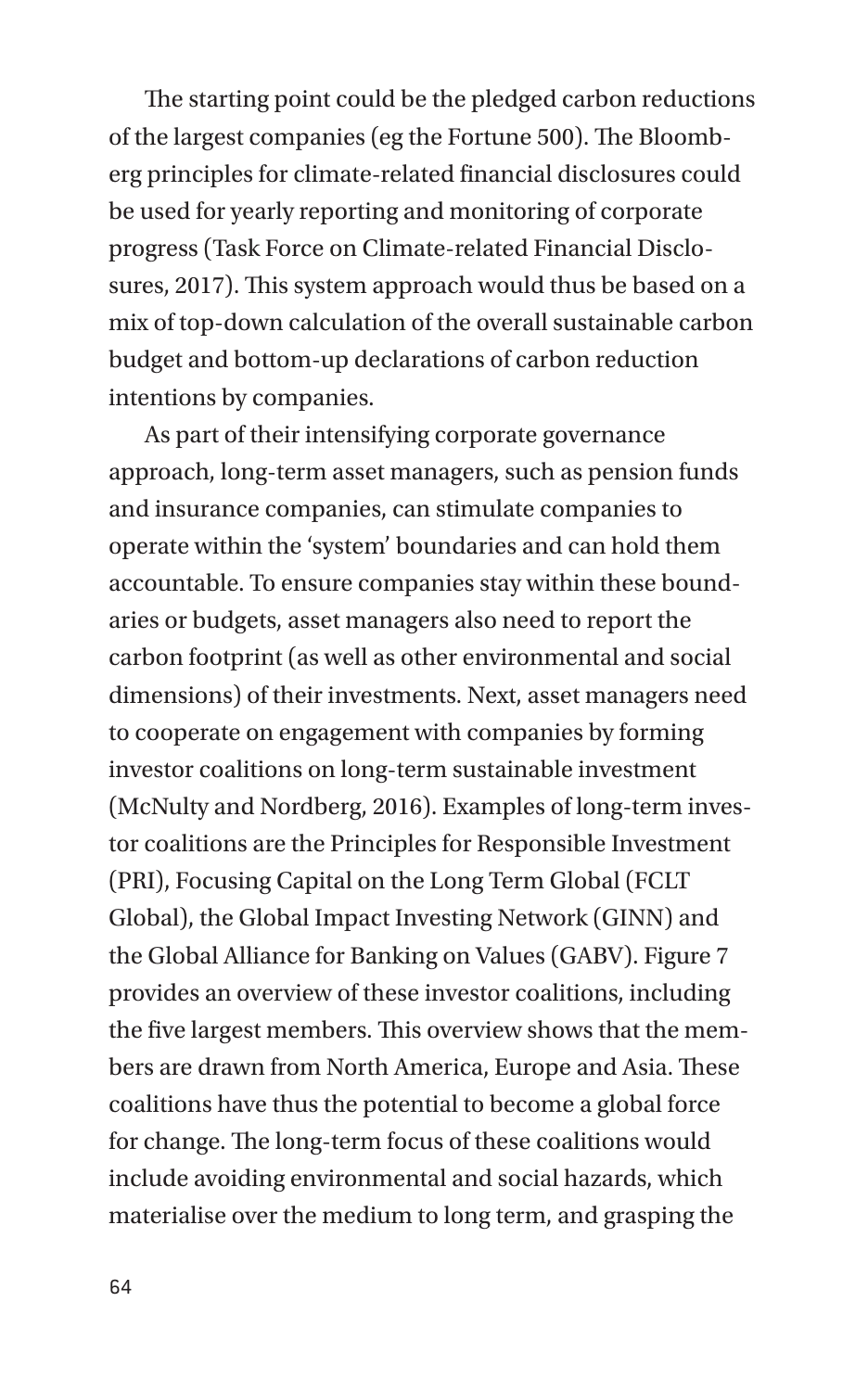opportunities offered by low-carbon investment which paysoff in the long term. Engagement is a very powerful tool to improve social and environmental standards in the corporate sector, where the social and environmental externalities are caused (Skancke, 2016). The ultimate aim is to steer business to truly sustainable practices spurred by a macro perspective.

**5.2 Reasons to join coalitions for sustainable finance** What are the incentives for long-term investors to join these emerging coalitions for sustainable finance? One incentive is that members can seize the opportunities of the transition towards a sustainable economy. The members of PRI, FCLT Global, GIIN, GABV and WBCSD are intrinsically motivated to work on long-term value creation (see Table 4). Other investors might be prompted by NGO campaigning and/or pressure from their peers to join these coalitions. Next, investors might be incentivised to join in order to avoid the risk of stranded assets (Litterman, 2015). Collective advocacy by an investor coalition to push governments to clarify their agendas on, for example, climate mitigation (including timing of regulations and taxes) could reduce policy-related uncertainty over the future value of assets (Skancke, 2016). Such clarity over future policies would also help to stimulate investment in new clean technologies and projects. Finally, Dimson, Karakas and Li (2015) provided evidence that collaboration among activist investors is instrumental in increasing the success rate of social and environmental engagements.

As a follow-up to the pioneering work of Ostrom (1990) on design of institutions for governing common resources, we recommend further research on building effective coalitions for sustainable finance in parallel with regulatory initiatives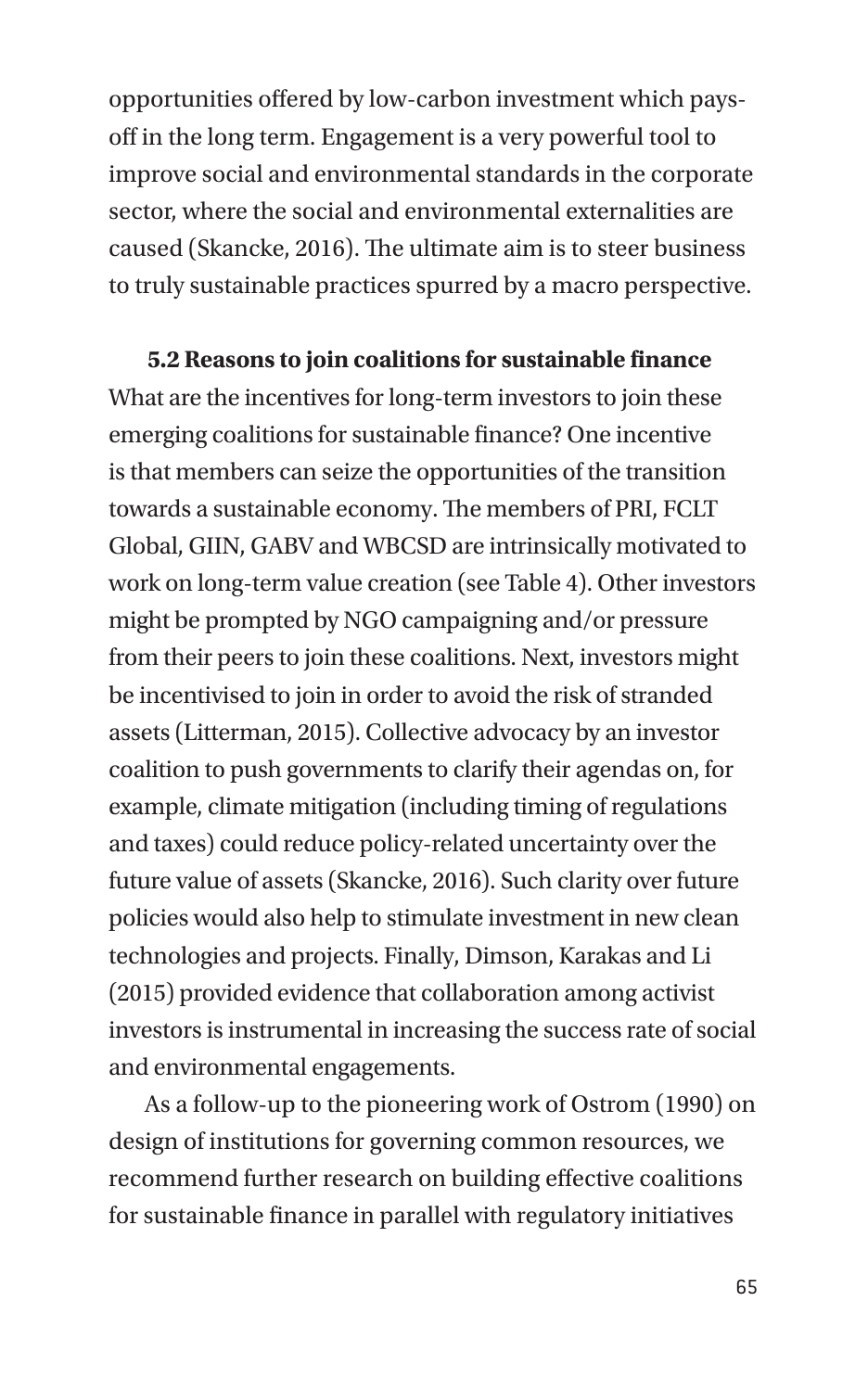to address the social and environmental externalities. Private and public initiatives can reinforce each other. Private action can pave the way for public rules and taxes. In turn, public endorsement can strengthen private coalitions. To start this broad research agenda, we make an initial assessment of the main coalitions for sustainable finance (Table 4). For asset management, we take PRI, FCLT Global and GINN. For banking, we include the Equator Principles for project finance and GABV. For companies, we take WEF and WBCSD. Following the design principles developed by Ostrom (1990), we examine the following features of the coalitions:

- 1. Clearly defined boundaries: which percentage of the relevant group is covered by the coalition;
- 2. Congruence between provision rules and local conditions: membership rules restricting the use of the common good are related to local conditions; this can be translated into the sustainable finance typology that the coalition follows;
- 3. Collective choice arrangements: individuals affected by the operational rules and principles can participate in the modification of these rules and principles;
- 4. Monitoring: reporting on meeting the rules and principles and assessment of the extent to which the rules and principles are followed;
- 5. Sanctions and rewards: how to punish violations by members or to reward those members that comply; and
- 6. Conflict resolution mechanism: members and their officials have rapid access to low-cost local arenas to resolve conflicts between members or between members and officials.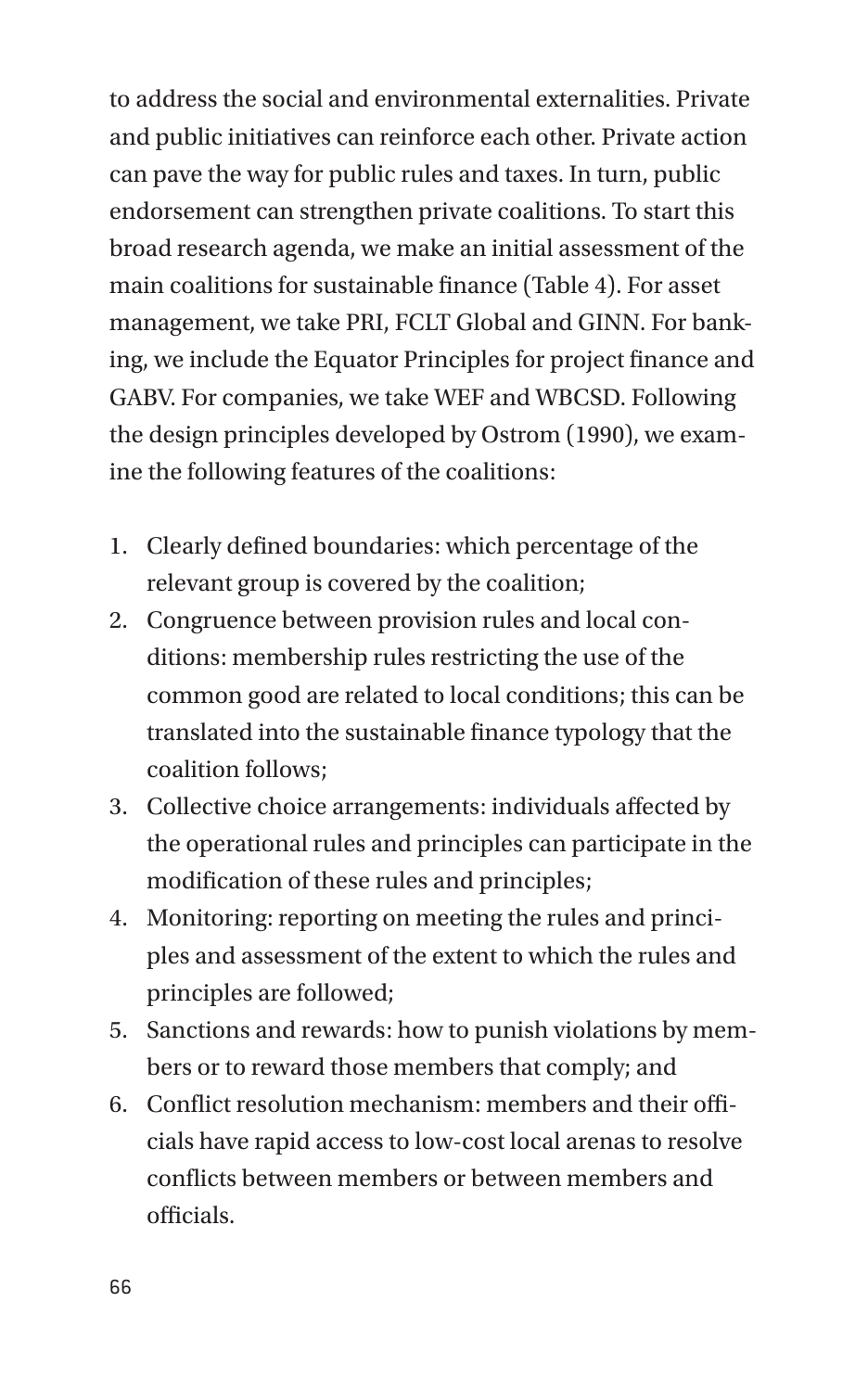| Coalition             | Coverage<br>$(\text{in } \%)$ | Sustainable<br>Asolodh<br>finance | Collective-choice<br>arrangement                                                                        | Monitoring                                                                                                                          | sanctions or<br>Graduated<br>rewards                                | mechanisms<br>resolution<br>Conflict- |
|-----------------------|-------------------------------|-----------------------------------|---------------------------------------------------------------------------------------------------------|-------------------------------------------------------------------------------------------------------------------------------------|---------------------------------------------------------------------|---------------------------------------|
| PRI                   | 38.0% 1)                      | 1.0 / 2.0                         | responsible investment and<br>mandatory reporting<br>Yes, six principles for                            | Yes, assessment reports                                                                                                             | Only for the<br>board                                               | å                                     |
| Global<br>FCLT        | $6.0\%$ 1                     | 1.0 / 2.0                         | behaviour in business and<br>to encourage long-term<br>No, but collective goal<br>investment            | commitment to long term<br>value creation for new<br>Partly, demonstrated<br>members                                                | å                                                                   | å                                     |
| <b>GIIN</b>           | $0.05\%$ 1)                   | 3.0                               | Partly, activities to support<br>impact investing                                                       | $\tilde{z}$                                                                                                                         | å                                                                   | å                                     |
| Principles<br>Equator | $30.0\% 2$                    | 1.0 / 2.0                         | a framework for managing<br>Yes, principles setting out<br>environmental and social<br>risk in projects | requirements, but does not<br>Yes, requirement to report;<br>compliance with reporting<br>EP association assesses<br>verify content | with principles<br>responsibility<br>of members<br>compliance<br>Ź, | å                                     |
| GABV                  | 0.07%                         | 2.0 / 3.0                         | sustainable banking<br>Yes, principles of                                                               | Yes, scorecard to measure<br>the economic, social and<br>environmental impact of<br>banks                                           | ž                                                                   | $\frac{1}{2}$                         |

Table 4: Coalitions for sustainable finance **Table 4: Coalitions for sustainable finance**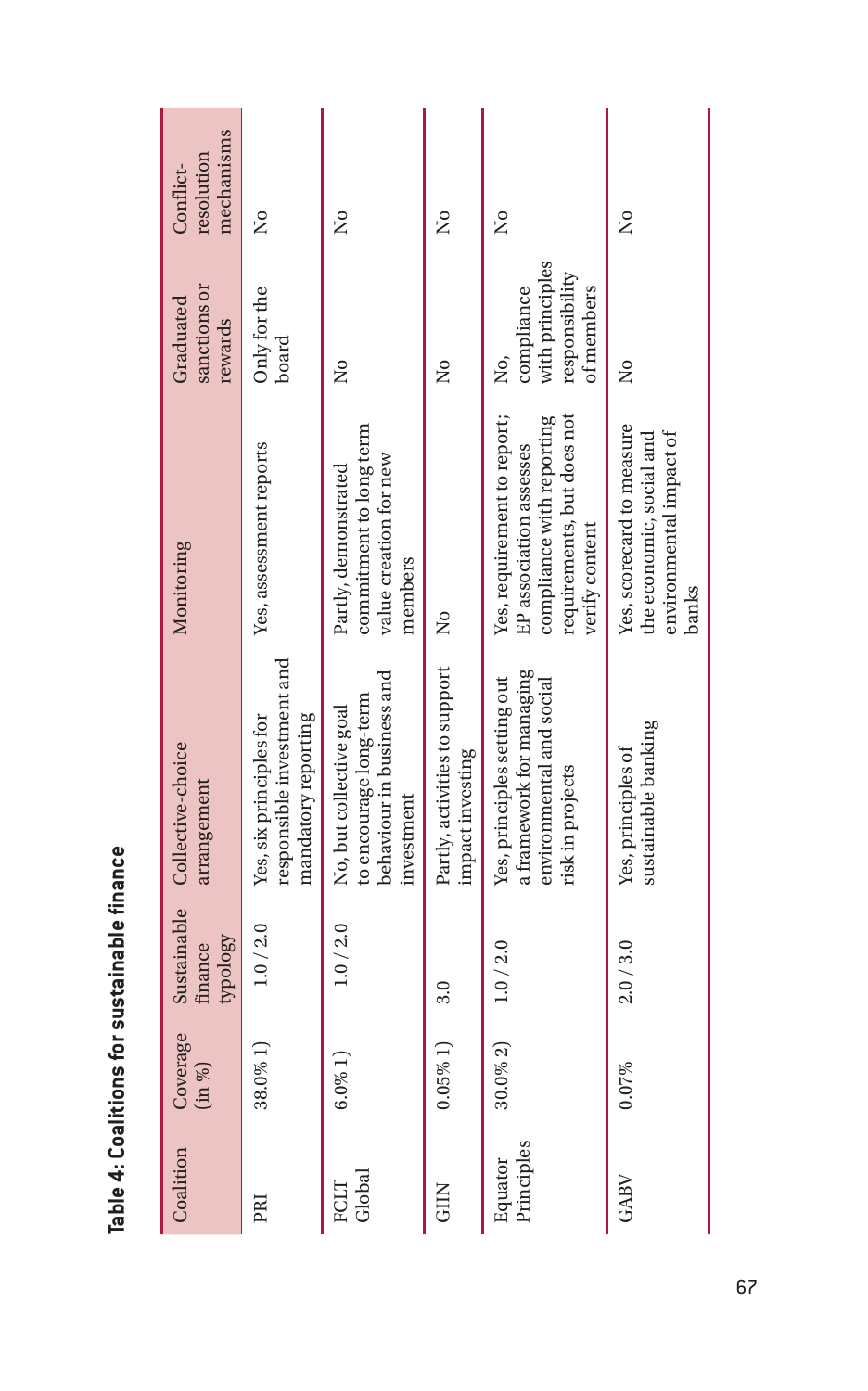|              | Coverage<br>(in %) | kbolodh<br>finance | Sustainable Collective-choice<br>arrangement                                                                |                                                                                      | sanctions or<br>rewards                                     | mechanisms<br>resolution     |
|--------------|--------------------|--------------------|-------------------------------------------------------------------------------------------------------------|--------------------------------------------------------------------------------------|-------------------------------------------------------------|------------------------------|
| WEF          | 31.0%              | 1.0 / 2.0          | stakeholder theory, which<br>No. but mission based on<br>stresses accountability to<br>all parts of society | δ,                                                                                   | Only for the<br>managing<br>board                           | ż                            |
| <b>WBCSD</b> | 18.9%              | 1.0 / 2.0          | sustainable development<br>Yes, principles of                                                               | Yes, council reviews and<br>sustainability report of<br>benchmarks annual<br>members | in case of non-<br>membership<br>Yes, cease of<br>adherence | management<br>Partly, crisis |

1) Confining the analysis to global AUM of conventional funds at \$109 billion (instead of global AUM of all funds at \$163 billion), PRI mem-1) Confining the analysis to global AUM of conventional funds at \$109 billion (instead of global AUM of all funds at \$163 billion), PRI members' assets are 57 percent of global AUM; FCLT Global members' assets 9 percent; and GIIN members' assets 0.07 percent. bers' assets are 57 percent of global AUM; FCLT Global members' assets 9 percent; and GIIN members' assets 0.07 percent.

2) 89 banks have officially adopted the Equator Principles, covering over 70 percent of international Project Finance debt in emerging 2) 89 banks have officially adopted the Equator Principles, covering over 70 percent of international Project Finance debt in emerging markets.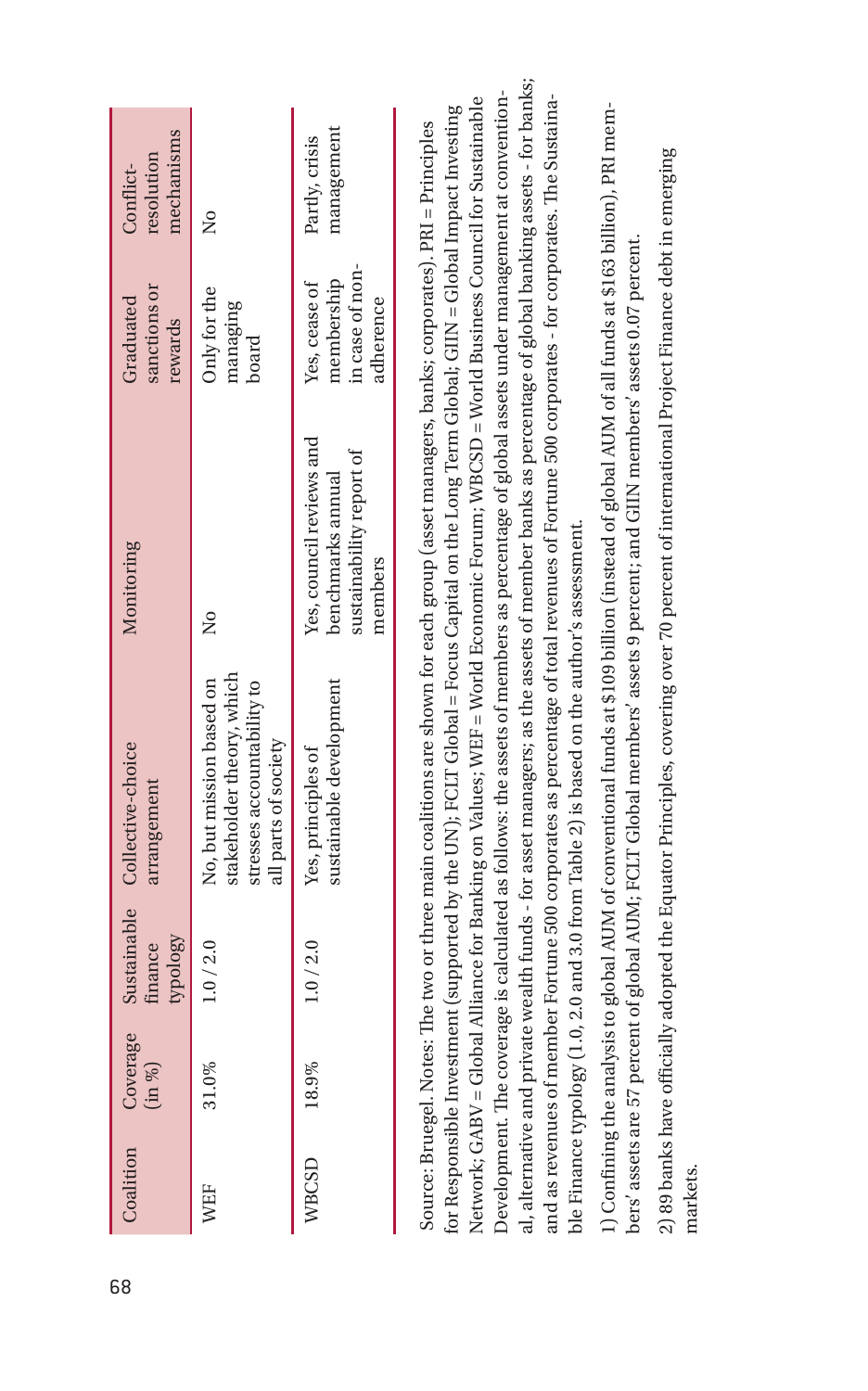Table 4 shows that the larger coalitions – covering 20 to 40 percent of the relevant reference group – are somewhere between Sustainable Finance 1.0 and 2.0. These coalitions include social and environmental factors in their decision-making, alongside the financial factor. It is interesting to note that members progressively tighten the principles in subsequent versions, providing a dynamic component to these coalitions – some sort of virtuous cycle. However, not all coalitions have clear principles guiding the behaviour of their members. PRI and WBCSD have well-defined sustainability principles, which are also monitored and are closer to Sustainable Finance 2.0 than the other coalitions (FCLT Global, the Equator Principles and WEF). Next, the coalitions adopting Sustainable Finance 3.0 put social and environmental factors first and the financial factor second. The coverage of these advanced coalitions is very small with less than 1 percent of the relevant group covered. We classify GABV in between Sustainable Finance 2.0 and 3.0 as GABV stresses the triple bottom line (2.0) – people, planet and prosperity – as well as social and environmental challenges (3.0). There is clearly an inverse relationship between the degree of sustainability and the size of the coalition.

A key aspect is monitoring of the coalition members. On this feature, the picture is very diffuse. Some coalitions leave monitoring and reporting explicitly to the members (eg the Equator Principles Association), while the WBCSD explicitly reviews and benchmarks its members' annual sustainability reports. The WBCSD even threatens to expel members that do not meet the 'membership conditions'. Most of the coalitions have a conflict resolution mechanism. Only the WBCSD has a mechanism for conflicts of interests and can form a crisis management team.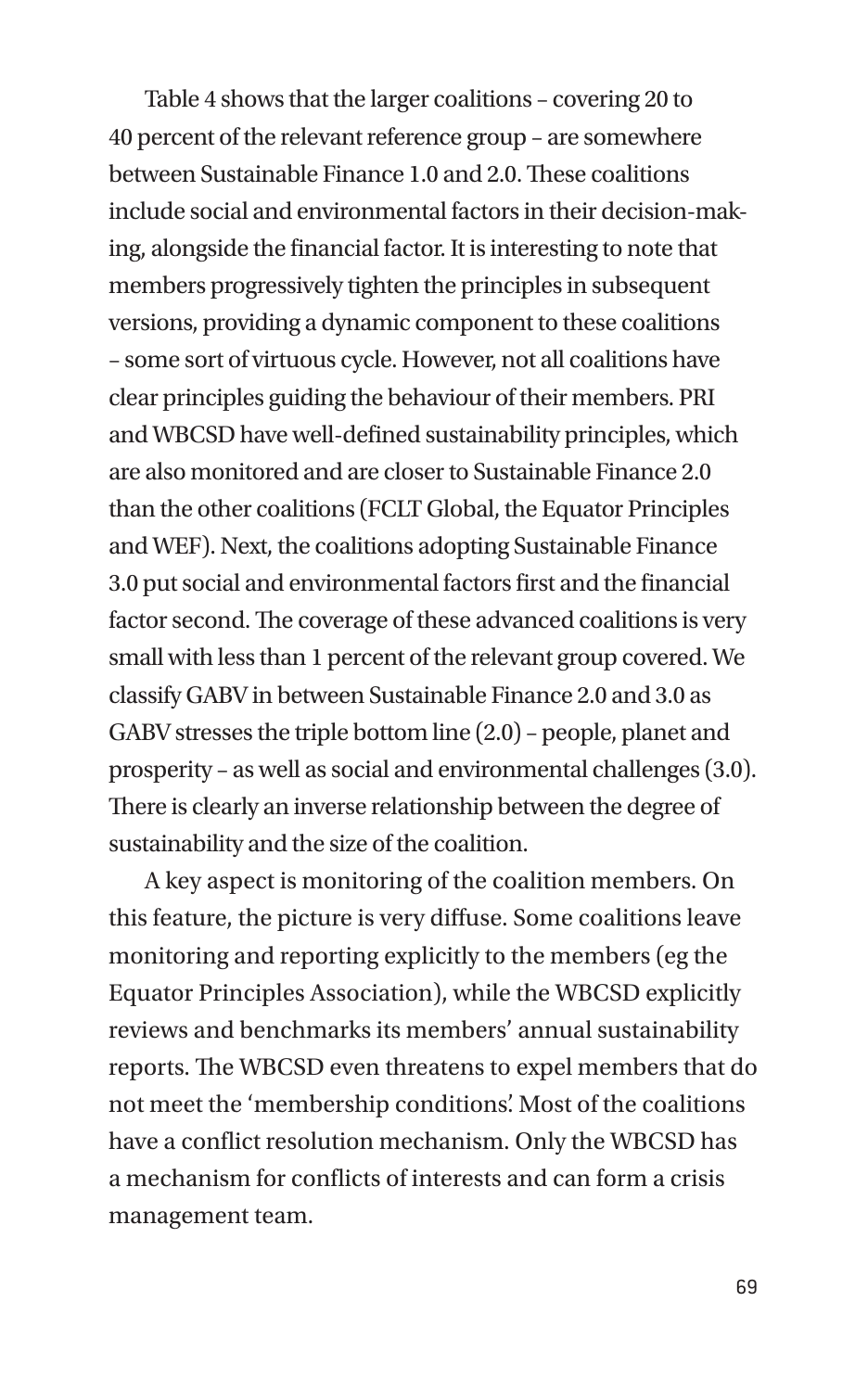Finally, as short-termism is one of the main barriers to sustainable finance, we recommend that the coalitions should adopt a long-term focus and take the time for new solutions to develop and flourish without quarterly benchmarking.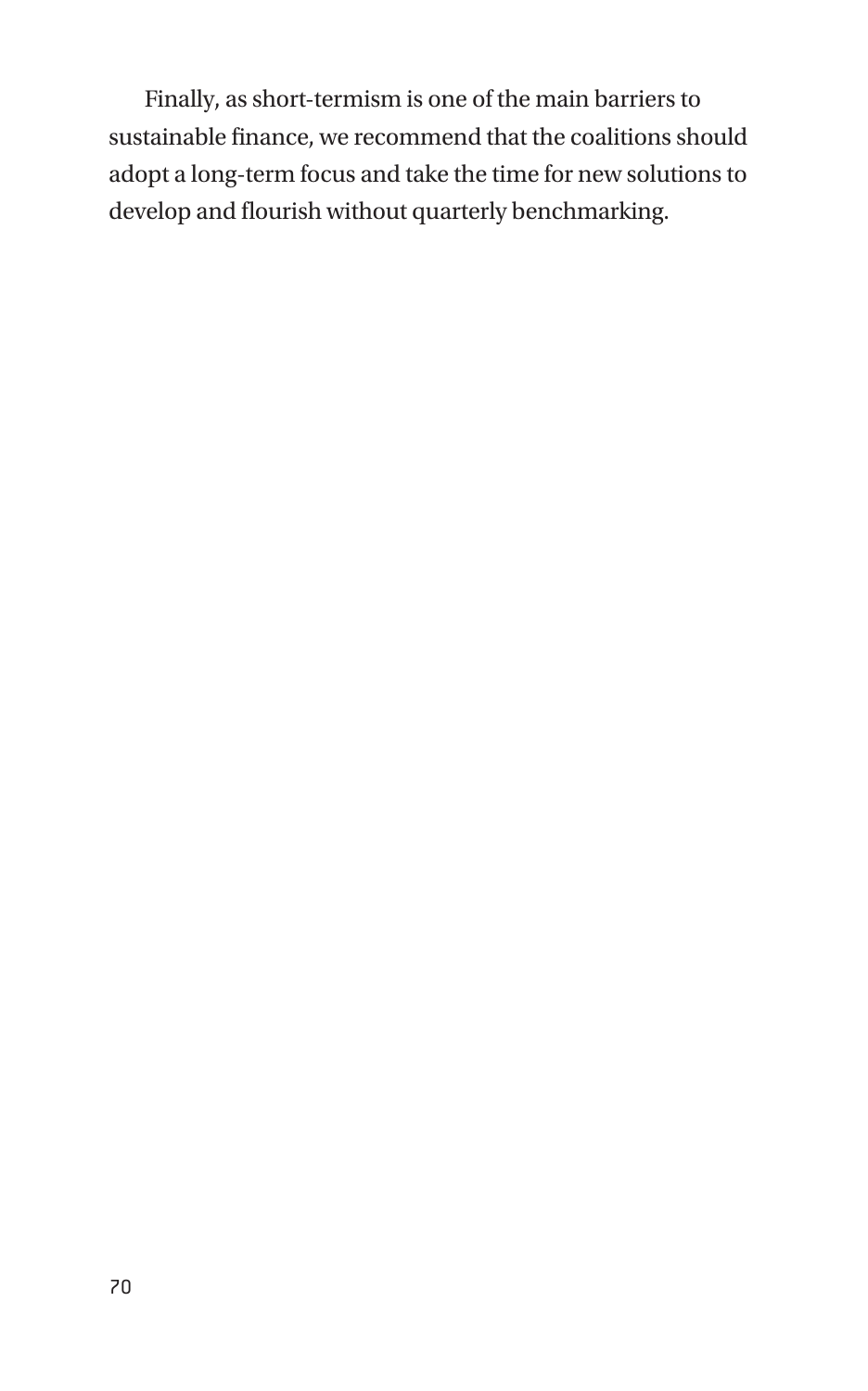# 6 CONCLUSIONS

Sustainable finance looks at how finance (investing and lending) interacts with economic, social, and environmental issues**.** This essay shows how sustainable finance has the potential to move from finance as a goal (profit maximisation) to finance as a means. In his book *Finance and the Good Society*, Shiller (2012) provides some stimulating examples of how finance can serve society and its citizens by allocating funding to new projects. The same could be done to address the environmental challenges.

This essay provides a new framework for sustainable finance. The traditional shareholder model places finance first and has a short-term horizon, while the stakeholder approach seeks to balance the financial, social and environmental aspects and is more focused on the long term. Our assessment of the current system shows that the social and environmental factors are only partly incorporated; the financial factor still dominates. There is also tension between the models. To avoid a fall back to the narrow shareholder model during takeover contests, we recommend application of a societal cost-benefit test when a shareholder-oriented firm tries to take over a stakeholder-oriented firm. The takeover should only be approved if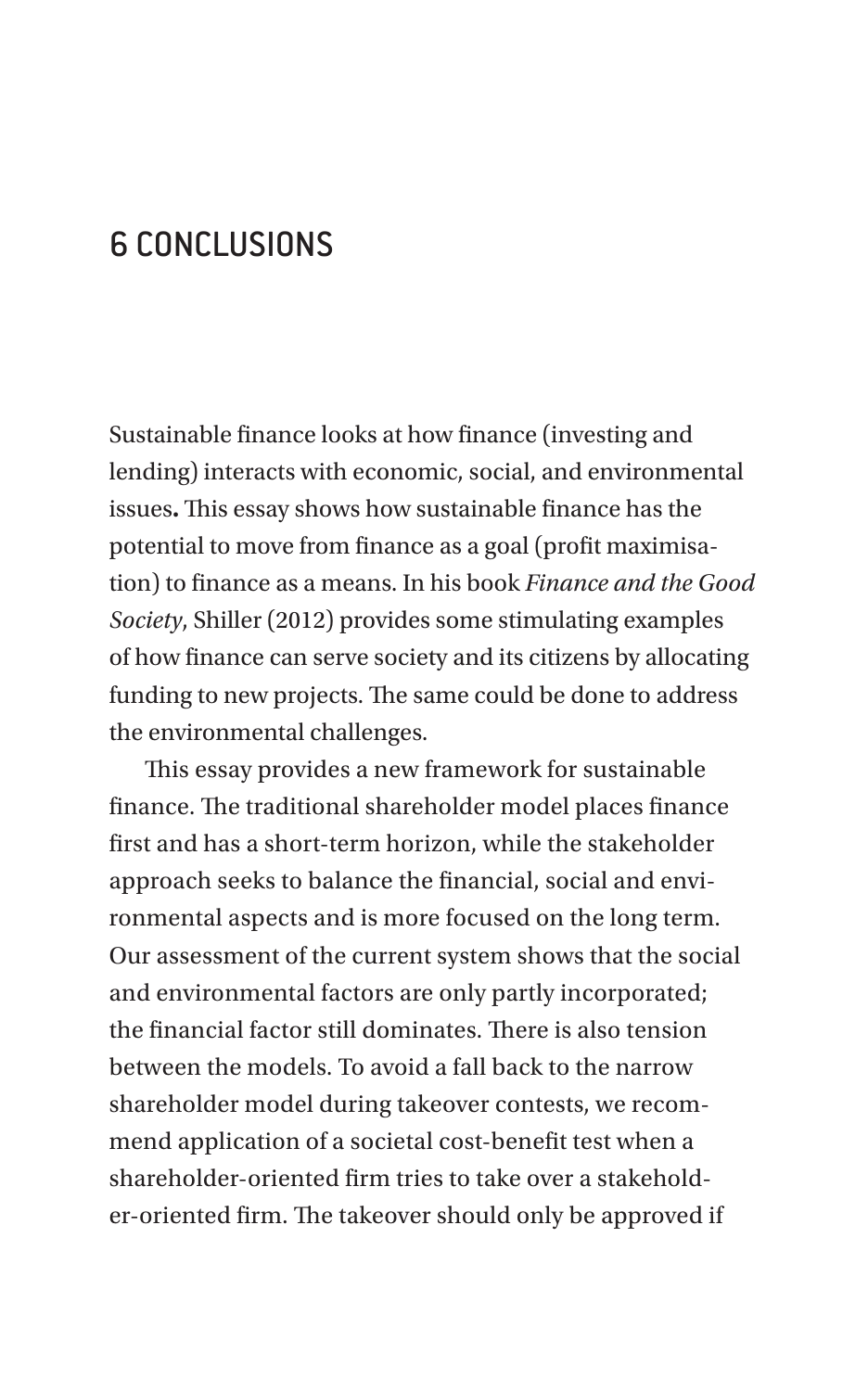the test indicates a positive total value – based on financial, social and environmental values – for society.

This essay also examines obstacles to the adoption of sustainable finance. To address insufficient corporate efforts, governments should adopt appropriate regulation and taxation (eg appropriate carbon taxes). Finance is about anticipating such policies and incorporating expectations into today's valuations for the purposes of investment decisions. To counter short-termism, we recommend several incentives to align executive and investor horizons over the longer term. On the executive side, incentive-compatible measures include a more long-term oriented financial reporting structure (moving away from quarterly reporting) and an executive pay structure with deferred rewards and clawback provisions. On the investment side, the investment performance horizon should go beyond the current standard of quarterly benchmarking. Institutional investors can be incentivised to engage with companies by providing loyalty shares if they hold shares in the company for a loyalty period of three, five or ten years.

Finally, we outline how long-term investors can build effective coalitions to engage with, and exert influence on, the companies in which they invest. In this way, long-term investors can steer companies towards sustainable business practices and accelerate the transformation to sustainable development.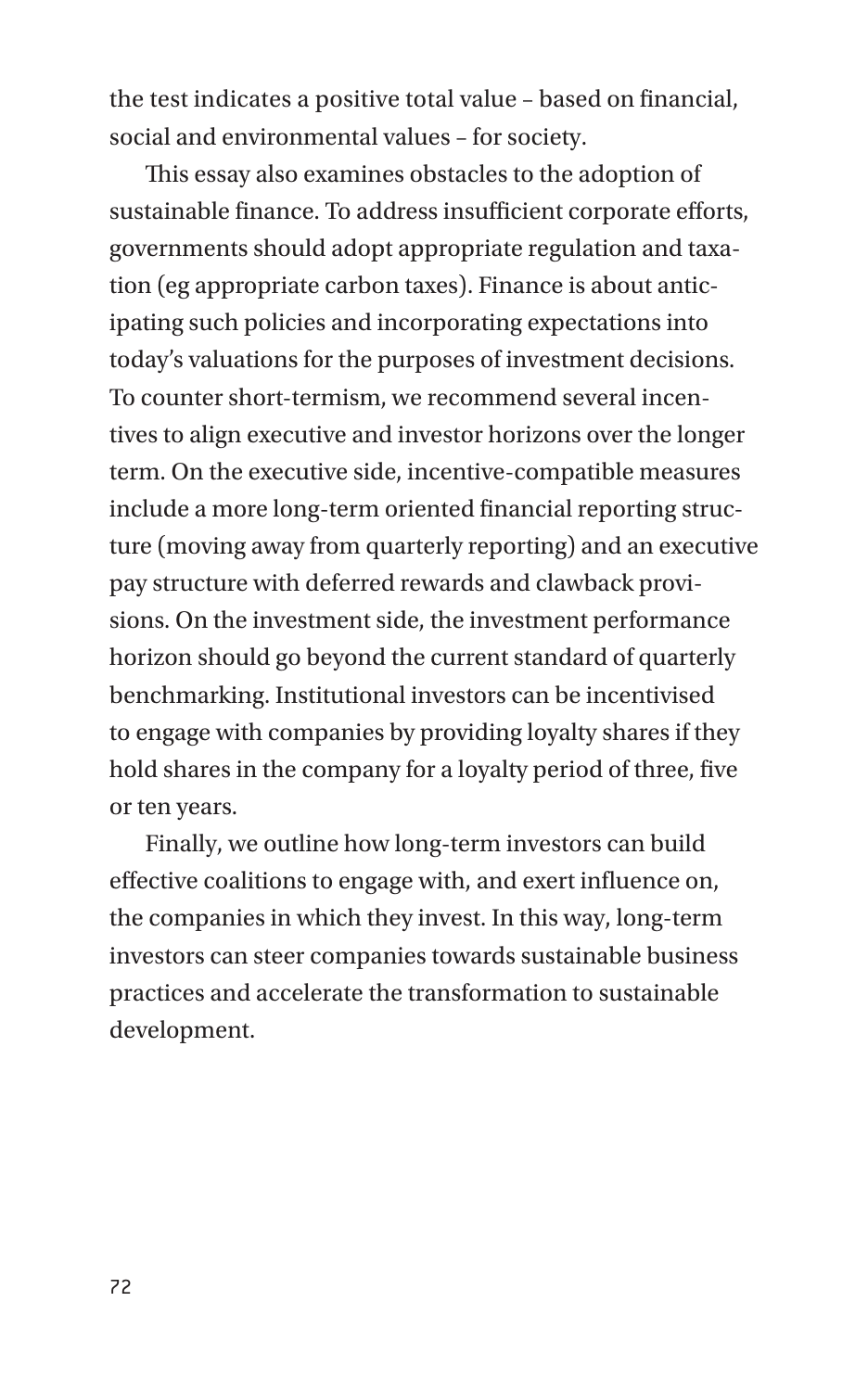## **REFERENCES**

Acemoglu, D. and J. Robinson (2012) *Why Nations Fail,* Crown Business, New York

Advisory Scientific Committee (ASC) (2016) 'Too Late, Too Sudden: Transition to a Low-Carbon Economy and Systemic Risk', Report No. 6 of the Advisory Scientific Committee of the European Systemic Risk Board, Frankfurt

Andersson, M., P. Bolton and F. Samama (2016) 'Hedging Climate Risk', *Financial Analysts Journal*, 72(3): 13-32

Baker, M. (1998) 'Fund managers' attitudes to risk and time horizons: the effect of performance benchmarking', *European Journal of Finance,*  4(3): 257-278

Barone, G. and S. Mocetti (2016) 'Inequality and trust: new evidence from panel data', *Economic Inquiry*, 54(2): 794–806

Barton, D and Wiseman, M. (2014) 'Focusing capital on the long term', *Harvard Business Review*, 92(1/2): 44-51

Bolton, P. and F. Samama (2013) 'L-Shares: Rewarding Long-term Investors', *Journal of Applied Corporate Finance*, 25(3): 86-97

Busch, T., R. Bauer and M. Orlitzky (2016) 'Sustainable Development and Financial Markets', *Business & Society*, 55(3): 303-329

Caldecott, B.L., J. Tilbury and C. Carey (2014) 'Stranded Assets and Scenarios', Discussion Paper, Smith School of Enterprise and the Environment, University of Oxford, Oxford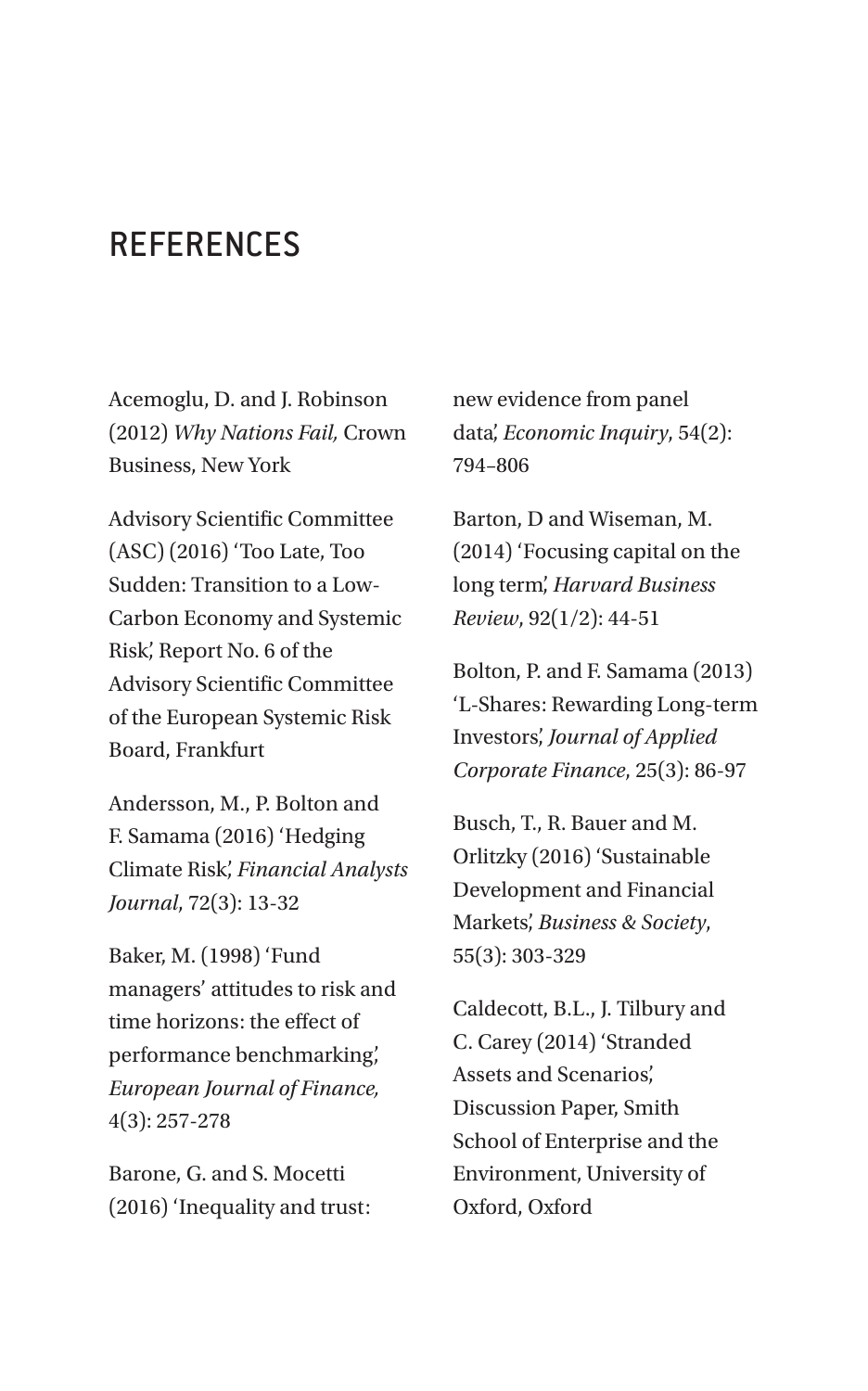Carney, M. (2015) 'Breaking the Tragedy of the Horizon – climate change and financial stability', speech at Lloyd's of London, 29 September

Coulson, A. (2016) 'KPMG's True Value methodology: A critique of economic reasoning on the value companies create and reduce for society', *Sustainability Accounting, Management and Policy Journal*, 7(4): 517-530

Daly, H. and J. Farley (2011) *Ecological Economics: Principles and Applications*, Island Press, Washington DC

Davies, R., A. Haldane, M. Nielsen and S. Pezzini (2014) 'Measuring the costs of shorttermism', *Journal of Financial Stability*, 12: 16-25

De Groot Ruiz, A. and D. Schoenmaker (2017) 'Toets overnames op maatschappelijke effecten', *Volkskrant*, 24 May

Dimson, E., O. Karakaş and X. Li (2015) 'Active Ownership', *Review of Financial Studies*, 28(12): 3225-3268

Dyllick, T. and K. Muff (2016) 'Clarifying the meaning of sustainable business introducing a typology from business-as-usual to true business sustainability', *Organization & Environment* 29 (2): 156-74

Edmans, A., V. Fang and K. Lewellen (2017) 'Equity Vesting and Investment', *Review of Financial Studies*, forthcoming

European Commission (2015) *Action Plan on Building a Capital Markets Union*, COM(2015) 468 final, Brussels

Fama, E. (1970) 'Efficient Capital Markets: A Review of Theory and Empirical Work', *Journal of Finance*, 25(2): 383-417

Ferwerda, W. (2016) *4 Returns, 3 Zones, 20 Years: A Holistic Framework for Ecological Restoration by People and Business for Next Generations*, Rotterdam School of Management, Erasmus University

*Financial Times* (2017) 'Kraft Heinz drops \$143bn pursuit of Unilever', 20 February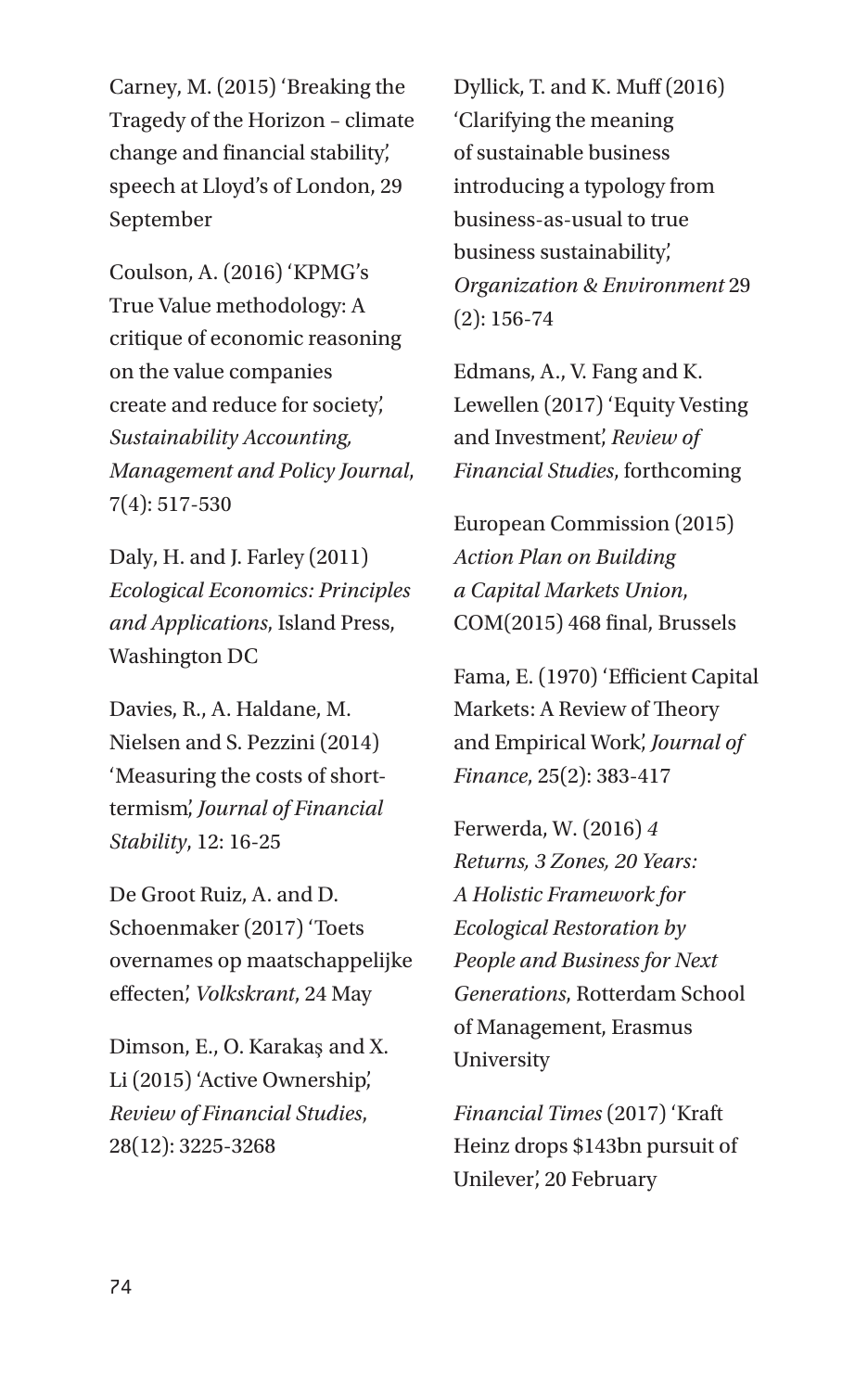Friedman, M. (1970) The social responsibility of business is to increase its profits, *The New York Times Magazine*, 13 September

Gigler, F., Kanodia, C., Sapra, H. And Venugopalan, R. (2014) 'How Frequent Financial Reporting Can Cause Managerial Short-Termism: An Analysis of the Costs and Benefits of Increasing Reporting Frequency', *Journal of Accounting Research*, 52(2): 357-387

GIIN (2016) *Annual Impact Investor Survey 2016*, Global Impact Investing Network, New York

Global Alliance for Banking on Values (2015) *Real Economy – Real Returns: The Power of Sustainability-focused Banking*, Research Report

Goodhart, C. (2008) 'The boundary problem in financial regulation', *National Institute Economic Review* 206: 48-55

Graham, J., C. Harvey and S. Rajgopal (2005) 'The economic implications of corporate financial reporting', *Journal of* 

*Accounting and Economics*, 40(1): 3-73

Hong, H, F. Li and J. Xu (2016) 'Climate Risks and Market Efficiency', *NBER Working Paper* 22890, National Bureau for Economic Research

KPMG (2014) *A New Vision of Value: Connecting corporate and societal value creation*, Amsterdam

Laux, C. and C. Leuz (2010) 'Did fair value accounting contribute to the financial crisis?' *Journal of Economic Perspectives*, 24(1): 93-118

Levine, R. (2005) 'Finance and Growth: Theory, Mechanisms and Evidence', in P. Aghion and S. N. Durlauf (eds) *Handbook of Economic Growth*, Elsevier

Litterman, B. (2015) *Climate Risk: Tail Risk and the Price of Carbon Emissions*, John Wiley & Sons Inc, New York

Lo, A. (2015) 'Reconciling Efficient Markets with Behavioral Finance: The Adaptive Markets Hypothesis', *Journal of Investment Consulting*, 7(2): 21-44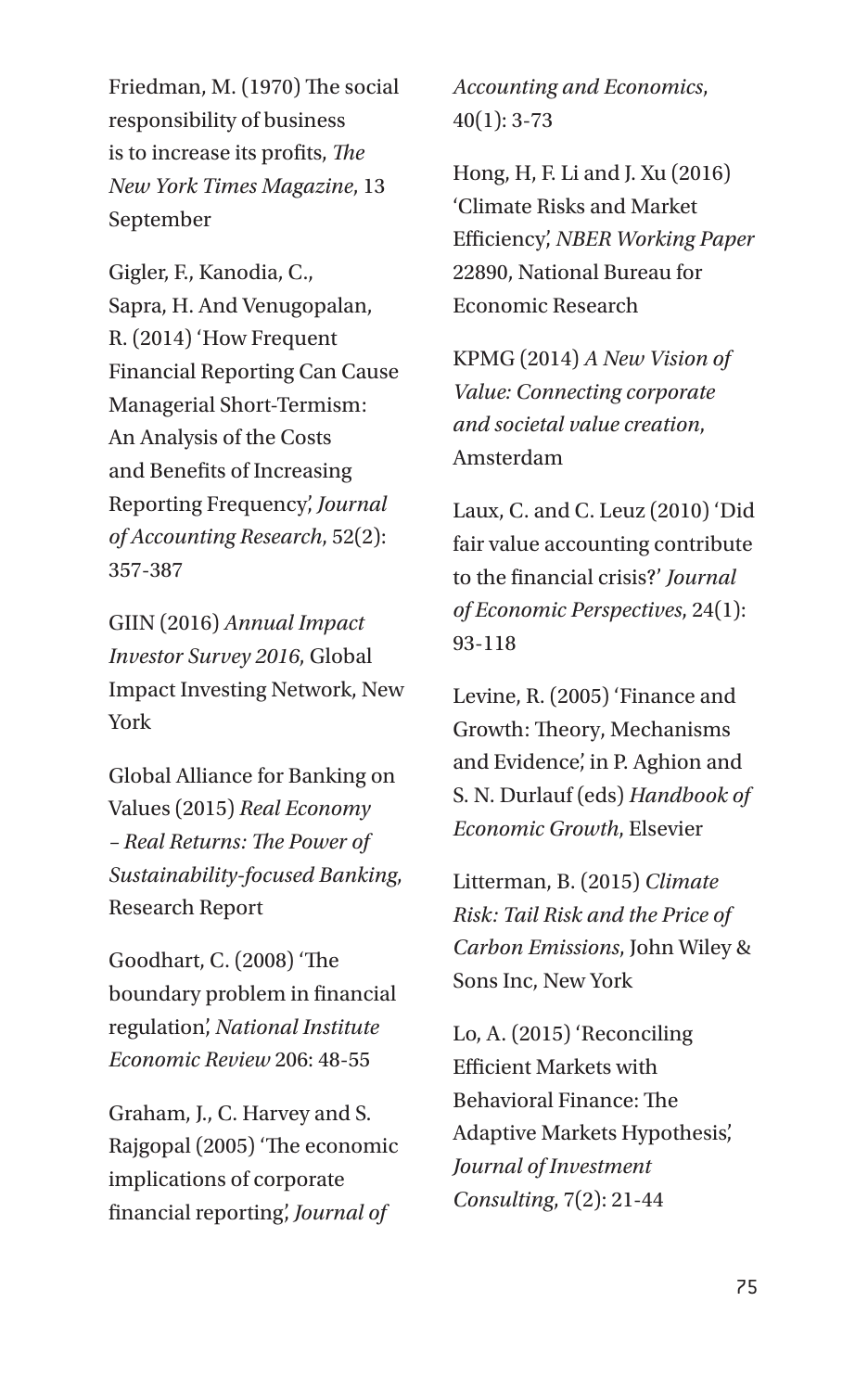McNulty, T., and D. Nordberg (2016) 'Ownership, Activism and Engagement: Institutional Investors as Active Owners', *Corporate Governance: An International Review*, 24(3): 346-358

National Commission (2011) *Deep Water: The Gulf Oil Disaster and the Future of Offshore Drilling*, US National Commission on the BP Deepwater Horizon Oil Spill and Offshore Drilling

Norström, A. V., A. Dannenberg, G. McCarney, M. Milkoreit, F. Diekert, G. Engström, R. Fishman, J. Gars, E. Kyriakopoolou, V. Manoussi, K. Meng, M. Metian, M. Sanctuary, M. Schlüter, M. Schoon, L. Schultz, and M. Sjöstedt (2014) 'Three necessary conditions for establishing effective Sustainable Development Goals in the Anthropocene', *Ecology and Society* 19(3): 8

Omran, M. and D. Ramdhony (2015) 'Theoretical Perspectives on Corporate Social Responsibility Disclosure: A Critical Review', *International Journal of Accounting and* 

*Financial Reporting*, 5(2), 38-55

Ostrom, E. (1990) *Governing the Commons: The Evolution of Institutions for Collective Action*, Cambridge University Press, Cambridge

Plantin, G., H. Sapra, and H. Shin (2008) 'Marking-to-Market: Panacea or Pandora's Box?', *Journal of Accounting Research*, 46(2): 435-460

Raworth, K. (2012) 'A Safe and Just Space for Humanity: Can we Live within the Doughnut?' *Oxfam Discussion Papers*, Oxfam International, Oxford

Riedl, A. and P. Smeets (2017) 'Why Do Investors Hold Socially Responsible Mutual Funds?' *Journal of Finance*, forthcoming

Robinson, A., R. Calov and A. Ganopolski (2012) 'Multistability and critical thresholds of the Greenland ice sheet', *Nature Climate Change*, 2: 429–432

Rockström, J. and P. Sukhdev (2016) 'How food connects all the SDGs', Stockholm Resilience Centre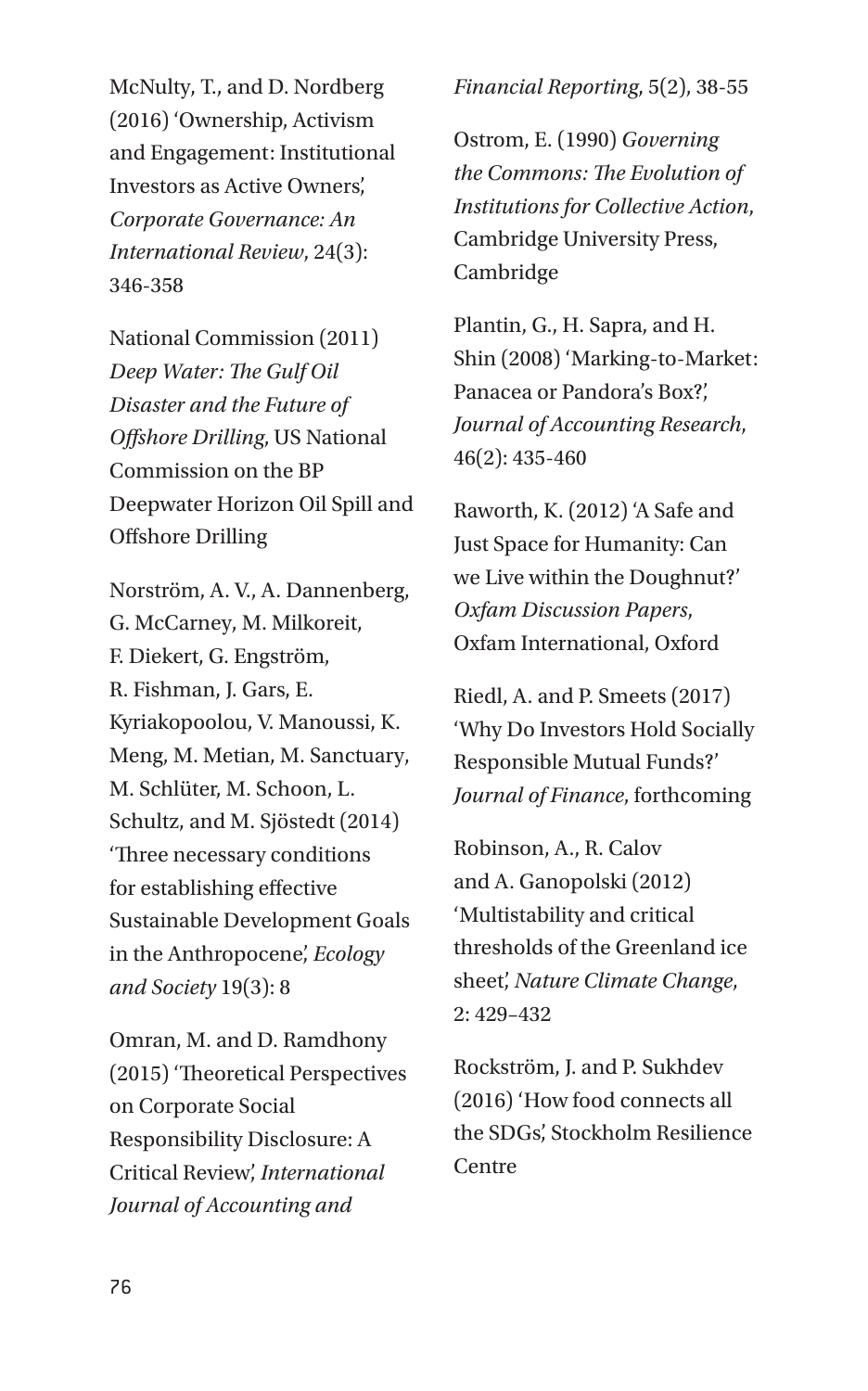Schoenmaker, D. and R. van Tilburg (2016) 'What Role for Financial Supervisors in Addressing Environmental Risks?' *Comparative Economic Studies* 58(3): 317-334

Schoenmaker, D. and P. Wierts (2015) 'Regulating the Financial Cycle: An Integrated Approach with a Leverage Ratio', *Economics Letters*, 136: 70-72

Schoenmaker, D. and G. Zachmann (2015) 'Can a Global Climate Risk Pool Help the Most Vulnerable Countries?' *Policy Brief* 2015/04, Bruegel

Shleifer, A., and R. Vishny (2011) 'Fire Sales in Finance and Macroeconomics', *Journal of Economic Perspectives*, 25(1): 29-48

Shiller, R. (2012) *Finance and the Good Society*, Princeton University Press, Princeton

Skancke, M. (2016) *Fossil Fuel Investments: Fossil fuel investment and the broader issue of transitioning to a low-carbon economy*, Australian Council of Superannuation Investors, Melbourne

Steffen, W., K. Richardson, J. Rockström, S.E. Cornell, I. Fetzer, E.M. Bennett, R. Biggs, S.R. Carpenter, W. de Vries, C.A. de Wit, C. Folke, D. Gerten, J. Heinke, G.M. Mace, L.M. Persson, V. Ramanathan, B. Reyers and S. Sörlin (2015) 'Planetary boundaries: Guiding human development on a changing planet', *Science*, 347(6223): 736-47

Stern, N. (2008) 'The Economics of Climate Change', *American Economic Review: Papers and Proceedings,* 98(2): 1-37

Stern, N. (2015) *Why Are We Waiting? The Logic, Urgency, and Promise of Tackling Climate Change*, MIT Press, Cambridge (MA)

Task Force on Climate-related Financial Disclosures (2017) *Recommendations of the Task Force on Climate-related Financial Disclosures: Final Report (Bloomberg Report)*, Financial Stability Board, Basel

True Price (2014) 'The Business Case for True Pricing: Why you will benefit from measuring, monetizing and improving your impact', a report drafted by True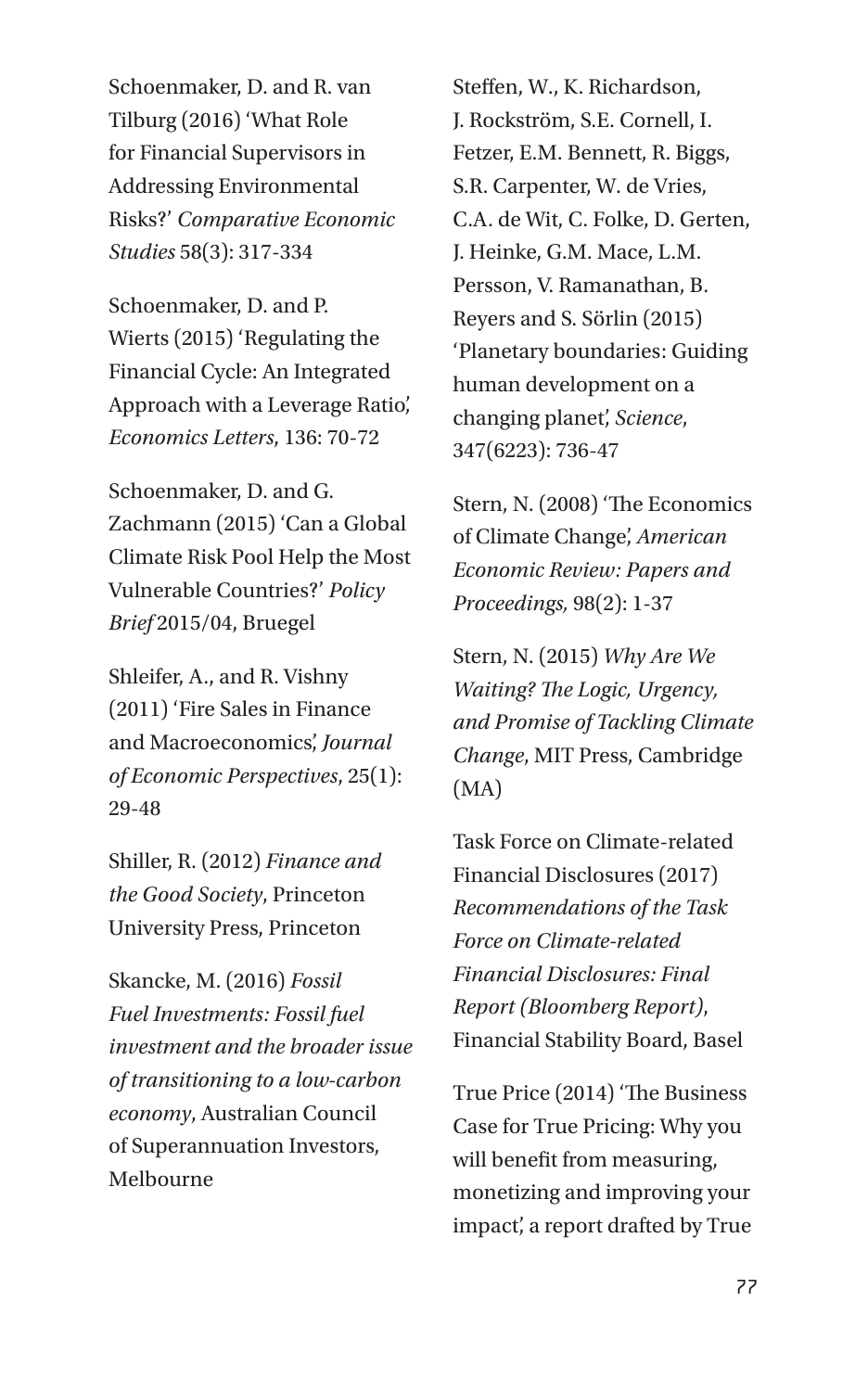Price, Deloitte, EY and PwC, Second edition, Amsterdam

United Nations (2015) 'UN Sustainable Development Goals (UN SDGs) - Transforming our world: the 2030 Agenda for Sustainable Development', A/ RES/70/1, New York

United Nations Framework Convention on Climate Change (2015) *Adoption of the Paris Agreement*, Paris

United Nations Framework Convention on Climate Change (2016) 'Aggregate effect of the intended nationally determined contributions: an update', Marrakech

Whiteman, G., B. Walker and P. Perego (2013) 'Planetary Boundaries: Ecological Foundations for Corporate Sustainability', *Journal of Management Studies* 50(2): 307-336